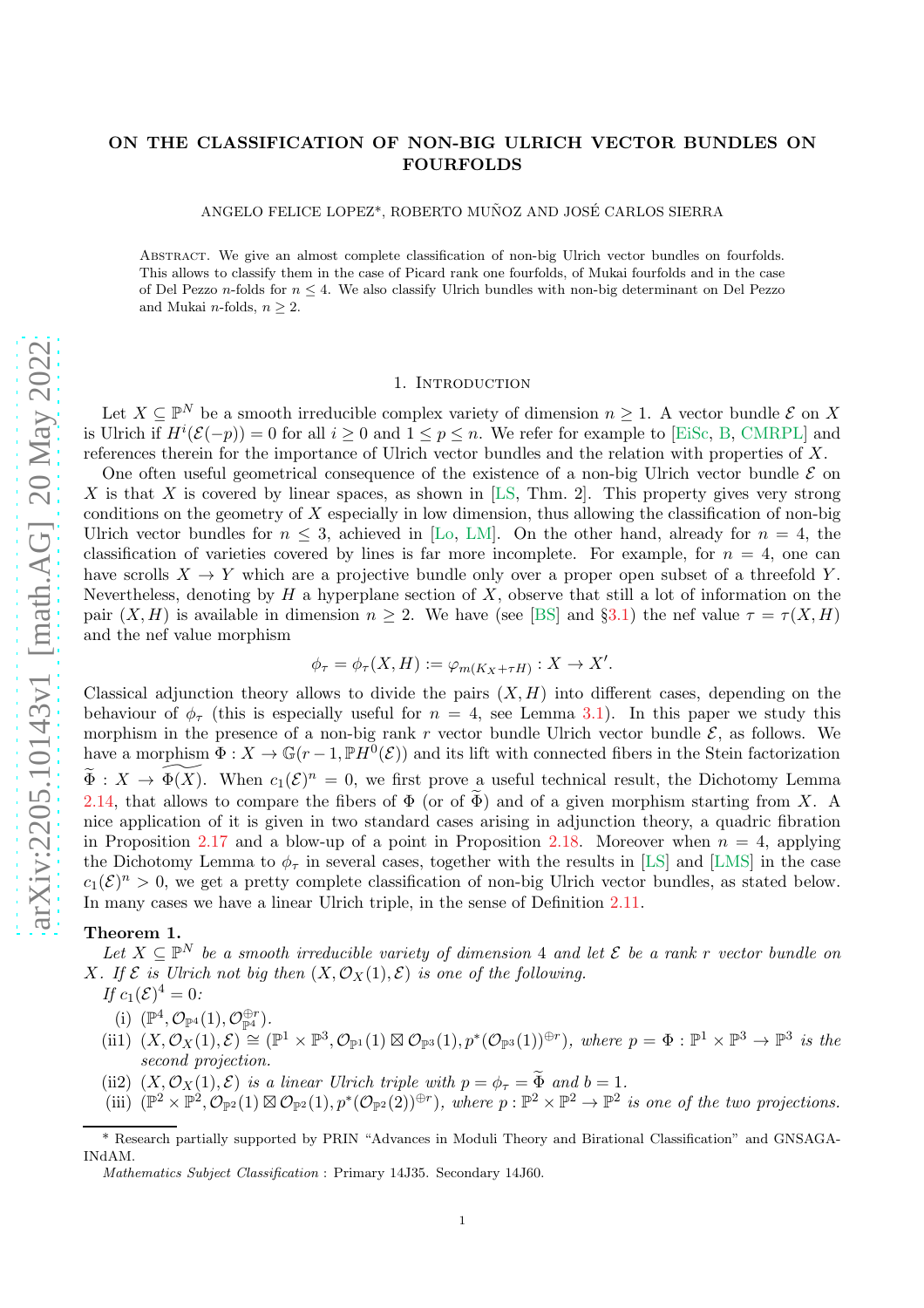- $(iv)$   $(\mathbb{P}^1 \times Q, \mathcal{O}_{\mathbb{P}^1}(1) \boxtimes \mathcal{O}_Q(1), q^*(\mathcal{S}(1))^{\oplus (\frac{r}{2})}),$  where  $q : \mathbb{P}^1 \times Q \to Q = Q_3$  is the second projection.
- $(v1)$   $(X, \mathcal{O}_X(1))$  *is a hyperplane section of*  $\mathbb{P}^2 \times \mathbb{P}^3$  *under the Segre embedding and*  $\mathcal{E} \cong q^*(\mathcal{O}_{\mathbb{P}^3}(2))^{\oplus r}$ , where  $q: X \to \mathbb{P}^3$  is the restriction of the second projection.
- (v2)  $(X, \mathcal{O}_X(1), \mathcal{E})$  *is a linear Ulrich triple with*  $p = \phi_\tau = \tilde{\Phi}$  *and*  $b = 2$  *or with*  $p = \tilde{\Phi}, b = 3$  *and in the latter case* X has a morphism to a smooth curve with all fibers  $\mathbb{P}^1 \times \mathbb{P}^2$  embedded by the *Segre embedding.*
- (vi1)  $(X, \mathcal{O}_X(1))$  *is a Del Pezzo fibration over a smooth curve with every fiber the blow-up of*  $\mathbb{P}^3$  *in a point and*  $(X, \mathcal{O}_X(1), \mathcal{E})$  *is a linear Ulrich triple with*  $p = \tilde{\Phi} : \mathbb{P}(\mathcal{F}) \to B, b = 3, \phi_\tau = h \circ p$  *where*  $h : B \to X'$  and  $(B, \det \mathcal{F})$  *is a Del Pezzo fibration over* X' *with every fiber*  $\mathbb{P}^2$ .
- (vi2)  $(X, \mathcal{O}_X(1))$  *is a Del Pezzo fibration over a smooth curve with smooth fibers*  $\mathbb{P}^1 \times \mathbb{P}^1 \times \mathbb{P}^1$ , *singular*  $fibers \mathbb{P}^1 \times \mathcal{Q}$ , where  $\mathcal{Q} \subset \mathbb{P}^3$  *is a quadric cone and*  $(X, \mathcal{O}_X(1), \mathcal{E})$  *is a linear Ulrich triple with*  $p = \widetilde{\Phi}: \mathbb{P}(\mathcal{F}) \to B, b = 3, \phi_{\tau} = h \circ p$  where  $h: B \to X'$  and  $(B, \det \mathcal{F})$  is a Del Pezzo fibration *over*  $X'$  *with smooth fibers*  $\mathbb{P}^1 \times \mathbb{P}^1$  *and singular fibers*  $\mathcal{Q}$ *.*
- (vi3)  $(X, \mathcal{O}_X(1))$  *is a Del Pezzo fibration over a smooth curve with smooth fibers*  $\mathbb{P}(T_{\mathbb{P}^2})$ *, singular fibers the tautological image of*  $\mathbb{P}(\mathcal{F})$ *, where*  $\mathcal{F} = \mathcal{O}_{\mathbb{F}_1}(C_0 + f) \oplus \mathcal{O}_{\mathbb{F}_1}(C_0 + 2f)$ *, that is a hyperplane section of the Segre embedding*  $\mathbb{P}^2 \times \mathbb{P}^2 \subset \mathbb{P}^8$ *. Also*  $\phi_\tau = h \circ \widetilde{\Phi}$  where  $h : \widetilde{\Phi(X)} \to X'$  is a  $fibration$  with general  $fiber \mathbb{P}^2$ .
- (vii)  $(X, \mathcal{O}_X(1))$  *is a quadric fibration with equidimensional fibers over a smooth surface and*  $(X, \mathcal{O}_X(1), \mathcal{E})$  *is a linear Ulrich triple with*  $p = \Phi, b = 3, \phi_\tau$  *factorizes through*  $\Phi$  *and every fiber of*  $\phi_{\tau}$  *is a disjoint union of linear spaces.*
- (viii)  $(X, \mathcal{O}_X(1))$  *is a linear*  $\mathbb{P}^1$ -bundle over a smooth threefold,  $(X, \mathcal{O}_X(1), \mathcal{E})$  *is a linear Ulrich triple with*  $p = \phi_\tau = \tilde{\Phi}$  *and*  $b = 3$ *.*
- (ix)  $(X, \mathcal{O}_X(1))$  *is a scroll over a normal threefold with non-equidimensional fibers and*  $\phi_\tau$  *factorizes through*  $\Phi$  *via a generically finite degree* 1 *map and every fiber of*  $\phi_{\tau}$  *is a disjoint union of linear spaces.*
- $(\mathbf{x}^1)$   $(\mathbb{P}^1 \times M, \mathcal{O}_{\mathbb{P}^1}(1) \boxtimes L, q^*(\mathcal{G}(L)))$ , where M is a Fano 3-fold of index 2,  $K_M = -2L, q$  is the *second projection and*  $G$  *is a rank r Ulrich vector bundle for*  $(M, L)$ *.*
- $(\text{x2}) \ (\mathbb{P}^1 \times \mathbb{P}(T_{\mathbb{P}^2}), \mathcal{O}_{\mathbb{P}^1}(1) \boxtimes \mathcal{O}_{\mathbb{P}(T_{\mathbb{P}^2})}(1), p^*(\mathcal{G} \otimes (\mathcal{O}_{\mathbb{P}^1}(2) \boxtimes \mathcal{O}_{\mathbb{P}^3}(3))))), where p : X \cong \mathbb{P}(\mathcal{O}_{\mathbb{P}^1}(1) \boxtimes T_{\mathbb{P}^2}) \rightarrow$  $\mathbb{P}^1 \times \mathbb{P}^2$  *is the projection map and* G *is a rank* r *vector bundle on*  $\mathbb{P}^1 \times \mathbb{P}^2$  *such that*  $H^j(\mathcal{G} \otimes$  $S^k(\mathcal{O}_{\mathbb{P}^1}(-1) \boxtimes \Omega_{\mathbb{P}^2})) = 0$  for  $j \ge 0, 0 \le k \le 2$ .
- (x3) X *is a hyperplane section of*  $\mathbb{P}^2 \times Q_3$  *under the Segre embedding,*  $\mathcal{O}_X(1) = (\mathcal{O}_{\mathbb{P}^2}(1) \boxtimes \mathcal{O}_{Q_3}(1))_{|X}$ and  $\mathcal{E} \cong q^*(\mathcal{S}(2))^{\oplus(\frac{r}{2})}$ , where  $q: X \to Q_3$  is the restriction of the second projection.
- $(x4)$  X is twice a hyperplane section of  $\mathbb{P}^3 \times \mathbb{P}^3$  under the Segre embedding,  $\mathcal{O}_X(1) = (\mathcal{O}_{\mathbb{P}^3}(1) \boxtimes$  $\mathcal{O}_{\mathbb{P}^3}(1))_{|X}$  and  $\mathcal{E} \cong q^*(\mathcal{O}_{\mathbb{P}^3}(3))^{\oplus r}$ , where  $q: X \to \mathbb{P}^3$  is the restriction of one of the two *projections.*
- $(x5)$   $X \cong \mathbb{P}(\mathcal{S})$  where  $\mathcal{S}$  *is the spinor bundle on*  $Q_3$ ,  $\mathcal{O}_X(1) \cong \mathcal{O}_{\mathbb{P}(\mathcal{S})}(1) \otimes p^*(\mathcal{O}_{Q_3}(1))$  and  $\mathcal{E} \cong$  $p^*(\mathcal{G}(3))$ , where  $p: X \to Q_3$  is the projection and G is a rank r vector bundle on  $Q_3$  such that  $H^j(\mathcal{G}(-2k) \otimes S^k \mathcal{S}) = 0$  for  $j \geq 0, 0 \leq k \leq 2$ .
- *If*  $c_1(\mathcal{E})^4 > 0$ *:*
- (xi)  $(Q_4, \mathcal{O}_{Q_4}(1))$  and  $\mathcal{E} \cong \mathcal{S}', \mathcal{S}'', \mathcal{S}' \oplus \mathcal{S}'',$  where  $\mathcal{S}', \mathcal{S}''$  are the spinor bundles on  $Q_4$ .
- (xii)  $(X, \mathcal{O}_X(1))$  *is a linear*  $\mathbb{P}^3$ -bundle over a smooth curve  $p: X \to B$  and on any fiber f of p,  $\mathcal{E}_{|f}$  *is*  $either\ T_{\mathbb{P}^3}(-1) \oplus \mathcal{O}_{\mathbb{P}^3}^{\oplus (r-3)} \ \ or\ \ \mathcal{\Omega}_{\mathbb{P}^3}(\mathbb{P}^3) \ \ or\ \ \mathcal{N}(1) \oplus \mathcal{O}_{\mathbb{P}^3}^{\oplus (r-2)} \ ,\ where\ \mathcal{N}\ is\ a\ null-correlation$ *bundle or is a quotient of type*  $0 \to \mathcal{O}_{\mathbb{P}^3}(-1)^{\oplus 2} \to \mathcal{O}_{\mathbb{P}^3}^{\oplus (r+2)} \to \mathcal{E}_{|f} \to 0$ .
- (xiii)  $(X, \mathcal{O}_X(1))$  *is a linear*  $\mathbb{P}^2$ -bundle over a smooth surface  $p : X \to B$  and on any fiber f of p,  $\mathcal{E}_{|f} \cong T_{\mathbb{P}^2}(-1) \oplus \mathcal{O}_{\mathbb{P}^2}^{\oplus (r-2)}.$
- (xiv)  $(X, \mathcal{O}_X(1))$  *is a quadric fibration over a smooth curve*  $p : X \to B$  *and*  $\mathcal{E}$  *is a rank* 2 *relative* spinor bundle, that is  $\mathcal{E}_{|f}$  is a spinor bundle on a general fiber f of p.

*Vice versa all*  $\mathcal E$  *in (i)-(xi)* are *Ulrich not big.* 

Note that almost all cases in Theorem [1](#page-0-0) are possible, see Examples [4.1-](#page-25-0)[4.14.](#page-28-1) The exceptions are case (vi1) and case (xii) with restriction  $\mathcal{N}(1) \oplus \mathcal{O}_{\mathbb{P}^3}^{\oplus (r-2)}$ . Moreover, in some cases, namely (vi3) and (x), the information obtained on  $\mathcal E$  is not complete, we can only obtain a factorization of  $\phi_\tau$  through  $\widetilde{\Phi}$ .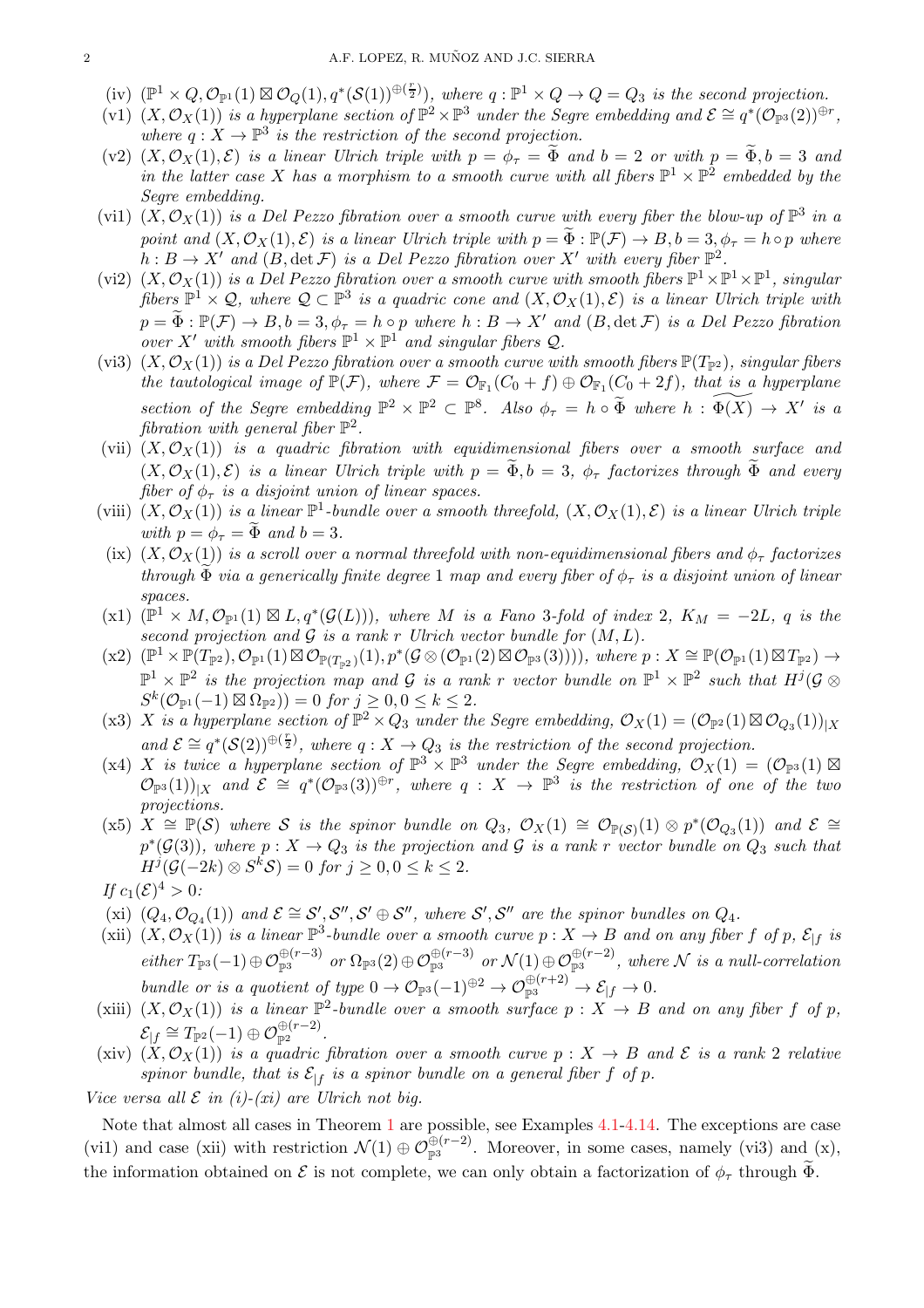<span id="page-2-2"></span>As a consequence of Theorem [1,](#page-0-0) we can classify completely non-big Ulrich vector bundles in the following classes of varieties.

# <span id="page-2-0"></span>Corollary 1.

*Let*  $X$  ⊆  $\mathbb{P}^N$  *be a smooth irreducible variety of dimension*  $2 \le n \le 4$  *and let*  $\mathcal{E}$  *be a rank* r *vector bundle on* X*. We have:*

- (i) If  $\rho(X) = 1$ , then  $\mathcal E$  *is Ulrich not big if and only if*  $(X, \mathcal O_X(1), \mathcal E)$  *is one of the following:* 
	- $(i1)$   $(\mathbb{P}^n, \mathcal{O}_{\mathbb{P}^n}(1), \mathcal{O}_{\mathbb{P}^n}^{\oplus r}).$
	- (i2)  $(Q_n, \mathcal{O}_{Q_n}(1))$  and  $\mathcal E$  is one of  $(\mathcal S')^{\oplus r}, (\mathcal S'')^{\oplus r}$  for  $n = 2$ ,  $\mathcal S$  for  $n = 3$  and as in (xi) of *Theorem [1](#page-0-0) for*  $n = 4$ *.*
- (ii) *If*  $(X, \mathcal{O}_X(1))$  *is a Del Pezzo variety, then*  $\mathcal E$  *is Ulrich not big if and only if*  $(X, \mathcal E)$  *is one of the following:*
	- $(\text{iii}) \ \ (\mathbb{P}^1 \times \mathbb{P}^1 \times \mathbb{P}^1, \mathcal{O}_{\mathbb{P}^1}(1) \boxtimes \mathcal{O}_{\mathbb{P}^1}(1) \boxtimes \mathcal{O}_{\mathbb{P}^1}(1), q^*((\mathcal{O}_{\mathbb{P}^1}(1) \boxtimes \mathcal{O}_{\mathbb{P}^1}(2))^{\oplus s} \oplus (\mathcal{O}_{\mathbb{P}^1}(2) \boxtimes \mathcal{O}_{\mathbb{P}^1}(1))^{\oplus (r-s)})$ *for*  $0 \leq s \leq r$  *and*  $q : \mathbb{P}^1 \times \mathbb{P}^1 \times \mathbb{P}^1 \to \mathbb{P}^1 \times \mathbb{P}^1$  *is one of the three projections.*
	- (ii2)  $(\mathbb{P}(T_{\mathbb{P}^2}), \mathcal{O}_{\mathbb{P}(T_{\mathbb{P}^2})}(1), p^*(\mathcal{O}_{\mathbb{P}^2}(2))^{\oplus r}),$  where  $p : \mathbb{P}(T_{\mathbb{P}^2}) \to \mathbb{P}^2$  is one of the two projections.
	- (ii3)  $(\mathbb{P}^2 \times \mathbb{P}^2, \mathcal{O}_{\mathbb{P}^2}(1) \boxtimes \mathcal{O}_{\mathbb{P}^2}(1), p^*(\mathcal{O}_{\mathbb{P}^2}(2))^{\oplus r}$ , where  $p : \mathbb{P}^2 \times \mathbb{P}^2 \to \mathbb{P}^2$  is one of the two projec*tions.*
- (iii) *If*  $(X, \mathcal{O}_X(1))$  *is a Mukai variety, then*  $\mathcal E$  *is Ulrich not big if and only if*  $(X, \mathcal E)$  *is as in (x1)-(x5) of Theorem [1.](#page-0-0)*

Moreover, when det  $\mathcal E$  is not big, we can classify Ulrich vector bundles on Del Pezzo or Mukai *n*-folds.

#### <span id="page-2-1"></span>Corollary 2.

Let  $X \subseteq \mathbb{P}^N$  be a smooth irreducible variety of dimension  $n \geq 2$  and let  $\mathcal{E}$  be a rank r vector bundle *on*  $X$  *such that*  $\det \mathcal{E}$  *is not big. We have:* 

- (i) If  $(X, \mathcal{O}_X(1))$  *is a Del Pezzo* n-fold, then  $\mathcal E$  *is Ulrich if and only if*  $(X, \mathcal{E})$  *is as in (ii1)-(ii3) of Corollary [1.](#page-2-0)*
- (ii) *If*  $(X, \mathcal{O}_X(1))$  *is a Mukai n-fold, then*  $\mathcal E$  *is Ulrich if and only if*  $(X, \mathcal E)$  *is either as in (x1)-(x5) of Theorem [1](#page-0-0) or is one of the following:*
	- (ii1)  $(\mathbb{P}^3 \times \mathbb{P}^3, p^*(\mathcal{O}_{\mathbb{P}^3}(3))^{\oplus r})$ *, where*  $p : \mathbb{P}^3 \times \mathbb{P}^3 \to \mathbb{P}^3$  *is one of the two projections.*
	- (ii2)  $(\mathbb{P}(T_{\mathbb{P}^3}), p^*(\mathcal{O}_{\mathbb{P}^3}(3))^{\oplus r})$ *, where*  $p : \mathbb{P}(T_{\mathbb{P}^3}) \to \mathbb{P}^3$  *is one of the two projections.*
	- (ii3)  $(\mathbb{P}^2 \times Q_3, q^*(\mathcal{S}(2))^{\oplus(\frac{r}{2})})$ , where  $q : \mathbb{P}^2 \times Q_3 \to Q_3$  is the second projection.

2. Notation and standard facts about (Ulrich) vector bundles

Throughout this section we will let  $X \subseteq \mathbb{P}^N$  be a smooth irreducible complex variety of dimension  $n \geq 1$ , degree d and H a hyperplane divisor on X.

**Definition 2.1.** We say that  $(X, \mathcal{O}_X(1))$  as above is a *linear*  $\mathbb{P}^k$ -bundle over a smooth variety B if  $(X,\mathcal{O}_X(1)) = (\mathbb{P}(\mathcal{F}),\mathcal{O}_{\mathbb{P}(\mathcal{F})}(1)),$  where  $\mathcal F$  is a very ample vector bundle on B of rank  $k+1$ .

We say that  $(X, \mathcal{O}_X(1))$  as above is a *scroll (respectively a quadric fibration; respectively a Del Pezzo fibration) over a normal variety* Y *of dimension* m if there exists a surjective morphism with connected fibers  $\phi: X \to Y$  such that  $K_X + (n-m+1)H = \phi^* \mathcal{L}$  (respectively  $K_X + (n-m)H = \phi^* \mathcal{L}$ ; respectively  $K_X + (n - m - 1)H = \phi^* \mathcal{L}$ , with  $\mathcal L$  ample on Y.

**Definition 2.2.** For  $n \geq 2$  we let  $Q_n \subset \mathbb{P}^{n+1}$  be a smooth quadric. We let S (n odd), and S', S''  $(n \text{ even})$ , be the vector bundles on  $Q_n$ , as defined in [\[O,](#page-30-0) Def. 1.3]. The *spinor bundles* on  $Q_n$  are  $S = S_n = S(1)$  if n is odd and  $S' = S'_n = S'(1)$ ,  $S'' = S''_n = S''(1)$ , if n is even. They all have rank  $2^{\lfloor \frac{n-1}{2} \rfloor}$ .

Notation 2.3. For  $k \in \mathbb{Z} : 1 \leq k \leq n$  we denote by  $F_k(X)$  the Fano variety of k-dimensional linear subspaces of  $\mathbb{P}^N$  that are contained in X. For  $x \in X$ , we denote by  $F_k(X, x) \subset F_k(X)$  the subvariety of k-dimensional linear subspaces passing through  $x$ .

The following fact is well known (see for example [\[R,](#page-30-1) Prop.s 2.2.1 and 2.3.9]) and will be often used without mentioning.

*Remark* 2.4*.* Let  $x \in X$  be a general point. Then  $F_1(X, x)$  is smooth and  $\dim_{[L]} F_1(X, x) = -K_X \cdot L - 2$ for every  $[L] \in F_1(X, x)$ .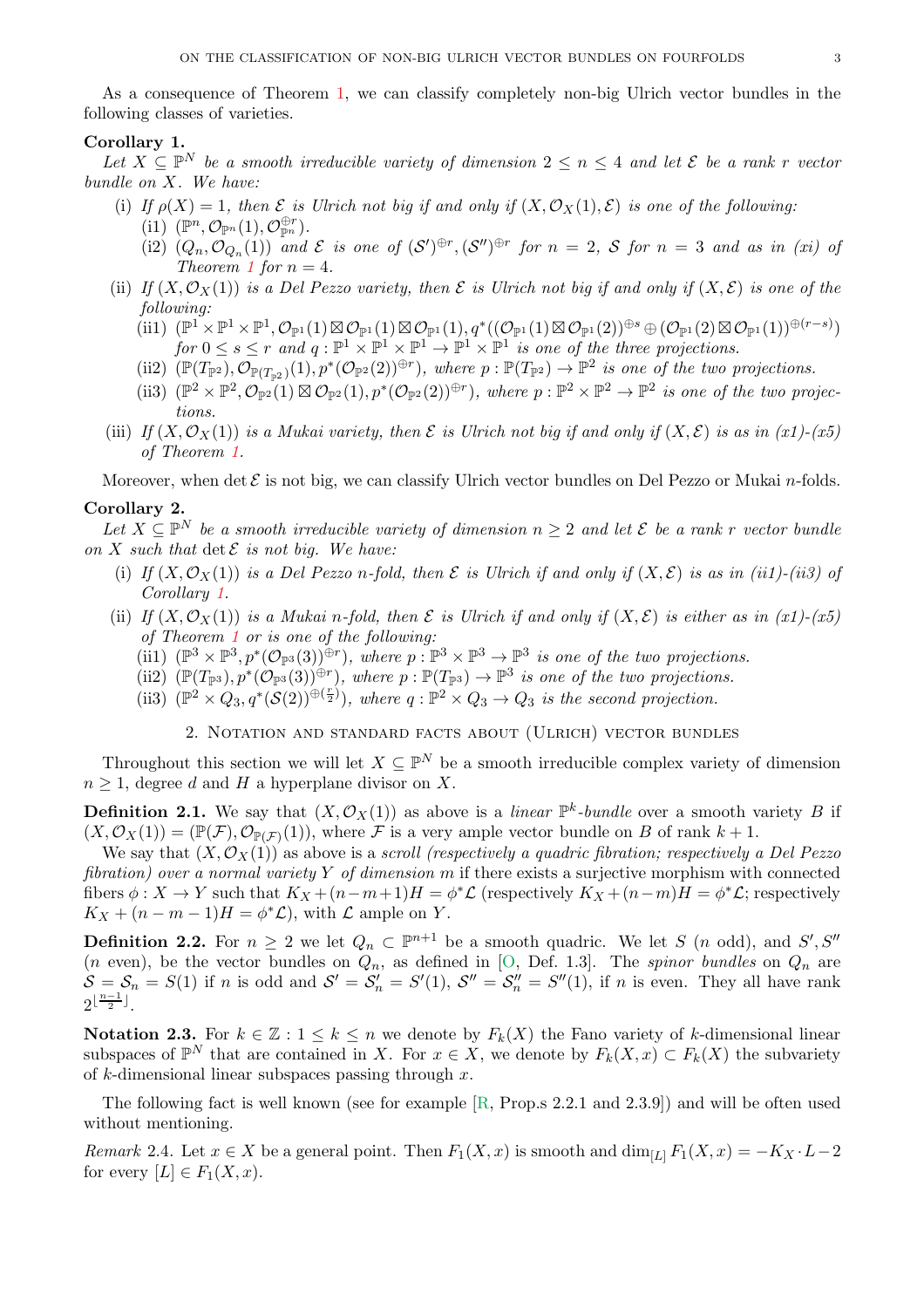<span id="page-3-5"></span>**Definition 2.5.** Given a nef line bundle  $\mathcal{L}$  on  $X$  we denote by

$$
\nu(\mathcal{L}) = \max\{k \ge 0 : c_1(\mathcal{L})^k \ne 0\}
$$

the *numerical dimension* of L.

Recall that when L is globally generated  $\nu(\mathcal{L})$  is the dimension of the image of the morphism induced by  $\mathcal{L}$ .

<span id="page-3-2"></span>**Definition 2.6.** Let  $\mathcal{E}$  be a rank r vector bundle on X. We denote by  $c(\mathcal{E})$  its Chern polynomial and by  $s(\mathcal{E})$  its Segre polynomial. We set  $\mathbb{P}(\mathcal{E}) = \text{Proj}(\text{Sym}(\mathcal{E}))$  with projection map  $\pi : \mathbb{P}(\mathcal{E}) \to X$  and tautological line bundle  $\mathcal{O}_{\mathbb{P}(\mathcal{E})}(1)$ . We say that  $\mathcal E$  is *nef (big, ample, very ample)* if  $\mathcal{O}_{\mathbb{P}(\mathcal{E})}(1)$  is nef (big, ample, very ample). If  $\mathcal E$  is nef, we define the *numerical dimension* of  $\mathcal E$  by  $\nu(\mathcal E) := \nu(\mathcal O_{\mathbb P(\mathcal E)}(1))$ . When  $\mathcal E$  is globally generated we define the map determined by  $\mathcal E$  as

$$
\Phi = \Phi_{\mathcal{E}} : X \to \mathbb{G}(r-1, \mathbb{P}H^0(\mathcal{E})).
$$

For any point  $x \in X$  we will denote the fiber of  $\Phi$  by

$$
F_x = \Phi^{-1}(\Phi(x))
$$

and we set  $\phi(\mathcal{E})$  for the dimension of the general fiber of  $\Phi_{\mathcal{E}}$ . Moreover, we set

$$
\varphi = \varphi_{\mathcal{E}} = \varphi_{\mathcal{O}_{\mathbb{P}(\mathcal{E})}(1)} : \mathbb{P}(\mathcal{E}) \to \mathbb{P}H^{0}(\mathcal{E})
$$

$$
\Pi_{y} = \pi(\varphi^{-1}(y)), y \in \varphi(\mathbb{P}(\mathcal{E}))
$$

and

$$
P_x = \varphi(\mathbb{P}(\mathcal{E}_x)).
$$

Note that  $\Phi(x) = [P_x]$  is the point in  $\mathbb{G}(r-1, \mathbb{P}H^0(\mathcal{E}))$  corresponding to  $P_x$ .

**Definition 2.7.** Let  $\mathcal{E}$  be a vector bundle on  $X \subseteq \mathbb{P}^N$ . We say that  $\mathcal{E}$  is an *Ulrich vector bundle* if  $H^i(\mathcal{E}(-p)) = 0$  for all  $i \geq 0$  and  $1 \leq p \leq n$ .

The following properties will be often used without mentioning.

<span id="page-3-3"></span>*Remark* 2.8. Let  $\mathcal{E}$  be a rank r Ulrich vector bundle on  $X \subseteq \mathbb{P}^N$  and let  $d = \deg X$ . Then

- (i)  $\mathcal{E}$  is 0-regular in the sense of Castelnuovo-Mumford, hence  $\mathcal{E}$  is globally generated (by [\[Laz1,](#page-29-7) Thm. 1.8.5]).
- (ii)  $h^0(\mathcal{E}) = rd$  (by [\[EiSc,](#page-29-0) Prop. 2.1] or [\[B,](#page-28-0) (3.1)]).
- (iii)  $\mathcal E$  is arithmetically Cohen-Macaulay (ACM), that is  $H^i(\mathcal E(j)) = 0$  for  $0 < i < n$  and all  $j \in \mathbb Z$ (by [\[EiSc,](#page-29-0) Prop. 2.1] or [\[B,](#page-28-0) (3.1)]).
- (iv)  $\mathcal{E}_{Y}$  is Ulrich on a smooth hyperplane section Y of X (by [\[B,](#page-28-0) (3.4)]).

<span id="page-3-1"></span>*Remark* 2.9. On  $(\mathbb{P}^n, \mathcal{O}_{\mathbb{P}^n}(1))$  the only rank r Ulrich vector bundle is  $\mathcal{O}_{\mathbb{P}^n}^{\oplus r}$  by [\[EiSc,](#page-29-0) Prop. 2.1], [\[B,](#page-28-0) Thm. 2.3].

We also collect here some properties that follow by [\[LS,](#page-29-2) Thm. 2].

<span id="page-3-0"></span>**Lemma 2.10.** Let  $\mathcal{E}$  be an Ulrich vector bundle on X. Then  $F_x$  is a linear space contained in  $X \subseteq \mathbb{P}^N$ *for every*  $x \in X$ *. Moreover if* 

g

<span id="page-3-4"></span> $\Phi(X)$ 

(2.1) 
$$
X \xrightarrow{\widetilde{\Phi}} \widetilde{\Phi(X)}
$$

*is the Stein factorization of*  $\Phi = \Phi_{\mathcal{E}}$ *, then, for every*  $x \in X$ *,* 

$$
\widetilde{F}_x := \widetilde{\Phi}^{-1}(\widetilde{\Phi}(x)) = F_x
$$

*and there is a vector bundle* H *on*  $\widetilde{\Phi(X)}$  *such that*  $\mathcal{E} \cong \widetilde{\Phi}^* \mathcal{H}$ *.*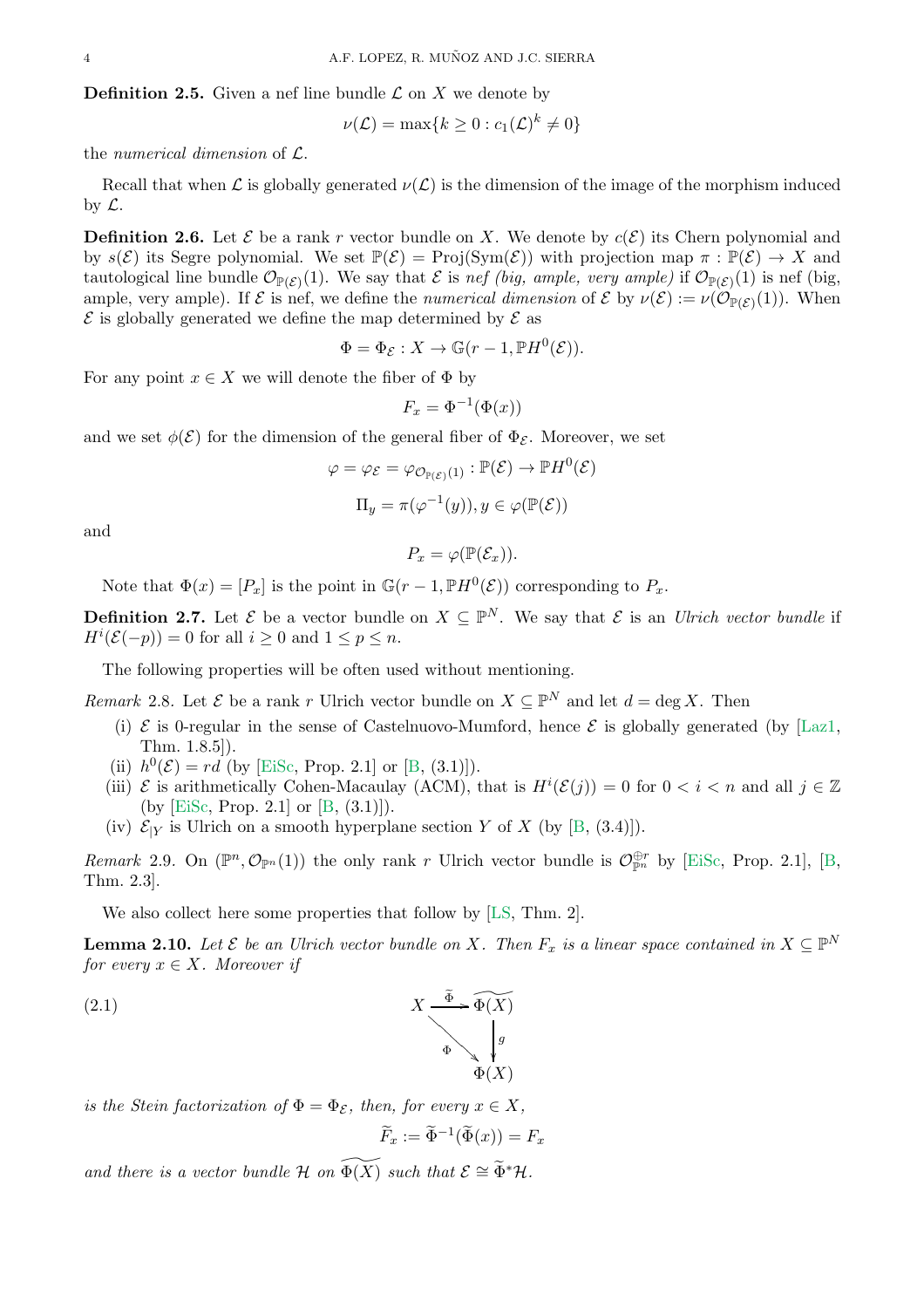<span id="page-4-6"></span>*Proof.* For every  $x \in X$  we have that  $F_x$  is a linear space by [\[LS,](#page-29-2) Thm. 2]. This implies that g is bijective and  $\widetilde{F}_x = F_x$ . As is well known, there is a rank r vector bundle U on  $\Phi(X)$  such that  $\mathcal{E} \cong \Phi^*\mathcal{U}$ and therefore also  $\mathcal{E} \cong \Phi^* \mathcal{H}$  with  $\mathcal{H} = q^* \mathcal{U}$ .  $*u$ .

<span id="page-4-1"></span>**Definition 2.11.** Let  $\mathcal{E}$  be a vector bundle on X. We say that  $(X, \mathcal{O}_X(1), \mathcal{E})$  is a *linear Ulrich triple* if there are a smooth irreducible variety B of dimension  $b \geq 1$ , a very ample vector bundle F and a rank r vector bundle  $\mathcal G$  on  $B$  such that

(2.2) 
$$
(X, \mathcal{O}_X(1), \mathcal{E}) = (\mathbb{P}(\mathcal{F}), \mathcal{O}_{\mathbb{P}(\mathcal{F})}(1), p^*(\mathcal{G}(\det \mathcal{F})))
$$

where  $p: X \cong \mathbb{P}(\mathcal{F}) \to B$  is the projection and

<span id="page-4-5"></span>(2.3) 
$$
H^{j}(\mathcal{G}\otimes S^{k}\mathcal{F}^{*})=0 \text{ for all } j\geq 0, 0\leq k\leq b-1.
$$

Note that when  $(X, \mathcal{O}_X(1), \mathcal{E})$  is a linear Ulrich triple, then  $\mathcal E$  is an Ulrich vector bundle on X by [\[Lo,](#page-29-3) Lemma 4.1].

<span id="page-4-3"></span>**Lemma 2.12.** Let  $\mathcal E$  be an Ulrich vector bundle on X such that  $\widetilde{\Phi}$  has equidimensional fibers and suppose  $that (X, \mathcal{O}_X(1)) \neq (\mathbb{P}^n, \mathcal{O}_{\mathbb{P}^n}(1))$ *. Then*  $(X, \mathcal{O}_X(1), \mathcal{E})$  *is a linear Ulrich triple with*  $p = \widetilde{\Phi}, B = \widetilde{\Phi(X)}$ *and*  $b = n - \phi(\mathcal{E})$ *.* 

*Proof.* This easily follows by [\[BS,](#page-29-5) Prop. 3.2.1], Lemma [2.10](#page-3-0) and [\[Lo,](#page-29-3) Lemma 4.1].

In several cases we will study Ulrich vector bundles on a variety  $X$  that has some standard structure morphism. As it will be clear in the sequel, this will naturally distinguish two different cases. We will use the following

<span id="page-4-4"></span>**Notation 2.13.** Given a morphism  $h: X \to X'$  we set

$$
f_x = h^{-1}(h(x)), x \in X.
$$

Given an Ulrich vector bundle  $\mathcal E$  on X, we have  $x \in F_x \cap f_x$ . Now

## <span id="page-4-0"></span>Lemma 2.14. *(Dichotomy Lemma)*

Let  $\mathcal E$  be an Ulrich vector bundle on X such that  $c_1(\mathcal E)^n = 0$  and let  $h : X \to X'$  be a morphism. *Then only one of the following cases occurs for* h*:*

(fin) dim  $F_x \cap f_x = 0$  *for every*  $x \in X$ *, or* 

(fact)  $F_x \subseteq f_x$ , *h factorizes through*  $\Phi$  *and*  $f_x$  *is a disjoint union of linear spaces, fibers of*  $\Phi$ *, for every*  $x \in X$ .

*Proof.* We have that dim  $F_x \geq 1$  for every  $x \in X$ . Now suppose that there is an  $x_0 \in X$  such that  $\dim(F_{x_0} \cap f_{x_0}) \geq 1$ . Then the morphism

$$
h_{|F_{x_0}}:F_{x_0}\to X'
$$

has a positive dimensional fiber, namely  $F_{x_0} \cap f_{x_0}$ . Since  $F_{x_0} = \mathbb{P}^k$  it follows that  $h_{|F_{x_0}|}$  is constant, that is  $F_{x_0} \subseteq f_{x_0}$ . Now  $F_{x_0} = F_{x_0} \subset f_{x_0}$ , hence [\[D,](#page-29-8) Lemma 1.15(a)] implies that  $F_x = F_x \subset f_x$  for general x. Then, by semicontinuity,  $\dim_x(F_x \cap f_x) \geq 1$  for every  $x \in X$ . Again  $h_{|F_x}$  is constant, that is  $F_x = F_x \subseteq f_x$ . Therefore h factorizes through  $\widetilde{\Phi}$  by [[D,](#page-29-8) Lemma 1.15(b)]. Since the fibers of  $\widetilde{\Phi}$  are linear spaces we get that f is a disjoint union of linear spaces for every  $x \in X$ linear spaces, we get that  $f_x$  is a disjoint union of linear spaces for every  $x \in X$ .

**Definition 2.15.** Let  $\mathcal{E}$  be an Ulrich vector bundle on X. Given a morphism  $h: X \to X'$ , we define the subcase

(emb)  $F_x \cap f_x = \{x\}$  scheme – theoretically, for every  $x \in X$ .

We will say, that *case (emb) (or (fin), or (fact)) holds for* h, referring to the above or to the Dichotomy Lemma [2.14.](#page-4-0)

We now analyze how the cases (fin), (emb) or (fact) occur in some special cases.

<span id="page-4-2"></span>**Lemma 2.16.** Let  $\mathcal{E}$  be an Ulrich vector bundle on X such that  $c_1(\mathcal{E})^n = 0$  and let  $h: X \to X'$  be a *morphism. We have:*

(i) If case (fin) holds for h and dim  $X' = 1$ , then  $F_x$  is a line for every  $x \in X$  and  $X' \cong \mathbb{P}^1$ .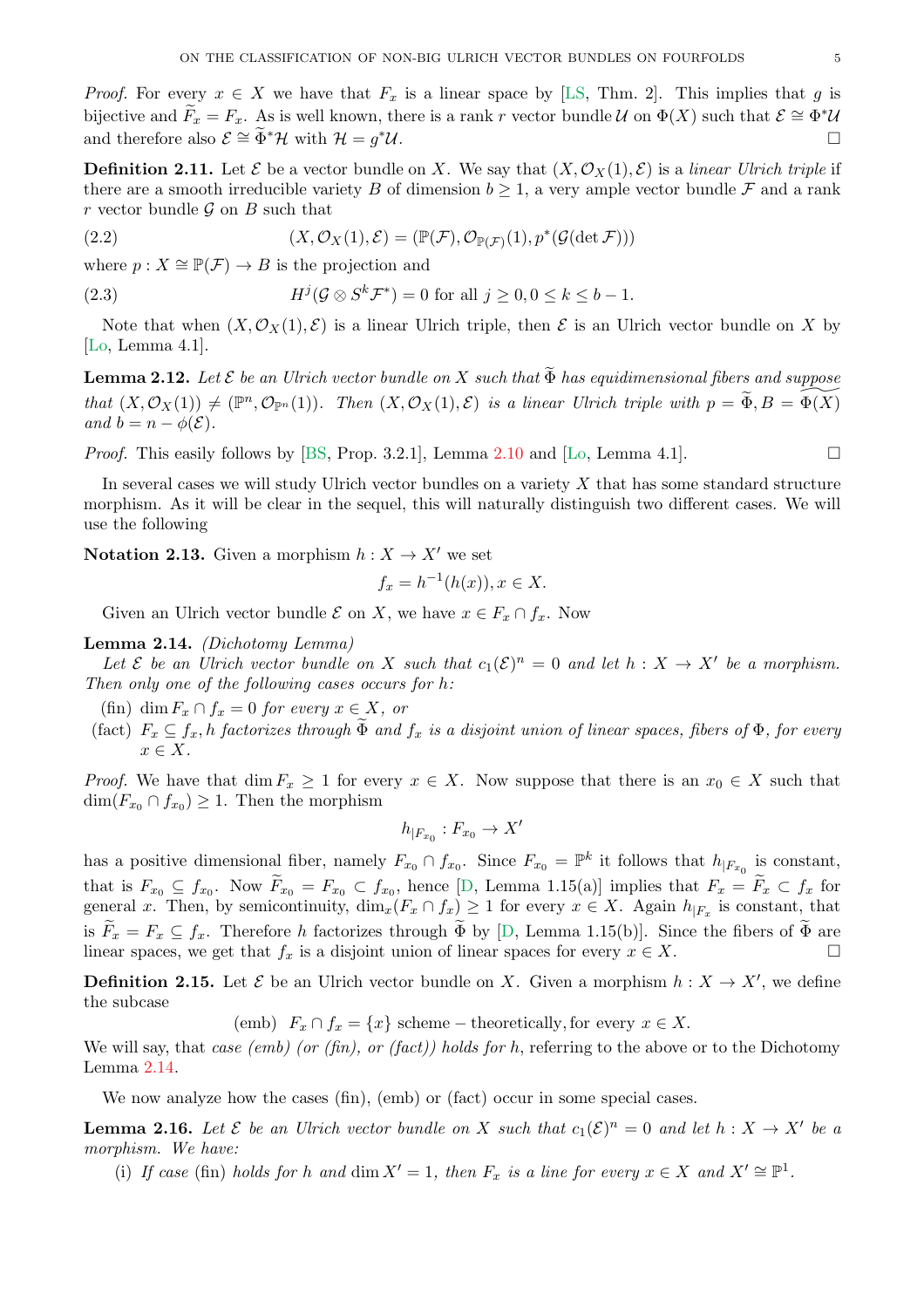- <span id="page-5-2"></span>(ii) If h is a linear  $\mathbb{P}^k$ -bundle or a quadric fibration over a smooth curve and case (fin) holds for h, *then case* (emb) *holds for* h*.*
- (iii) *Assume that case* (fact) *holds for* h. If  $f_x$  *is integral and*  $Pic(f_x) \cong \mathbb{Z}$  *for some*  $x \in X$ *, then*  $F_x = f_x$ . Moreover if  $h_*\mathcal{O}_X \cong \mathcal{O}_{X'}$ ,  $f_x$  is integral and  $Pic(f_x) \cong \mathbb{Z}$  for every  $x \in X$ , then  $h = \widetilde{\Phi}$ .

*Proof.* Since  $c_1(\mathcal{E})^n = 0$  we have that  $F_x = \mathbb{P}^k, k \ge 1$  for every  $x \in X$ . Suppose that case (fin) holds in one of (i)-(iii). To see (i), if dim  $F_x \geq 2$ , then  $h_{|F_x}: F_x = \mathbb{P}^k \to X'$  is constant, contradicting case (fin). Then  $F_x$  is a line and, for every  $v \in F_x$ , we have that dim  $f_v \cap F_x = \dim f_v \cap F_v = 0$ , so that  $F_x$ dominates X' and then  $X' \cong \mathbb{P}^1$ . This proves (i). Now (ii) is clear if h is a linear  $\mathbb{P}^k$ -bundle. If h is a quadric fibration over a smooth curve, let  $x \in X$ , so that  $F_x$  is a line by (i). If  $F_x \cdot f_x \geq 2$ , then, for a general  $x' \in X$ ,  $F_x \cdot f_{x'} = F_x \cdot f_x \geq 2$ . This implies that  $x \in F_x \subset \langle f_{x'} \rangle = \mathbb{P}^n$ . But then  $X = \mathbb{P}^n$ , a contradiction. Hence  $f_x \cdot F_x = 1$  for every  $x \in X$  and case (emb) holds. This proves (ii). To see (iii), assume that  $f_x$  is integral and Pic $(f_x) \cong \mathbb{Z}$  for some  $x \in X$ . Since  $\Phi_{|f_x}: f_x \to \mathbb{G}(r-1, \mathbb{P}H^0(\mathcal{E}))$ contracts  $F_x$  to a point, it must be constant, thus  $f_x = F_x = \widetilde{F}_x$ . Now if  $f_x$  is integral and Pic $(f_x) \cong \mathbb{Z}$ for every  $x \in X$ , then  $f_x = F_x = \widetilde{F}_x$  for every  $x \in X$ , hence also  $\widetilde{\Phi}$  factorizes through h by [\[D,](#page-29-8) Lemma 1.15(b)] and we deduce that  $h = \Phi$ .

The following general results, applied to some standard cases arising in adjunction theory, illustrate the power of the Dichotomy Lemma [2.14.](#page-4-0)

<span id="page-5-0"></span>**Proposition 2.17.** Let  $\mathcal E$  be an Ulrich vector bundle on X such that  $c_1(\mathcal E)^n = 0$  and suppose that  $n \geq 4$ . Let  $h: X \to X'$  be a quadric fibration over a smooth curve. Then  $(X, \mathcal{O}_X(1), \mathcal{E}) = (\mathbb{P}^1 \times$  $Q, \mathcal{O}_{\mathbb{P}^1}(1) \boxtimes \mathcal{O}_Q(1), q^*(\mathcal{H}(1))),$  where  $q : \mathbb{P}^1 \times Q \to Q = Q_{n-1}$  is the second projection and  $\mathcal{H}$  is a direct *sum of spinor bundles on* Q*.*

*Proof.* Let  $H_Q \in |O_Q(1)|$ . By hypothesis  $f_x \cong Q$  and  $H_{|f_x} \cong H_Q$  for general x. Case (fact) does not hold for h, since otherwise Lemma [2.16\(](#page-4-2)iii) would give the contradiction  $\mathbb{P}^k = F_x = f_x$ . Now the Dichotomy Lemma [2.14,](#page-4-0) Lemma [2.16\(](#page-4-2)i) and (ii) give that  $F_x$  is a line for every  $x \in X$  and case (emb) holds for h. It follows by Lemma [2.12](#page-4-3) that  $(X, \mathcal{O}_X(1), \mathcal{E})$  is a linear Ulrich triple with  $p = \tilde{\Phi}, B = \tilde{\Phi}(X)$  and  $b = n - 1$ . Moreover case (emb) implies that, for general x, there is a closed embedding  $p_{|f_x}: f_x \to B$ and therefore  $B \cong Q$ . Hence  $p_{|f_x}$  is an isomorphism and  $(p^*H_Q)_{|f_x} \cong H_{|f_x}$ . Set det  $\mathcal{F} = \mathcal{O}_Q(c)$  for some  $c \in \mathbb{Z}$ . Then

$$
(1 - n)H_Q = K_Q = K_{f_x} = (K_X + f_x)|_{f_x} = (-2H + (1 - n + c)p^*H_Q)|_{f_x} = (c - n - 1)H_Q
$$

so that  $c = 2$ . Therefore F is a very ample rank 2 vector bundle on Q with det  $\mathcal{F} = 2H_Q$  and it follows that  $\mathcal{F} \cong \mathcal{O}_Q(1) \oplus^2$  (see for example [\[AW,](#page-28-2) Prop. 1.2]). Therefore  $(X, \mathcal{O}_X(1)) = (\mathbb{P}^1 \times Q, \mathcal{O}_{\mathbb{P}^1}(1) \boxtimes \mathcal{O}_Q(1)).$ Now  $\mathcal{E} \cong p^*(\mathcal{G}(2))$  where G is a rank r vector bundle on Q such that  $H^j(\mathcal{G} \otimes S^k \mathcal{F}^*) = 0$  for  $j \geq 0, 0 \leq$  $k \leq n-2$ . Hence  $\mathcal{H} := \mathcal{G}(1)$  is an Ulrich vector bundle on Q and we get that  $\mathcal{E} \cong q^*(\mathcal{H}(1))$ , where  $q: \mathbb{P}^1 \times Q \to Q$  is the second projection and H is a direct sum of spinor bundles on Q by [\[LMS,](#page-29-6) Lemma  $3.2(iv)$ ].

<span id="page-5-1"></span>**Proposition 2.18.** Let  $\mathcal E$  be an Ulrich vector bundle on X such that  $c_1(\mathcal E)^n = 0$  and suppose that  $n \geq 3$ . Then  $(X, \mathcal{O}_X(1))$  *is not a blow-up*  $h: X \to X_1$  *of a smooth* n-fold *at a point with exceptional divisor* E such that  $\mathcal{O}_X(1)_{|E} \cong \mathcal{O}_{\mathbb{P}^{n-1}}(1)$ .

*Proof.* Assume that  $(X, \mathcal{O}_X(1))$  is a blow-up as stated and apply the Dichotomy Lemma [2.14](#page-4-0) to h. Since  $f_x = \{x\}$  for general x, we get that case (fact) does not hold for h, so that we are in case (fin). Moreover  $f_u$  is a linear space for every  $u \in X$ , hence (emb) holds for h. It follows that  $\Phi_{|E} : E \to$  $\Phi(X)$  is a closed embedding. On the other hand, we know that dim  $\Phi(X) \leq n-1$  and therefore  $\mathbb{P}^{n-1} \cong E \cong \Phi(E) = \Phi(X)$ . Hence for every  $u \in X$  we have that  $F_u = F_{u_0}$  for some  $u_0 \in E$ . Then  $E = f_{u_0}$  and  $F_{u_0} \cup f_{u_0} \subset T_{u_0} X$ . If  $\dim F_u \geq 2$  then  $\dim F_{u_0} \geq 2$  and  $\dim T_{u_0} X \geq \dim \langle F_{u_0} \cup f_{u_0} \rangle \geq n+1$ , contradicting the smoothness of X. Therefore  $F_u$  is a line for every  $u \in X$ . It follows that  $\Phi: X \to \mathbb{P}^{n-1}$ has equidimensional fibers and [\[BS,](#page-29-5) Prop. 3.2.1] implies that  $\Phi$  is a linear  $\mathbb{P}^1$ -bundle. Hence there is a very ample rank 2 vector bundle  $\mathcal F$  on  $\mathbb P^{n-1}$  such that  $(X, \mathcal O_X(1)) \cong (\mathbb P(\mathcal F), \mathcal O_{\mathbb P(\mathcal F)}(1)), \Phi$  is the bundle projection  $p : \mathbb{P}(\mathcal{F}) \to \mathbb{P}^{n-1}$  and  $\mathcal{E} \cong p^*(\mathcal{G}(\det \mathcal{F}))$  for some rank r vector bundle  $\mathcal{G}$  on  $\mathbb{P}^{n-1}$ . Let  $R = p^*(\mathcal{O}_{\mathbb{P}^{n-1}}(1))$  and  $\det \mathcal{F} = \mathcal{O}_{\mathbb{P}^{n-1}}(c)$ , for some  $c \in \mathbb{Z}$ . Then

$$
K_E = (K_X + E)_{|E} = (-2H + (c - n)R - H)_{|E}
$$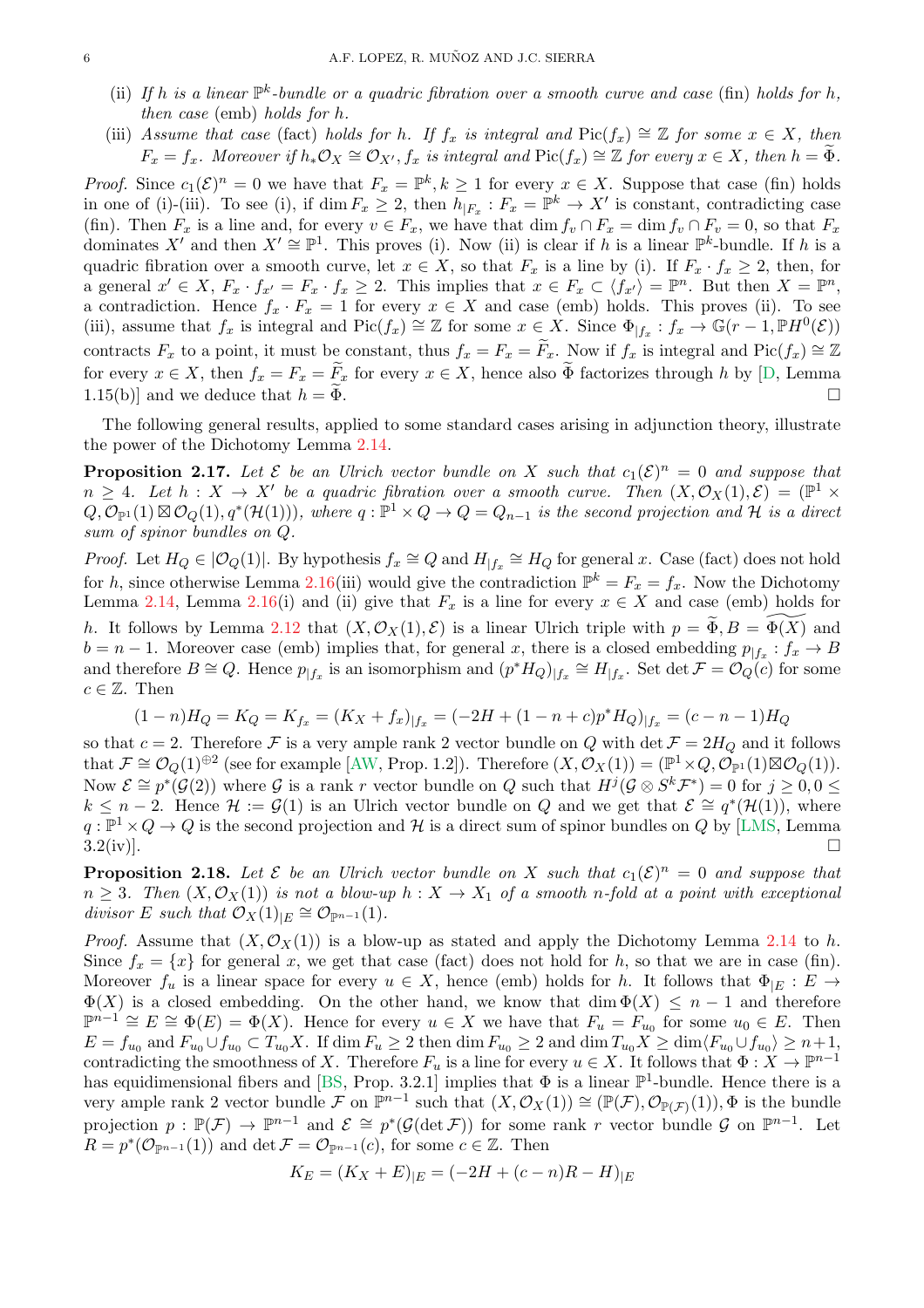<span id="page-6-2"></span>that is  $\mathcal{O}_{\mathbb{P}^{n-1}}(-n) \cong \mathcal{O}_{\mathbb{P}^{n-1}}(c-n-3)$ , so that  $c=3$ . Therefore F has splitting type  $(1,2)$  on any line in  $\mathbb{P}^{n-1}$  and it follows by [\[V,](#page-30-2) Thm.] that either  $\mathcal{F} \cong \mathcal{O}_{\mathbb{P}^{n-1}}(1) \oplus \mathcal{O}_{\mathbb{P}^{n-1}}(2)$  or  $n=3$  and  $\mathcal{F} \cong T_{\mathbb{P}^2}$ . The latter case is excluded since  $\mathbb{P}(T_{\mathbb{P}^2})$  does not contain linear  $\mathbb{P}^2$ 's. Therefore we are in the first case and [\[Lo,](#page-29-3) Lemma 4.1] gives in particular that  $H^{i}(\mathcal{G}(-s)) = 0$  for all  $i \geq 0$  and  $0 \leq s \leq n-1$ . Hence  $\mathcal{G}(1)$  is an Ulrich vector bundle for  $(\mathbb{P}^{n-1}, \mathcal{O}_{\mathbb{P}^{n-1}}(1)),$  so that  $\mathcal{G} \cong \mathcal{O}_{\mathbb{P}^{n-1}}(-1)^{\oplus r}$  by Remark [2.9.](#page-3-1) But this gives the contradiction  $0 = H^{n-1}(\mathcal{G}(-n+1)) = H^{n-1}(\mathcal{O}_{\mathbb{P}^{n-1}}(-n)^{\oplus r})$  $)\neq 0.$ 

### 3. Non-big Ulrich vector bundles on fourfolds

In this section we will prove Theorem [1,](#page-0-0) Corollary [1](#page-2-0) and Corollary [2.](#page-2-1) One guide will be given by the following.

<span id="page-6-0"></span>3.1. Fourfolds and adjunction theory. We collect some definitions and standard facts in adjunction theory, that we recall for completeness' sake.

Let X be a smooth irreducible variety such that  $K_X$  is not nef and let H be a very ample divisor. Consider the nef value of  $(X, H)$  (see [\[BS,](#page-29-5) Def. 1.5.3])

$$
\tau = \tau(X, H) = \min\{t \in \mathbb{R} : K_X + tH \text{ is nef}\}
$$

and the nef value morphism, defined for  $m \gg 0$  by

$$
\phi_{\tau} = \phi_{\tau}(X, H) := \varphi_{m(K_X + \tau H)} : X \to X'.
$$

We recall that  $(\phi_{\tau})_* \mathcal{O}_X \cong \mathcal{O}_{X'}$ , see [\[BS,](#page-29-5) Def. 1.5.3].

<span id="page-6-1"></span>**Lemma 3.1.** Let  $X \subseteq \mathbb{P}^N$  be a smooth irreducible fourfold covered by lines and let  $H \in \mathcal{O}_X(1)$ . Let  $\tau$ *be the nef value of*  $(X, H)$  *and let*  $\phi_{\tau}$  *be the nef value morphism. Then*  $(X, \mathcal{O}_X(1))$  *is only one of the following:*

- (a)  $(\mathbb{P}^4, \mathcal{O}_{\mathbb{P}^4}(1)).$
- (b.1)  $(Q_4, \mathcal{O}_{Q_4}(1)).$
- (b.2) *A linear*  $\mathbb{P}^3$ -bundle under  $\phi_\tau : X \to X'$  over a smooth curve with  $\tau = 4$ .
- (c.1) *A Del Pezzo* 4*-fold, that is*  $K_X = -3H$ .
- (c.2) *A quadric fibration under*  $\phi_{\tau}: X \to X'$  *over a smooth curve with*  $\tau = 3$ *.*
- (c.3) *A linear*  $\mathbb{P}^2$ -bundle under  $\phi_\tau : X \to X'$  over a smooth surface with  $\tau = 3$ .
- (d.1) *A Mukai variety, that is*  $K_X = -2H$ .
- (d.2) *A Del Pezzo fibration under*  $\phi_{\tau}: X \to X'$  *over a smooth curve with*  $\tau = 2$ *.*
- (d.3) *A quadric fibration with equidimensional fibers under*  $\phi_{\tau}: X \to X'$  *over a smooth surface with*  $\tau = 2$ .
- (d.4) *A linear*  $\mathbb{P}^1$ -bundle under  $\phi_\tau : X \to X'$  over a smooth threefold with  $\tau = 2$ .
- (d.5) *A scroll under*  $\phi_{\tau}: X \to X'$  *over a normal threefold with non-equidimensional fibers with*  $\tau = 2$ *.*
- (e) The blow-up  $\phi_{\tau}: X \to X'$  of a smooth fourfold at  $t \geq 1$  points, with exceptional divisors  $E_i \cong \mathbb{P}^3$ such that  $H_{|E_i} \cong \mathcal{O}_{\mathbb{P}^3}(1), 1 \leq i \leq t$  and  $\tau = 3$ .

*Proof.* Let  $x \in X$  be a general point and let  $L \in F_1(X, x)$ . Then

$$
0 \le \dim_{[L]} F_1(X, x) = -K_X \cdot L - 2
$$

so that  $K_X \cdot L \leq -2$  and  $\tau \geq 2$ . By [\[BS,](#page-29-5) Prop. 7.2.2] we have that either we are in case (a), or  $\tau = 4$ and we are in cases (b.1) or (b.2) or  $\tau \leq 4$  and  $K_X + 4H$  is big and nef. In the latter case  $K_X + 4H$ is ample by [\[BS,](#page-29-5) Prop. 7.2.3] and  $\tau \leq 3$  by [BS, Prop. 7.2.4]. Moreover [BS, Prop. 7.3.2] gives that  $K_X + 3H$  is ample unless  $\tau = 3$  and either we are in one of the cases (c.1)-(c.3) or (e) (for (c.3) use also [\[SV,](#page-30-3) Thm. 0.2] and for (e) use also [SV, Thm. 0.3 and Rmk. 1]). Next if  $K_X + 3H$  is ample then  $\tau < 3$  and  $(X, \mathcal{O}_X(1))$  is isomorphic to its first reduction (see [\[BS,](#page-29-5) Def. 7.3.3]). Therefore [BS, Prop. 7.3.4] implies that  $\tau = 2$ , so that  $K_X \cdot L = -2$ , hence  $K_X + 2H$  is nef and not big. It follows by [\[BS,](#page-29-5) Prop. 7.5.3 and Thm. 14.2.3] that either we are in one of the cases (d.1)-(d.3) or  $(X, \mathcal{O}_X(1))$  is a scroll under  $\phi_{\tau}: X \to X'$  over a normal threefold. Finally in the latter case if  $\phi_{\tau}$  has equidimensional fibers, then we are in case (d.4) by [\[BS,](#page-29-5) Prop. 3.2.1], otherwise we are in case (d.5).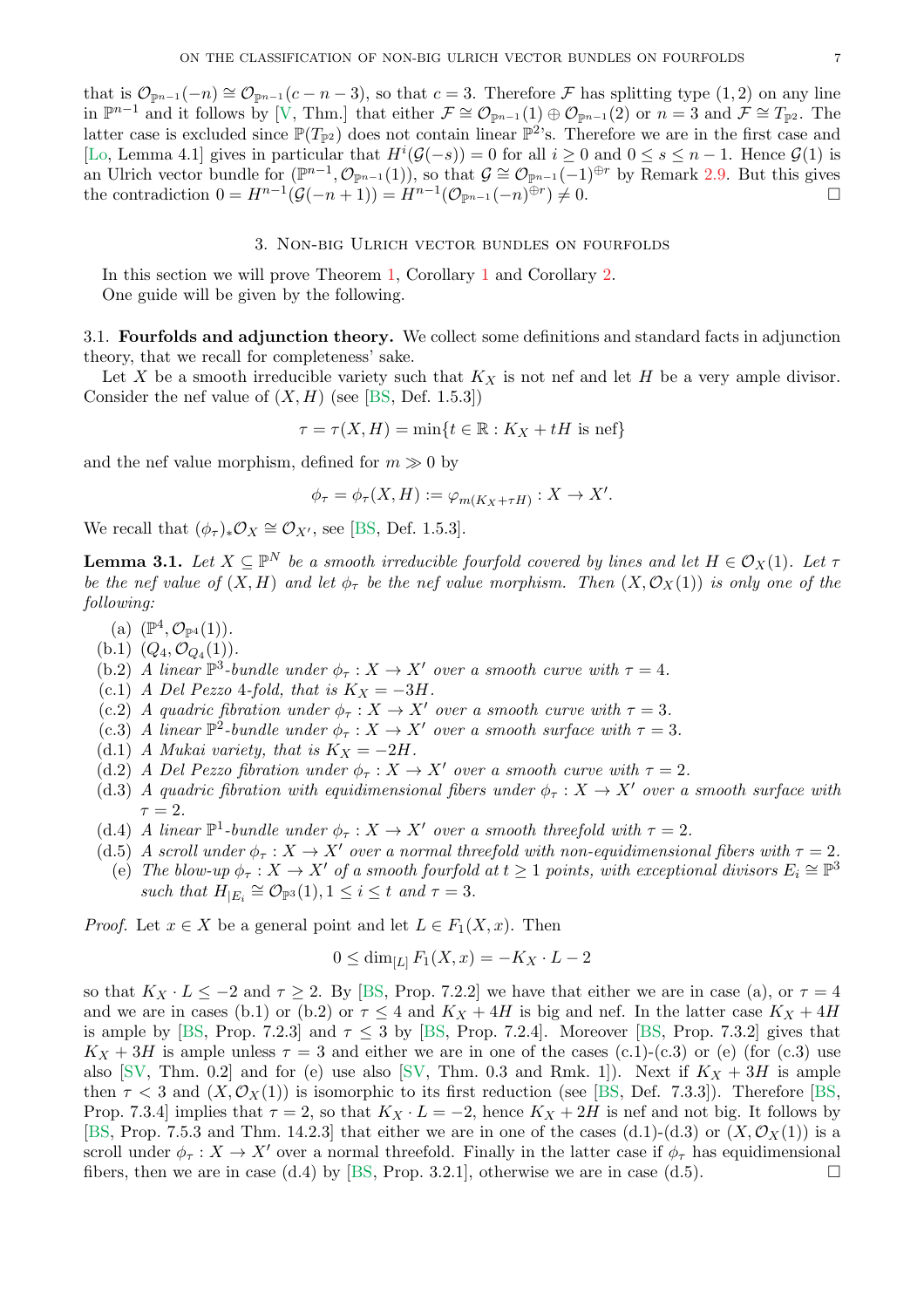<span id="page-7-5"></span>*Proof of Theorem [1.](#page-0-0)* Suppose that  $(X, \mathcal{O}_X(1), \mathcal{E})$  is as in (i)-(xi). Then, using, in the corresponding cases, Remark [2.9,](#page-3-1) [\[LMS,](#page-29-6) Prop. 3.3(iii)], [\[Lo,](#page-29-3) Lemma 4.1], [\[B,](#page-28-0) (3.5)] and Remark [2.8\(](#page-3-3)iv), we see that  $\mathcal E$ is Ulrich not big.

Now assume that  $\mathcal E$  is Ulrich not big.

It follows by [\[Lo,](#page-29-3) Thm. 1] that X is covered by lines, hence Lemma [3.1](#page-6-1) gives that  $(X, \mathcal{O}_X(1))$  belongs to one of the cases (a)-(e) in Lemma [3.1.](#page-6-1) We will divide the proof according to these cases.

If  $(X, \mathcal{O}_X(1))$  is as in (a), we are in case (i) by Remark [2.9.](#page-3-1)

If  $(X, \mathcal{O}_X(1))$  is as in (b.1), we are in case (xi) by [\[LMS,](#page-29-6) Prop. 3.3(iii)].

Therefore we can assume from now on that  $(X, \mathcal{O}_X(1))$  is neither as in (a) nor as in (b.1).

For the rest of the proof  $x \in X$  will denote a general point.

We will now divide the proof into several subcases and claims.

**Case** (**A**):  $c_1(\mathcal{E})^4 > 0$ .

<span id="page-7-0"></span>It follows from [\[LS,](#page-29-2) Cor. 2] that

(3.1) 
$$
\dim F_1(X, x) \ge r + 3 - \nu(\mathcal{E}) \ge 1.
$$

Now we study the cases (b.2) and (c.3). To unify notation, we denote  $\phi_{\tau}$  by  $p : X \to B$ . First, observe that  $[LP, Thm. 1.4]$  and  $(3.1)$  give that

<span id="page-7-2"></span>(3.2) 
$$
r+1 \leq \nu(\mathcal{E}) \leq r+2 \text{ in case (b.2) and } \nu(\mathcal{E}) = r+2 \text{ in case (c.3)}.
$$

We first show that we can apply [\[LMS,](#page-29-6) Lemma 4.4], that we recall here for the reader's sake.

<span id="page-7-4"></span>**Lemma 3.2.** Let  $(X, \mathcal{O}_X(1)) = (\mathbb{P}(\mathcal{F}), \mathcal{O}_{\mathbb{P}(\mathcal{F})}(1)),$  where  $\mathcal{F}$  is a rank  $n-b+1$  very ample vector bundle *over a smooth irreducible variety* B *of dimension* b *with*  $1 \leq b \leq n-1$ . Let E be a rank r Ulrich vector *bundle on* X, let  $p: X \to B$  *be the projection morphism and suppose that* 

(3.3) 
$$
p_{|\Pi_y} : \Pi_y \to B \text{ is constant for every } y \in \varphi(\mathbb{P}(\mathcal{E})).
$$

*Then*  $\nu(\mathcal{E}) \geq b + r - 1$ *. Moreover we have the following two extremal cases:* 

- <span id="page-7-1"></span>(i) If  $\nu(\mathcal{E}) = b + r - 1$  there is a rank r vector bundle G on B such that  $\mathcal{E} \cong p^*(\mathcal{G}(\det \mathcal{F}))$  and  $H^j(\mathcal{G} \otimes S^k \mathcal{F}^*) = 0$  for all  $j \geq 0, 0 \leq k \leq b-1$ .
- (ii) If  $\nu(\mathcal{E}) = b + r$  then either  $b = n 1$  and  $\mathcal{E}$  is big or  $b \leq n 2$  and  $\mathcal{E}_{|f} \cong T_{\mathbb{P}^{n-b}}(-1) \oplus \mathcal{O}_{\mathbb{P}^{n-b}}^{\oplus (r-n+b)}$ *for any fiber*  $f = \mathbb{P}^{n-b}$  *of*  $p$ *.*

<span id="page-7-3"></span>**Claim 3.3.** In cases (b.2) and (c.3) we have that [\(3.3\)](#page-7-1) holds for  $p: X \to B$ .

*Proof.* If  $\nu(\mathcal{E}) = r + 1$  we are in case (b.2) and for every  $y \in \varphi(\mathbb{P}(\mathcal{E}))$  we get that

$$
\dim \Pi_y \ge r + 3 - \nu(\mathcal{E}) = 2.
$$

Hence [\(3.3\)](#page-7-1) holds for  $p: X \to B$ .

Therefore we can assume that  $\nu(\mathcal{E}) = r + 2$  by [\(3.2\)](#page-7-2).

Arguing by contradiction assume that there is an  $y_0 \in \varphi(\mathbb{P}(\mathcal{E}))$  such that  $\Pi_{y_0}$  is not contained in a fiber of p. Then the same holds for a general  $y \in \varphi(\mathbb{P}(\mathcal{E}))$ : In fact, if  $\Pi_y$  is contained in a fiber of p, then, by specialization  $\dim \Pi_{y_0} \cap f_{x_0} \ge \dim \Pi_y \cap f_x = 1$ , where  $y_0 \in P_{x_0}$  and  $y \in P_x$ . Now  $\Pi_{y_0}$  is a linear space of positive dimension by [\[LS,](#page-29-2) Thm. 2] and  $p_{\vert \Pi_{y_0}} : \Pi_{y_0} \to B$  contracts  $\Pi_{y_0} \cap f_{x_0}$  to a point, hence is constant, that is  $\Pi_{y_0} \subseteq f_{x_0}$ , a contradiction. Therefore  $\Pi_y \not\subset f_x$  for a general  $y \in \varphi(\mathbb{P}(\mathcal{E}))$ . Then  $F_1(X, x)$  has at least two irreducible components, namely W made of lines in  $f_x$  through x and W' made of lines of type  $\Pi_y$ , with dim  $W' \geq 1$  by [\[LS,](#page-29-2) Cor. 2]. Moreover  $F_1(X, x)$  is smooth, hence  $W \cap W' = \emptyset$ . As is well known,  $F_1(X, x) \subset \mathbb{P}^3 = \mathbb{P}(T_x X)$ . In case (b.2) we have that W is a plane, thus giving a contradiction. In case  $(c.3)$  we have that W is a line and W' is a curve. We now use the fact that  $F_1(X, x)$  is contained in the base locus of the linear system |II| given by the second fundamental form of X at x. Observe that X is not defective by [\[Ei,](#page-29-10) Thm. 3.3(b)], hence [\[Land,](#page-29-11) Thm. 7.3(i)] gives that there is a smooth quadric  $Q \in |II|$ . Since  $W \sqcup W' \subset Q$  we find that  $W'$  is a union of lines. But  $X \subset \mathbb{P}^N$  and a line L component of W' is also a line in  $\mathbb{G}(1,N)$ , hence the union of the lines representing points of L gives a plane  $M_x$  such that  $x \in M_x \subset X$ . It follows by [\[Sa2,](#page-30-4) Main Thm.] that X is a linear  $\mathbb{P}^k$ -bundle  $p' : X \to B'$  over a smooth  $B'$  so that its general fibers contain the  $M_x$ 's. On the other hand, it cannot be that  $k \geq 3$  for otherwise on any  $\mathbb{P}^k$  we would have that  $p_{\mid \mathbb{P}^k} : \mathbb{P}^k \to B$  is constant,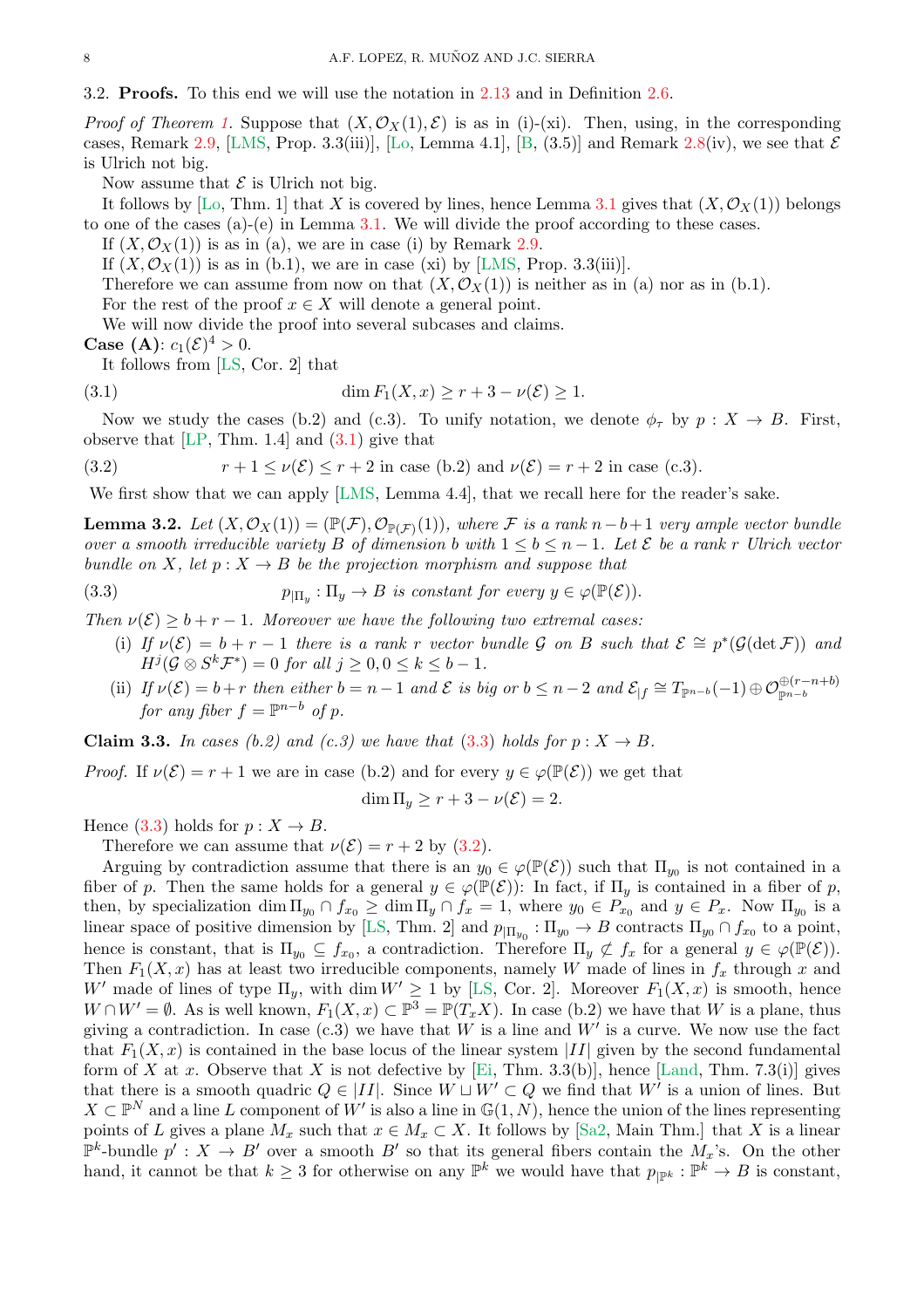<span id="page-8-1"></span>thus giving the contradiction that p has a fiber of dimension k. Therefore  $k = 2$  and, by construction, the  $\mathbb{P}^2$ -bundle structure p' is different from p. Now on any fiber f' of p' we have that  $p_{|f'}: f' \to B$ cannot be constant, otherwise f' is also a fiber of p, and it follows by [\[Laz2,](#page-29-12) Thm. 4.1] that  $B \cong \mathbb{P}^2$ . Similarly,  $B' \cong \mathbb{P}^2$ . But then [\[Sa1,](#page-30-5) Thm. A] implies that  $(X, \mathcal{O}_X(1)) = (\mathbb{P}^2 \times \mathbb{P}^2, \mathcal{O}_{\mathbb{P}^2}(1) \boxtimes \mathcal{O}_{\mathbb{P}^2}(1)),$  a contradiction.

**Claim 3.4.** In case (b.2) we have that  $(X, H, \mathcal{E})$  is as in (xii).

*Proof.* Note that  $(3.3)$  holds for  $p: X \rightarrow B$  by Claim [3.3.](#page-7-3)

If  $\nu(\mathcal{E}) = r + 1$  we can apply Lemma [3.2](#page-7-4) and we are in case (xii).

By [\(3.2\)](#page-7-2) it remains to study the case  $\nu(\mathcal{E}) = r + 2$ .

Then, with the same proof given in [\[LMS,](#page-29-6) Lemma 4.4], the incidence correspondence

$$
\mathcal{I} = \{(y, v) \in \varphi(\mathbb{P}(\mathcal{E})) \times B : y \in \varphi(\pi^{-1}(p^{-1}(v)))\}
$$

implies that

$$
\dim \varphi(\pi^{-1}(f)) = \nu(\mathcal{E}) - 1 = r + 1
$$

for every fiber f of p. Next note that the morphism  $\Phi_{|f}: f = \mathbb{P}^3 \to \mathbb{G}(r-1, \mathbb{P}H^0(\mathcal{E}))$  cannot be constant, for otherwise  $P_x = P_{x'}$  for any  $x, x' \in f$ , giving the contradiction  $\varphi(\pi^{-1}(f)) = P_x = \mathbb{P}^{r-1}$ . Hence  $\Phi_{|f}$ is finite onto its image and therefore  $\varphi(\pi^{-1}(f)) \subseteq \mathbb{P}H^0(\mathcal{E})$  is swept out by a family  $\{P_x, x \in f\}$  of dimension 3 of linear  $\mathbb{P}^{r-1}$ 's. We will now show, along the lines of [\[Se,](#page-30-6) Lemma p. 44], that

<span id="page-8-0"></span>(3.4) either 
$$
\varphi(\pi^{-1}(f)) = \mathbb{P}^{r+1}
$$
 or  $\varphi(\pi^{-1}(f)) = Q_{r+1}$ , a quadric of rank at least 5.

Set  $Y_f = \varphi(\pi^{-1}(f))$ . Since dim  $Y_f = r + 1$ , if  $y \in Y_f$  is general, there is a 1-dimensional family  $\{P_t, t \in T\}$  of  $\mathbb{P}^{r-1}$ 's through y. Let  $\mathcal{C}_y = \bigcup_{t \in T} P_t$  be the corresponding cone. Then  $\dim \mathcal{C}_y = r$  and set  $c = \deg \mathcal{C}_y$ . Let  $H_1, \ldots, H_{r-1}$  be general hyperplanes. Then the surface  $S_f := Y_f \cap H_1 \cap \ldots \cap H_{r-1}$  is such that there are c lines contained in  $S_f$  and passing through its general point. As is well known, it follows that either  $c = 1$  and  $S_f$  is a scroll or a plane or  $c = 2$  and  $S_f$  is a quadric. Assume now that  $Y_f \neq \mathbb{P}^{r+1}$ . When  $c = 1$  we get that  $\mathcal{C}_y = \mathbb{P}^r$ , hence  $Y_f$  is a scroll in  $\mathbb{P}^{r}$ 's. Also, when  $c = 2$  we have that  $Y_f = Q$  is a quadric. If  $Y_f$  is a scroll, then the composition of  $\Phi_{\mathcal{E}_{f}}$  with the Plücker embedding maps  $f = \mathbb{P}^3$  to another scroll in  $\mathbb{P}^r$ , say  $Z_f$ , of dimension  $r + 1$  over some curve  $\Gamma$ , whose  $\mathbb{P}^r$ 's are the dual of the ones in  $Y_f$ . Thus we get a map  $g : f = \mathbb{P}^3 \to Z_f$  and g lifts to the normalization  $\nu : \mathbb{P}(\mathcal{G}) \to Z_f$ , where G is a vector bundle over  $\Gamma$ . But this gives the contradiction that  $f = \mathbb{P}^3$  dominates  $\Gamma$ . The same argument can be applied if  $rkQ \leq 4$  since we can see it as a scroll in  $\mathbb{P}^r$  over  $\mathbb{P}^1$ . This proves  $(3.4)$ .

We now claim that  $c_1(\mathcal{E}_{|L}) > 0$  for every line  $L \subset f$ . To see the latter, since  $\mathcal E$  is globally generated, we can suppose that there is a line  $L_0 \subset f$  such that  $c_1(\mathcal{E}_{|L_0}) = 0$ . Then the same holds on any line  $L \subset f$ , hence  $\Phi_{\mathcal{E}_{|L}}$  is constant. On the other hand, since  $\dim \varphi(\pi^{-1}(f)) = r+1$ , there exist  $x_1, x_2 \in f$  such that  $P_{x_1} \neq P_{x_2}$  hence on  $L' = \langle x_1, x_2 \rangle$  we have that  $\Phi_{\mathcal{E}_{|L'}}$  is not constant. This proves that  $c_1(\mathcal{E}_{|L}) > 0$  for every line  $L \subset f$ . Now for every line  $L \subset f$  we have that  $H^0(\mathcal{E}) \to H^0(\mathcal{E}_{|L})$  is surjective by [\[LS,](#page-29-2) Lemma 3.2, hence  $\varphi(\pi^{-1}(L))$  is a rational normal scroll. Then  $h^0(\mathcal{E}_{|L}) \le r+3$  by  $(3.4)$  and  $1 \le c_1(\mathcal{E}_{|L}) \le 3$ . Furthermore, if  $c_1(\mathcal{E}_{|L}) = 3$  then  $\varphi(\pi^{-1}(L))$  has codimension 1 in  $Q = \varphi(\pi^{-1}(f))$ . Note that  $r \geq 2$ since  $\mathcal E$  is not big and  $c_1(\mathcal E)^4 > 0$ , hence intersecting with general hyperplanes  $H_i, 1 \le i \le r-2$  we get a surface  $\varphi(\pi^{-1}(L)) \cap H_1 \cap \ldots \cap H_{r-2}$  of degree 3 inside a smooth quadric in  $\mathbb{P}^4$ , a contradiction. This gives that  $1 \leq c_1(\mathcal{E}_{|L}) \leq 2$ .

 $\text{If } c_1(\mathcal{E}_{|L}) = 1 \text{ then } \mathcal{E}_{|L} \cong \mathcal{O}_{\mathbb{P}^1}(1) \oplus \mathcal{O}_{\mathbb{P}^1}^{\oplus (r-1)}\text{, hence } c_1(\mathcal{E}_{|f}) = 1 \text{ and } [\text{Ell, Prop. IV.2.2}] \text{ implies that } \mathcal{E}_{|f} \text{ is }$  $\text{either } T_{\mathbb{P}^3}(-1) \oplus \mathcal{O}_{\mathbb{P}^3}^{\oplus (r-3)}, r \geq 3 \text{ or } \mathcal{O}_{\mathbb{P}^3}(1) \oplus \mathcal{O}_{\mathbb{P}^3}^{\oplus (r-1)} \text{ or } \Omega_{\mathbb{P}^3}(2) \oplus \mathcal{O}_{\mathbb{P}^3}(1)^{\oplus (r-3)}, r \geq 3.$  The first case does not occur since then [\(3.4\)](#page-8-0) implies the contradiction  $r + 2 \leq h^0(\mathcal{E}_{|f}) = h^0(T_{\mathbb{P}^3}(-1) \oplus \mathcal{O}_{\mathbb{P}^3}^{\oplus (r-3)}) = r + 1$ . In the second case we have that  $\mathcal{E}_{|f}$  is big, contradicting the fact that  $\dim \varphi(\pi^{-1}(f)) = r + 1$ . Also  $c_1(\Omega_{\mathbb{P}^3}(2) \oplus \mathcal{O}_{\mathbb{P}^3}(1)^{\oplus (r-3)}) = r - 1 \geq 2$ , hence the third case does not occur. It follows that  $c_1(\mathcal{E}_{|f}) = 2$ and therefore  $\mathcal{E}_{|f}$  is as in (i)-(vii) of [\[SU,](#page-30-7) Thm. 1]. Now  $r + 2 \leq h^{0}(\mathcal{E}_{|f}) \leq r + 3$  by [\(3.4\)](#page-8-0), hence cases (i)-(iii) and (vii) of [\[SU,](#page-30-7) Thm. 1] are excluded. Thus  $(X, \mathcal{O}_X(1), \mathcal{E})$  is as in (xii).

**Claim 3.5.** In case  $(c.3)$  we have that  $(X, H, \mathcal{E})$  is as in (xiii).

*Proof.* By  $(3.2)$  and Claim [3.3](#page-7-3) we can apply [\[LMS,](#page-29-6) Lemma 4.2] and we are in case (xiii).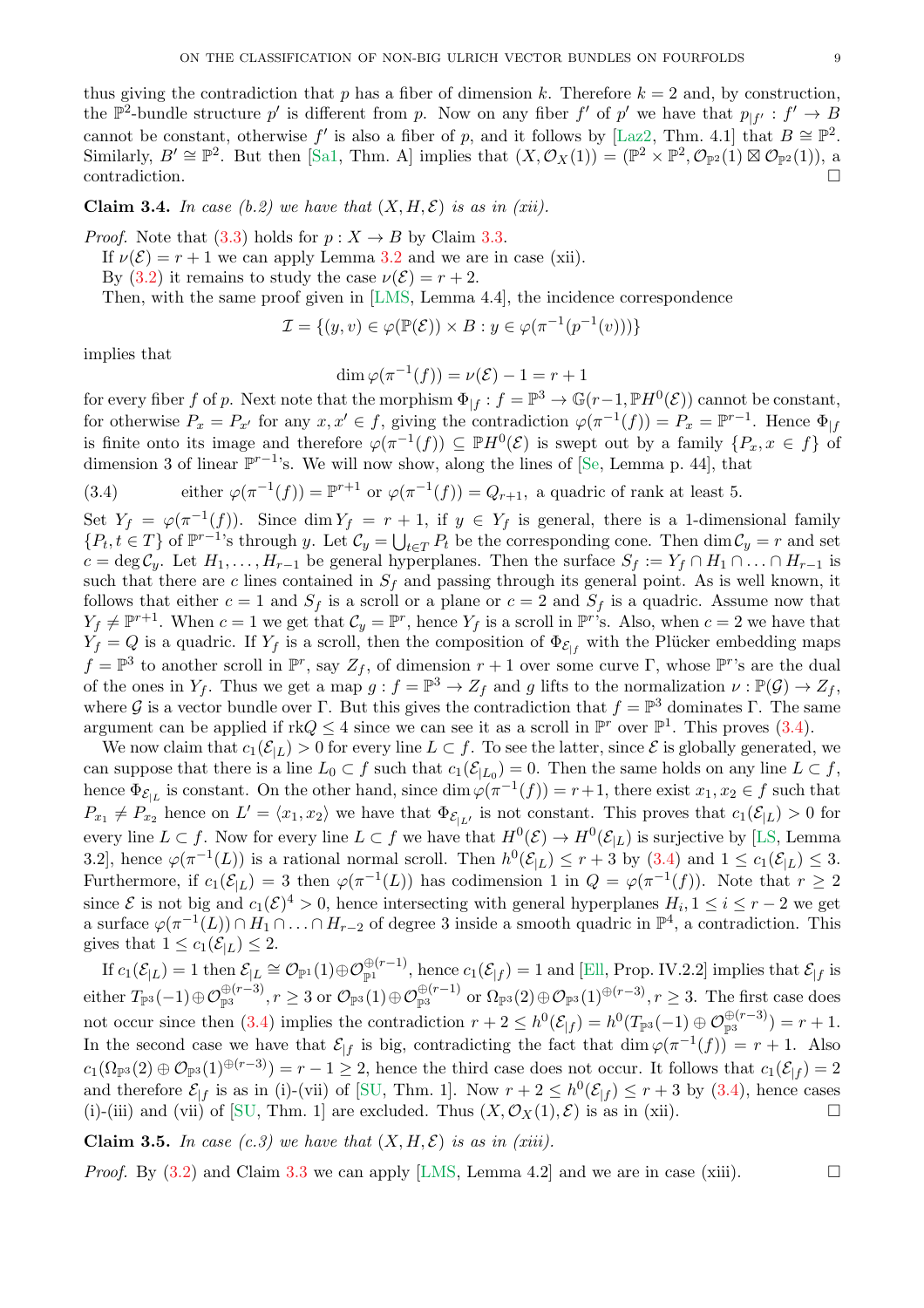<span id="page-9-3"></span>To conclude the proof of case  $(A)$  we can assume that we are neither in case  $(b.2)$  nor in case  $(c.3)$ .

Again [\[LP,](#page-29-9) Thm. 1.4], the classification of Del Pezzo 4-folds (see for example [\[LP,](#page-29-9) §1], [\[F1\]](#page-29-14)) and [\(3.1\)](#page-7-0) give that  $\nu(\mathcal{E}) = r + 2$ , dim  $F_1(X, x) = 1$  and either we are in case (c.2) or in one of the following cases for  $(X, \mathcal{O}_X(1))$ :

- $(A.1)$  a cubic hypersurface  $\mathbb{P}^5$ .
- $(A.2)$  a complete intersection of two quadrics in  $\mathbb{P}^6$ .
- $(A.3)$  a linear section  $\mathbb{G}(1,4) \cap H_1 \cap H_2$ , where  $\mathbb{G}(1,4) \subset \mathbb{P}^9$  in the Plücker embedding and  $H_i \subset \mathbb{P}^9$ are hyperplanes  $i = 1, 2$ .
- $(A.4)$   $(\mathbb{P}^2 \times \mathbb{P}^2, \mathcal{O}_{\mathbb{P}^2}(1) \boxtimes \mathcal{O}_{\mathbb{P}^2}(1)).$

Moreover note that in cases (A.1)-(A.3), or in case (c.2), we have that  $F_2(X, x) = \emptyset$ . In fact, if not, being a closed condition, we would get that  $F_2(X, x') \neq \emptyset$  holds on any point  $x' \in X$ . Now [\[Sa2,](#page-30-4) Main Thm.] gives that X is a linear  $\mathbb{P}^2$ -bundle over a smooth surface, hence [\[F2,](#page-29-15) Main Thm.] implies that we are in case (c.3), a contradiction. Therefore we can apply [\[LMS,](#page-29-6) Prop. 4.6] and deduce that there is a morphism  $\psi : \mathbb{P}^{r-1} \to F_1(X, x)$  that is finite onto its image and

$$
1 = \dim F_1(X, x) \ge r - 1
$$

hence  $r \leq 2$ . On the other hand,  $\mathcal E$  is not big and therefore  $r = 2$ .

Claim 3.6. *Cases (A.1), (A.2), (A.3) and (A.4) do not occur.*

*Proof.* Case (A.4) does not occur by [\[LMS,](#page-29-6) Thm. 3]. In cases (A.1) and (A.2) it is well known (see for example [\[R,](#page-30-1) Ex. 2.3.11]) that  $F_1(X, x)$  is a smooth complete intersection of type  $(2, 3)$  or  $(2, 2)$  in  $\mathbb{P}^3$ , dominated by  $\mathbb{P}^1$  via  $\psi$ , a contradiction.

In case (A.3) note that det  $\mathcal{E} = 2H$  by [\[Lo,](#page-29-3) Lemma 3.2]. Let Y be a smooth hyperplane section of X. By Remark [2.8\(](#page-3-3)iv),  $\mathcal{E}_{|Y}$  is Ulrich on Y and it is indecomposable since Pic(Y)  $\cong \mathbb{Z}$  and there are no Ulrich line bundles on Y. It follows by [\[AC,](#page-28-3) Thm. 3.4] and Remark [2.8\(](#page-3-3)iii) that  $\mathcal{E}_{|Y} \cong S_L(l)$  or  $S_C(l)$  or  $S_E(l)$ for some  $l \in \mathbb{Z}$  (see [\[AC,](#page-28-3) Ex. 3.1, 3.2, 3.3] for the definition of these sheaves). Since  $\det(\mathcal{E}_{|Y}) = 2H_{|Y}$ we get that  $\mathcal{E}_{|Y} \cong S_L(1)$  or  $S_E(1)$ . Now  $h^0(\mathcal{E}_{|Y}) = 2 \deg X = 10$  while  $h^0(S_L(1)) = 12$ , hence this case is excluded. Therefore  $\mathcal{E}_{|Y} \cong S_E(1)$  and we deduce that  $c_2(\mathcal{E}) \cdot H^2 = c_2(S_E(1)) \cdot H_{|Y} = 7$ . We know that  $N^2(X)$  is generated by the classes of two planes  $M_1, M_2$  with  $M_1^2 = 1, M_2^2 = 2, M_1 \cdot M_2 = -1$  by [\[PZ,](#page-30-8) Cor. 4.7 and proof]. Hence  $c_2(\mathcal{E}) = a_1[M_1] + a_2[M_2]$  for some  $a_1, a_2 \in \mathbb{Z}$  and

$$
7 = c_2(\mathcal{E}) \cdot H^2 = (a_1[M_1] + a_2[M_2]) \cdot H^2 = a_1 + a_2.
$$

Therefore

<span id="page-9-0"></span>
$$
s_4(\mathcal{E}^*) = c_1(\mathcal{E})^4 - 3c_1(\mathcal{E})^2 \cdot c_2(\mathcal{E}) + c_2(\mathcal{E})^2 = 5a_1^2 - 42a_1 + 94 > 0
$$

giving that  $\mathcal E$  is big, a contradiction.

<span id="page-9-1"></span>**Claim 3.7.** In case  $(c.2)$  we have that  $(X, H, \mathcal{E})$  is as in (xiv).

*Proof.* Let Q be a general fiber of  $\phi_{\tau}$ . Then  $(\det \mathcal{E})_{|Q} = eH_{|Q}$  for some  $e \geq 0$ .

<span id="page-9-2"></span>Subclaim 3.8. For any line  $L \subset Q$  we have that

(3.5) 
$$
\mathcal{E}_{|L} \cong \mathcal{O}_{\mathbb{P}^1} \oplus \mathcal{O}_{\mathbb{P}^1}(e).
$$

*Proof.* As is well known, it is enough to prove that  $(3.5)$  holds for a general line  $L \subset Q$ .

There is a nonempty open subset  $U \subseteq X$  such that  $F_1(X, x)$  is smooth, dim  $F_1(X, x) = 1$  and  $Q_x := \phi_\tau^{-1}(\phi_\tau(x))$  is smooth irreducible for any  $x \in U$ . By [\[LMS,](#page-29-6) Prop. 4.6] there is a 1-dimensional family of lines  $Z_x := \psi(\mathbb{P}^1) \subset F_1(X, x)$ , hence  $Z_x$  is an irreducible component of  $F_1(X, x)$ , disjoint from other components. For every  $L \in Z_x$  we have that  $\dim_{[L]} F_1(X, x) = \dim_{[L]} Z_x = 1$ , hence  $K_X \cdot L = -3$ . Therefore  $(K_X + 3H) \cdot L = 0$  and then  $L \subset Q_x$ . Hence  $Z_x = F_1(Q_x, x)$  for every  $x \in U$ .

Moreover, let us see that for every  $L \in Z_x$  property  $(3.5)$  holds. In fact, if  $L \in Z_x$  then we have that  $L = \psi(y) = \Pi_y$  for some  $y \in P_x$ . Since  $\varphi^{-1}(y)$  is a curve contracted by  $\varphi$  and  $x \in L = \Pi_y$ , we deduce that there is a 0-dimensional subscheme Z of L of length 2 such that  $H^0(\mathcal{E}) \to H^0(\mathcal{E}_{|Z})$  is not surjective. On the other hand, the restriction map  $H^0(\mathcal{E}) \to H^0(\mathcal{E}_{|L})$  is surjective by [\[LS,](#page-29-2) Lemma 3.3], hence  $H^0(\mathcal{E}_{|L}) \to H^0(\mathcal{E}_{|Z})$  is not surjective. Therefore  $\mathcal{E}_{|L}$  is not ample and [\(3.5\)](#page-9-0) holds.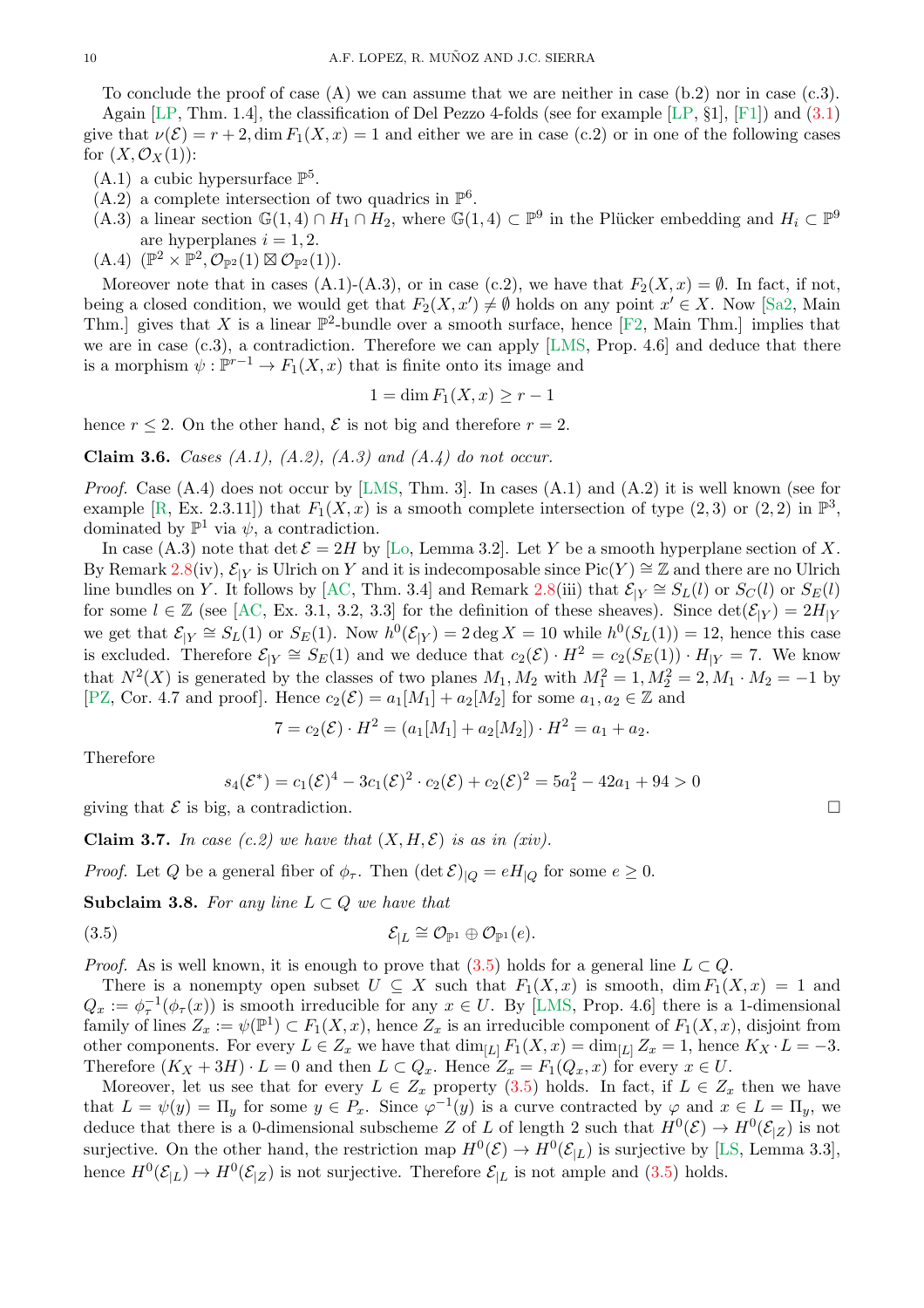<span id="page-10-1"></span>Consider now the incidence correspondence

$$
\mathcal{I} = \{(u, L) \in Q \times F_1(Q) : u \in L\}
$$

together with its surjective projections



Note that  $\mathcal I$  is irreducible. Since  $p_1^{-1}(U \cap Q)$  dominates  $F_1(Q)$ , there is a nonempty open subset V of  $F_1(Q)$  such that  $V \subset p_2(p_1^{-1}(U \cap Q))$ . Now for any line  $L \in V$  we have that  $L = p_2(x, L)$  for some  $(x, L) \in p_1^{-1}(U \cap Q)$ , so that  $x \in L \subset Q$  and  $x \in U \cap Q$ . Therefore  $L \in F_1(Q, x) = F_1(Q_x, x) = Z_x$ .  $\Box$ 

We now continue with the proof of Claim [3.7.](#page-9-1)

Note that  $\mathcal{E}_{|Q}$  cannot split as  $\mathcal{O}_Q \oplus \mathcal{O}_Q(e)$ . In fact, if such a splitting holds, choosing a point  $x \in U \cap Q$ (see proof of Subclaim [3.8\)](#page-9-2) we get that  $x \in L = \Pi_y$ , hence there is  $z \in \varphi^{-1}(y)$  such that  $x = \pi(z)$ . On the other hand,  $z \in \varphi^{-1}(y) = \mathbb{P}(\mathcal{O}_L) \subset \mathbb{P}(\mathcal{O}_Q) \subset \mathbb{P}(\mathcal{E})$ . But  $\mathbb{P}(\mathcal{O}_Q)$  is contracted to a point by  $\varphi$ , contradicting the fact that  $\varphi^{-1}(y)$  is a curve.

Now Subclaim [3.8](#page-9-2) gives that  $\mathcal{E}|_Q$  is a uniform rank 2 vector bundle on Q satisfying [\(3.5\)](#page-9-0). Therefore  $\mathcal{E}_{|Q}$  is indecomposable and [\[MOS,](#page-29-16) Cor. 6.7] gives that  $\mathcal{E}_{|Q}$  is a spinor bundle, that is we are in case  $(xiv)$ .

Alternatively, we can reach the same conclusion as follows.

If  $e \geq 2$  the standard construction (see for example [\[OSS,](#page-30-9) Thm. 2.1.4], [\[EHS\]](#page-29-17), [\[EiSo,](#page-29-18) Proof of Prop. 1.3) allows to find a sub-line bundle  $\mathcal L$  of  $\mathcal E_{|Q}$  such that  $\mathcal L_{|L} \cong \mathcal O_{\mathbb P^1}$  for every line L in Q. Since every line bundle on Q has vanishing  $H^1$ , it follows that  $\mathcal{E}|_Q \cong \mathcal{O}_Q \oplus \mathcal{O}_Q(e)$ , a contradiction.

If  $e \in \{0,1\}$  it follows by [\[PSW,](#page-30-10) Thm. 2] that  $\mathcal{E}|_Q$  is a spinor bundle and therefore we are in case (xiv). This proves Claim [3.7.](#page-9-1)

This concludes the proof of Theorem [1](#page-0-0) in Case (A). **Case (B)**:  $c_1(\mathcal{E})^4 = 0$ .

Note that this implies that  $\rho(X) \geq 2$ . Recall that  $(X, \mathcal{O}_X(1))$  belongs to one of the cases (a)-(e) in Lemma [3.1](#page-6-1) and we are assuming that  $(X, \mathcal{O}_X(1))$  is neither as in (a) nor as in (b.1). In many cases we will apply the notation and results of the Dichotomy Lemma [2.14](#page-4-0) with respect to the nef value morphism  $\phi_{\tau}$  in Lemma [3.1.](#page-6-1)

Claim 3.9. In case (b.2), either we are in case (fin) and  $(X, \mathcal{O}_X(1), \mathcal{E})$  is as in (ii1) or we are in case *(fact)* and  $(X, \mathcal{O}_X(1), \mathcal{E})$  *is as in (ii2).* 

*Proof.* In case (fact) just apply Lemmas [2.16\(](#page-4-2)iii) and [2.12](#page-4-3) to get case (ii2). In case (fin) we are in (emb) by Lemma [2.16\(](#page-4-2)ii). Now the same proof of [\[LS,](#page-29-2) Cor. 5, Case 2] applies and we get that  $(X, \mathcal{O}_X(1), \mathcal{E})$ is as in (ii1).

**Claim 3.10.** *In case (c.1) we have that*  $(X, \mathcal{O}_X(1), \mathcal{E})$  *is as in (iii).* 

*Proof.* Since  $\rho(X) \geq 2$ , using the classification of Del Pezzo 4-folds (see for example [\[LP,](#page-29-9) §1], [\[F1\]](#page-29-14)), we see that  $X = \mathbb{P}^2 \times \mathbb{P}^2 \subset \mathbb{P}^8$ . Then we are in case (iii) by [\[LMS,](#page-29-6) Thm. 3].

Claim 3.11. *In case (c.2),*  $(X, \mathcal{O}_X(1), \mathcal{E})$  *is as in (iv).* 

*Proof.* Just apply Proposition [2.17.](#page-5-0) □

<span id="page-10-0"></span>**Claim 3.12.** *In case (c.3), either we are in case (fact) and*  $(X, \mathcal{O}_X(1), \mathcal{E})$  *is as in (v2) with*  $p = \phi_\tau = \Phi$ and  $b = 2$  *or we are in case (emb) and either*  $(X, \mathcal{O}_X(1), \mathcal{E})$  *is as in (v2) with*  $p = \Phi, b = 3$ *, or*  $(X, \mathcal{O}_X(1), \mathcal{E})$  *is as in (v1).* 

*Proof.* Set  $\phi = \phi_\tau : X \to X'$ . In case (fact) just apply Lemmas [2.16\(](#page-4-2)iii) and [2.12](#page-4-3) to get  $(X, \mathcal{O}_X(1), \mathcal{E})$ is as in (v2) with  $p = \phi_{\tau} = \Phi$  and  $b = 2$ . In case (fin) we are in (emb) by Lemma [2.16\(](#page-4-2)ii). Note that it cannot be that there is a fiber  $F_{x_0} = \mathbb{P}^3$ , for then  $\phi|_{F_{x_0}} : F_{x_0} = \mathbb{P}^3 \to X'$  is constant, hence  $F_{x_0} \subset f_{x_0}$ , a contradiction. It follows that if  $F_x = \mathbb{P}^2$  then  $F_u = \mathbb{P}^2$  for every  $u \in X$ , hence  $\widetilde{\Phi}$  has equidimensional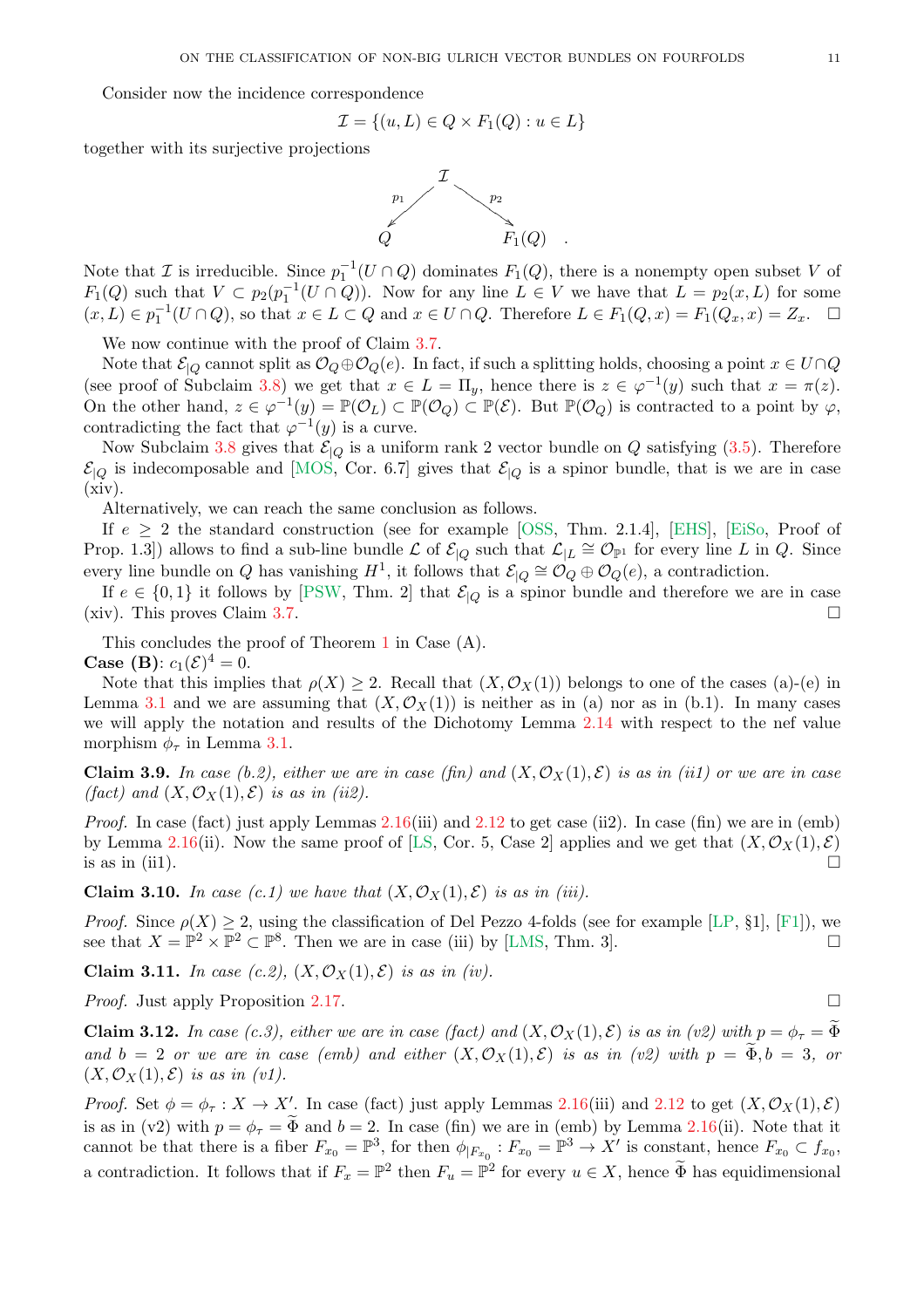<span id="page-11-0"></span>fibers and gives a linear  $\mathbb{P}^2$ -bundle over a smooth  $\widetilde{\Phi(X)}$ . On the other hand,  $\phi|_{F_x}: F_x \to X'$  is a closed embedding, giving that  $X' \cong \mathbb{P}^2$ . Also  $\widetilde{\Phi}_{|f_x}: f_x \to \widetilde{\Phi(X)}$  is a closed embedding, giving that  $\widetilde{\Phi(X)} \cong \mathbb{P}^2$ . Thus X has two different  $\mathbb{P}^2$ -bundle structures over  $\mathbb{P}^2$  and [\[Sa1,](#page-30-5) Thm. A] implies that  $(X, \mathcal{O}_X(1)) \cong (\mathbb{P}^2 \times \mathbb{P}^2, \mathcal{O}_{\mathbb{P}^2}(1) \boxtimes \mathcal{O}_{\mathbb{P}^2}(1)$ . But then  $K_X = -3H$ , a contradiction. Therefore  $F_x$  is a line and  $c_1(\mathcal{E})^3 \neq 0$ .

Now we have two possibilities: either there is a fiber  $F_{x_0} = \mathbb{P}^2$  or  $F_u$  is a line for every  $u \in X$ .

Consider the second case. We have that  $\Phi$  has equidimensional fibers and then  $(X, \mathcal{O}_X(1), \mathcal{E})$  is a linear Ulrich triple with  $p = \Phi$  and  $b = 3$  by Lemma [2.12.](#page-4-3) Since we are in case (emb), we also have an unsplit family of smooth rational curves  $R = \{ \phi(F_u), u \in X \}$  covering X'. For each  $r \in R$  let  $C_r \subset X'$ be the corresponding rational curve. For every  $z \in X'$  we have a morphism

$$
\gamma_z : \mathbb{P}^2 \cong \phi^{-1}(z) \to R
$$

defined by  $\gamma_z(u) = \phi(F_u)$ . Hence  $\gamma_z$  is either finite onto its image or constant. We claim that the first case does not occur. In fact, consider the incidence correspondence

$$
\mathcal{I} = \{(z, r) \in X' \times R : z \in C_r\}
$$

together with its two projections  $\pi_1 : \mathcal{I} \to X'$  and  $\pi_2 : \mathcal{I} \to R$ . Note that  $\pi_1^{-1}(z) \cong \text{Im}\gamma_z$  has dimension 0 or 2 for every  $z \in X'$ . Now  $\pi_2$  is surjective and  $\pi_2^{-1}(r) \cong C_r$  for every  $r \in R$ , so that  $\mathcal I$  is irreducible and  $\dim \mathcal{I} = \dim R + 1$ . Also  $\pi_1$  is surjective and therefore  $\dim R = 1 + \dim \pi_1^{-1}(z_1)$  for  $z_1 \in X'$  general. If  $\dim \pi_1^{-1}(z_1) = 2$ , we get that  $\dim R = 3$ , contradicting the bend-and-break lemma (see for example [\[D,](#page-29-8) Prop. 3.2]). Therefore  $\dim \pi_1^{-1}(z_1) = 0$  and we get that  $\dim R = 1$ . Now for any  $z \in X'$  we have that  $\dim \pi_1^{-1}(z) = \dim \text{Im}\gamma_z \leq 1$ , so that  $\dim \pi_1^{-1}(z) = 0$  and  $\gamma_z$  is constant.

For every  $u \in X$  let  $Y_u = \phi^{-1}(\phi(F_u))$ . Then  $\phi|_{Y_u} : Y_u \to \mathbb{P}^1 \cong \phi(F_u)$  exhibits  $Y_u$  as a linear  $\mathbb{P}^2$ -bundle over  $\mathbb{P}^1$  with fibers  $f_{u'}, u' \in Y_u$ . Now observe that, for every  $u' \in Y_u$  we have that  $F_{u'} \subset Y_u$ : In fact, since  $u' \in Y_u$  we have that  $z' := \phi(u') \in \phi(F_u)$ , so that there is an  $u'' \in F_u$  such that  $z' = \phi(u'')$ . Hence  $u', u'' \in \phi^{-1}(z')$  and therefore  $\gamma_{z'}(u') = \gamma_{z'}(u'')$ , that is  $\phi(F_{u'}) = \phi(F_{u''}) = \phi(F_u)$  since  $F_{u''} = F_u$ . Now for any  $u_1 \in F_{u'}$  we have that  $\phi(u_1) \in \phi(F_{u'}) = \phi(F_u)$  and therefore  $u_1 \in Y_u$ . Thus  $F_{u'} \subset Y_u$  for every  $u' \in Y_u$ . Set  $h_u := \widetilde{\Phi}_{|Y_u} : Y_u \to \widetilde{\Phi(X)}$ . Then  $F_{u'} = h_u^{-1}(h_u(u'))$  for every  $u' \in Y_u$ . This gives that  $h_u(Y_u)$  has dimension 2. On the other hand for any  $u' \in Y_u$  we have that  $h_{u|f_{u'}}$  is a closed embedding, and therefore  $h_u(Y_u) \cong \mathbb{P}^2$  and  $h_u$  exhibits  $Y_u$  as a linear  $\mathbb{P}^1$ -bundle over  $\mathbb{P}^2$  with fibers  $F_{u'}, u' \in Y_u$ . Finally observe that  $Y_u$  is smooth, since  $X \cong \mathbb{P}(\mathcal{F})$  and  $Y_u \cong \mathbb{P}(\mathcal{F}_{|\phi(F_u)})$ . It follows by [\[Sa1,](#page-30-5) Thm. A] that, for every  $u \in X$ ,  $Y_u \cong \mathbb{P}^1 \times \mathbb{P}^2$  embedded by the Segre embedding in  $X \subset \mathbb{P}^N$ . Moreover since  $\gamma_z$ is constant for every  $z \in X'$  it follows that there is a unique  $r_z \in R$  such that  $z \in C_{r_z}$ . This defines a morphism  $X' \to R$  with all fibers the curves  $C_r$ . Passing to the Stein factorization we get a  $\mathbb{P}^1$ -bundle  $X' \to \widetilde{R}$  onto a smooth curve. Finally, the fibers of the composition  $X \to X' \to \widetilde{R}$  are exactly the  $Y_u$ , that is  $\mathbb{P}^1 \times \mathbb{P}^2$  embedded by the Segre embedding. This concludes the proof in the case that  $F_u$  is a line for every  $u \in X$ , and gives that  $(X, \mathcal{O}_X(1), \mathcal{E})$  is as in (v2) with  $p = \tilde{\Phi}$  and  $b = 3$ .

Assume now that there is a fiber  $F_{x_0} = \mathbb{P}^2$ , so that, as above  $X' \cong \mathbb{P}^2$ . Recall that we have a very ample rank 3 vector bundle F over  $\mathbb{P}^2$  such that  $(X, H) \cong (\mathbb{P}(\mathcal{F}), \mathcal{O}_{\mathbb{P}(\mathcal{F})}(1))$ . As is well known,  $F_1(X, x)$  is smooth, hence  $L := F_x$  belongs to a unique irreducible component W of  $F_1(X, x)$ . For any line  $[L'] \in W$  we have that  $\det \mathcal{E} \cdot L' = \det \mathcal{E} \cdot L = 0$ , hence L' is contracted by  $\Phi$ , that is  $L' = L$  and therefore dim  $W = 0$ . Hence  $0 = \dim_{L} F_1(X, x) = -K_X \cdot L - 2$ , so that  $K_X \cdot L = -2$ .

Set  $c_i(\mathcal{F}) = a_i H_{\mathbb{P}^2}^i$  for some  $a_i \in \mathbb{Z}, i = 1, 2$ . Let  $\xi = \mathcal{O}_{\mathbb{P}(\mathcal{F})}(1)$  and  $R = \phi^*(\mathcal{O}_{\mathbb{P}^2}(1))$ , so that  $\xi^2 \cdot R^2 = 1$ and  $R^3 = 0$ . We claim that

$$
\xi^4 = a_1^2 - a_2
$$
 and  $\xi^3 \cdot R = a_1$ .

In fact, from the standard relation

$$
\sum_{i=0}^{3} (-1)^{i} \phi^{*}(c_{i}(\mathcal{F})) \xi^{3-i} = 0
$$

 $\xi^3 = a_1 \xi^2 \cdot R - a_2 \xi \cdot R^2$ 

we get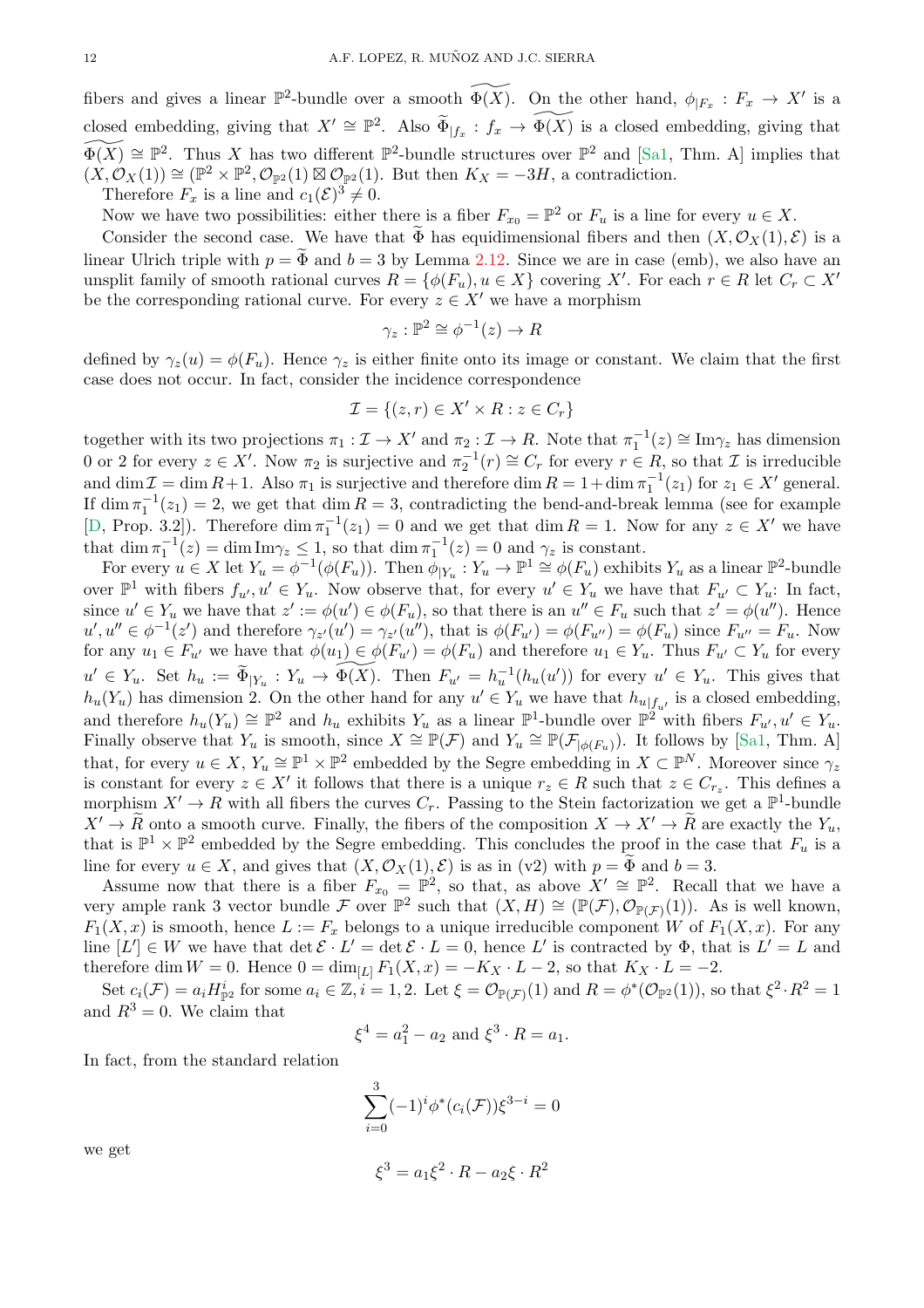<span id="page-12-4"></span>hence  $\xi^3 \cdot R = a_1$  and  $\xi^4 = a_1 \xi^3 \cdot R - a_2 \xi^2 \cdot R^2 = a_1^2 - a_2$ . Now there are  $a, b \in Z$  such that

$$
\det \mathcal{E} = a\xi + bR.
$$

Note that it cannot be that  $a = 0$ , for otherwise we would get that  $c_1(\mathcal{E})^3 = 0$ , a contradiction. Also, the condition  $c_1(\mathcal{E})^4 = 0$  gives

<span id="page-12-1"></span>
$$
6a^2b^2 + 4a^3ba_1 + a^4(a_1^2 - a_2) = 0.
$$

Now  $\xi \cdot L = 1$  and  $\det \mathcal{E} \cdot L = 0$ , giving

 $(3.6)$ 

Therefore  $K_X \cdot L = -2$  gives

$$
(-3\xi + \phi^*(K_{\mathbb{P}^2} + \det \mathcal{F})) \cdot L = -2
$$

<span id="page-12-0"></span> $a + bR \cdot L = 0.$ 

that is

$$
(a_1 - 3)R \cdot L = 1
$$

and therefore

$$
a_1 = 4 \text{ and } R \cdot L = 1.
$$

We get from  $(3.7)$  that  $b = -a$  and from  $(3.6)$  that  $a_2 = 6$ .

Let M be any line in  $\mathbb{P}^2$ . Then  $\mathcal{F}_{|M}$  is ample and  $c_1(\mathcal{F}_{|M}) = c_1(\mathcal{F}) \cdot M = 4$ . This implies that  $\mathcal{F}_{|M} \cong \mathcal{O}_{\mathbb{P}^1}(2) \oplus \mathcal{O}_{\mathbb{P}^1}(1)^{\oplus 2}$ . It follows by [\[Ele,](#page-29-19) Prop. 5.1] that  $\mathcal{F} \cong \mathcal{O}_{\mathbb{P}^2}(2) \oplus \mathcal{O}_{\mathbb{P}^2}(1)^{\oplus 2}$  or  $T_{\mathbb{P}^2} \oplus \mathcal{O}_{\mathbb{P}^2}(1)$ . The first case is excluded since it has  $a_2 = 5$ . Therefore  $\mathcal{F} \cong T_{\mathbb{P}^2} \oplus \mathcal{O}_{\mathbb{P}^2}(1)$  and  $\det \mathcal{E} = a(\xi - R)$ . Since  $|\xi - R|$  is base-point free and defines a morphism  $q: X \to \mathbb{P}^3$ , it follows by [\[Lo,](#page-29-3) Lemma 5.1] that there is a rank r vector bundle G on  $\mathbb{P}^3$  such that  $\mathcal{E} \cong q^*\mathcal{G}$ . We now claim that  $\mathcal{G} \cong \mathcal{O}_{\mathbb{P}^3}(2)^{\oplus r}$ . To this end observe that we can see X as a hyperplane section of  $\mathbb{P}^2 \times \mathbb{P}^3$  under the Segre embedding given by  $L = \mathcal{O}_{\mathbb{P}^2}(1) \boxtimes \mathcal{O}_{\mathbb{P}^3}(1)$ . Moreover  $H = L_{|X|}$  and  $q = p_{2|X} : X \to \mathbb{P}^3$ , where  $p_2 : \mathbb{P}^2 \times \mathbb{P}^3 \to \mathbb{P}^3$  is the second projection. Consider the exact sequence

$$
0 \to (p_2^*\mathcal{G})(-(p+1)L) \to (p_2^*\mathcal{G})(-pL) \to \mathcal{E}(-pH) \to 0.
$$

Since  $H^{i}(\mathcal{E}(-pH)) = 0$  for all  $i \geq 0$  and  $1 \leq p \leq 4$  we deduce that

$$
H^i((p_2^*\mathcal{G})(-(p+1)L)) \cong H^i((p_2^*\mathcal{G})(-pL))
$$
 for all  $i \ge 0$  and  $1 \le p \le 4$ .

Now the Künneth formula gives that

$$
h^{0}(\mathcal{O}_{\mathbb{P}^{2}}(p-2))h^{i-2}(\mathcal{G}(-p-1)) = h^{0}(\mathcal{O}_{\mathbb{P}^{2}}(p-3))h^{i-2}(\mathcal{G}(-p)) \text{ for } i \ge 2 \text{ and } 1 \le p \le 4
$$

and one easily sees that this implies that  $H^j(\mathcal{G}(-2)(-s)) = 0$  for all  $j \geq 0$  and  $1 \leq s \leq 3$ . But then  $\mathcal{G}(-2)$  is an Ulrich vector bundle for  $(\mathbb{P}^3, \mathcal{O}_{\mathbb{P}^3}(1))$  and therefore  $\mathcal{G} \cong \mathcal{O}_{\mathbb{P}^3}(2)^{\oplus r}$  by Remark [2.9.](#page-3-1) Thus  $(X, \mathcal{O}_X(1), \mathcal{E})$  is as in (v1).

In the sequel we will use the standard notation  $V_7$  for the blow up of  $\mathbb{P}^3$  in a point.

In order to study cases  $(d.2)-(d.5)$  we first observe the following.

<span id="page-12-2"></span>Claim 3.13. *In cases (d.2), (d.3), (d.4) and (d.5), case (fin) does not hold for*  $\phi_{\tau}$ .

*Proof.* Suppose that case (fin) holds for  $\phi_{\tau}$  and let L be any line such that  $x \in L \subseteq F_x$ . Since  $\tau = 2$  we have that  $(K_X + 2H) \cdot L \geq 0$ , that is  $K_X \cdot L \geq -2$ . On the other hand, we have that

$$
0 \le \dim_{[L]} F_1(X, x) = -K_X \cdot L - 2
$$

so that  $K_X \cdot L = -2$  and therefore  $\phi_\tau(L)$  is a point, so that  $L \subseteq f_x \cap F_x$ , a contradiction.

<span id="page-12-3"></span>**Claim 3.14.** In case (d.2) we have that every smooth fiber is isomorphic to only one of  $V_7$ ,  $\mathbb{P}^1 \times \mathbb{P}^1 \times \mathbb{P}^1$ *or*  $\mathbb{P}(T_{\mathbb{P}^2})$ .

*Proof.* By Claim [3.13](#page-12-2) we are in case (fact) for  $\phi_{\tau}$ , hence  $\phi_{\tau}$  factorizes through  $\widetilde{\Phi}$ . Let  $f_u$  be a smooth fiber. If  $Pic(f_u) \cong \mathbb{Z}$ , Lemma [2.16\(](#page-4-2)iii) gives that  $f_u = F_u$ , hence  $f_u \cong \mathbb{P}^3$  and  $\mathcal{O}_X(1)_{|f_u} \cong \mathcal{O}_X(1)_{|F_u} \cong$  $\mathcal{O}_{\mathbb{P}^3}(1)$ . But  $\phi_{\tau}: X \to X'$  is a Del Pezzo fibration for  $(X, H)$ , so that  $K_{X|f_u} = -2H_{|f_u}$ , giving the contradiction

$$
-4H_{\mathbb{P}^3} = K_{f_u} = K_{X|f_u} = -2H_{|f_u} = -2H_{\mathbb{P}^3}.
$$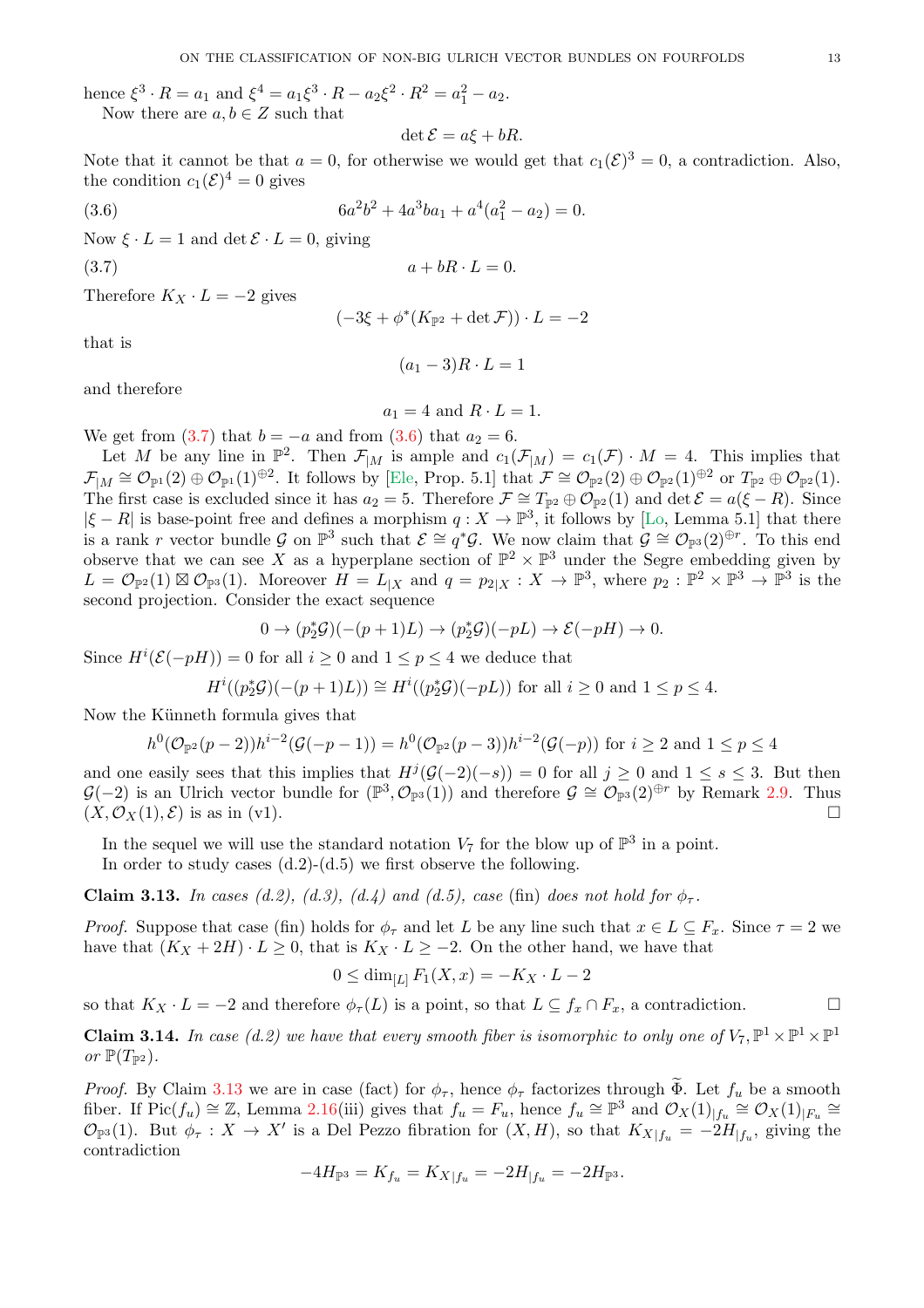<span id="page-13-2"></span>Now the classification of Del Pezzo 3-folds (see for example [\[LP,](#page-29-9)  $\S1$ ], [\[F1\]](#page-29-14)) implies that  $f_u$  is either  $V_7, \mathbb{P}^1 \times \mathbb{P}^1 \times \mathbb{P}^1$  or  $\mathbb{P}(T_{\mathbb{P}^2})$ . In the first case  $f_u$  is a Del Pezzo 3-fold of degree 7 and then  $f_u \cong V_7$ . In the other two cases observe that  $\rho(f_u) = \rho(f_x)$  by [\[JR,](#page-29-20) Thm. 1.4] and therefore  $f_u \cong \mathbb{P}^1 \times \mathbb{P}^1 \times \mathbb{P}^1$  when  $f_x \cong \mathbb{P}^1 \times \mathbb{P}^1 \times \mathbb{P}^1$  and  $f_u \cong \mathbb{P}(T_{\mathbb{P}^2})$  when  $f_x$  $\cong \mathbb{P}(T_{\mathbb{P}^2})$ .

Claim 3.15. *In case (d.2), if*  $f_x \cong V_7$ *, then*  $(X, \mathcal{O}_X(1), \mathcal{E})$  *is as in (vi1).* 

*Proof.* By [\[F3,](#page-29-21) (4.7)] we have that  $f_u \cong V_7$  for every  $u \in X$ . We claim that  $F_u$  is a line for every  $u \in X$ . Assume to the contrary that there is an  $u \in X$  such that  $F_u$  is not a line. We know that  $F_u \subset f_u$ . Then it cannot be that  $F_u = \mathbb{P}^3$ , for otherwise,  $\mathbb{P}^3 \cong V_7$ , a contradiction. Therefore  $F_u = \mathbb{P}^2$ . Let E be the exceptional divisor of the blow-up  $\varepsilon: f_u \cong V_7 \to \mathbb{P}^3$  in a point and let  $\widetilde{H}$  be the pull back of a plane. We first prove that  $F_u = E$ . To see the latter, observe that since  $K_{f_u} = (K_X + f_u)_{|f_u} = K_{X|f_u} = -2H_{|f_u}$ and, as is well known, Pic( $V_7$ ) has no torsion, we get that  $H|_{f_u} = 2H - E$ . Therefore it cannot be that  $F_u \cap E \neq \emptyset$ , for otherwise  $\mathcal{O}_{\mathbb{P}^2}(1) = (2H - E)_{|F_u} = 2H_{|F_u}$ , a contradiction. Then  $F_u \cap E$  is a divisor on  $F_u$  and  $\varepsilon_{|F_u}: F_u = \mathbb{P}^2 \to \mathbb{P}^3$  must be constant, since it contracts  $F_u \cap E$  to a point. Hence  $F_u = E$ . Let now  $u' \in f_u \setminus E$ . Then  $F_{u'}$  is not contained in E, and therefore, by what we have just proved,  $F_{u'}$  is a line. As above  $F_{u'} \cap E \neq \emptyset$ , for otherwise  $\mathcal{O}_{\mathbb{P}^1}(1) = (2H - E)_{|F_{u'}} = 2H_{|F_{u'}}$ , a contradiction. But then  $F_{u'} \cap F_u = F_{u'} \cap E \neq \emptyset$  and therefore  $F_{u'} = F_u = E$ , a contradiction. Hence  $F_u$  is a line for every  $u \in X$ and Lemma [2.12](#page-4-3) implies that  $(X, \mathcal{O}_X(1), \mathcal{E})$  is a linear Ulrich triple with  $p = \tilde{\Phi}: X \cong \mathbb{P}(\mathcal{F}) \to B$  and  $b = 3$ . As we know,  $\phi_{\tau} = h \circ p$  where  $h : B \to X'$ . Also there is an ample line bundle  $\mathcal L$  on  $X'$  such that

$$
mp^*(K_B+\det\mathcal{F})=m(K_X+2H)=\phi^*_\tau\mathcal{L}=p^*(h^*\mathcal{L})
$$

and therefore  $m(K_B + \det \mathcal{F}) = h^*\mathcal{L}$ , so that  $(B, \det \mathcal{F})$  is a Del Pezzo fibration over X'. Also, for every  $x' \in X'$ , we have that  $V_7 \cong \mathbb{P}(\mathcal{F}_{|h^{-1}(x')})$ , hence  $h^{-1}(x')$  is a smooth surface and we have a surjective morphism  $p_{|V_7}: V_7 \to h^{-1}(x')$ . Now E is a plane and the fibers  $F_{u'}, u' \in V_7$  of  $p_{|V_7}$  are lines. As above  $F_{u'} \cap E \neq \emptyset$ . On the other hand, it cannot be that  $F_{u'} \subset E$ , for otherwise the morphism  $\Phi_{|E}: \mathbb{P}^2 \cong E \to \Phi(X)$ , that contracts  $F_{u'}$  to a point, would be constant, therefore implying the contradiction  $F_{u'} = E$ . Hence  $F_{u'} \cap E$  is a point for every  $u' \in V_7$  and  $p_{|E} : E \to h^{-1}(x')$  is a closed embedding, thus giving that  $h^{-1}(x') \cong \mathbb{P}^2$ .

<span id="page-13-1"></span>Claim 3.16. *In case (d.2), if*  $f_x \cong \mathbb{P}^1 \times \mathbb{P}^1 \times \mathbb{P}^1$ , then  $(X, \mathcal{O}_X(1), \mathcal{E})$  *is as in (vi2), while if*  $f_x \cong \mathbb{P}(T_{\mathbb{P}^2})$ , *then*  $(X, \mathcal{O}_X(1), \mathcal{E})$  *is as in (vi3)*.

*Proof.* By Claim [3.13](#page-12-2) we are in case (fact) and, for every  $u \in X$ ,  $f_u$  is a disjoint union of fibers  $F_v$  of  $\Phi$ . Also,  $K_{f_x} = -2H_{|f_x}$ , hence  $H^3 \cdot f_y = H^3 \cdot f_x = 6$ .

<span id="page-13-0"></span>Subclaim 3.17.  $f_u$  *is normal for every*  $u \in X$ .

*Proof.* Note that  $f_u$  is integral by [\[F3,](#page-29-21) (4.6)], hence there is no linear  $\mathbb{P}^3$  contained in  $f_u$ . Moreover,  $f_u$  is not a cone by [\[F3,](#page-29-21) §1, p. 232]. Assume that  $f_u$  is not normal. It follows by [\[F4,](#page-29-22) Thm. 2.1(a)] and [\[F5,](#page-29-23) Thm. II] that  $f_u$  is the projection  $\pi_O : \Sigma \to f_u$  of a rational normal threefold scroll  $\Sigma \subset \mathbb{P}^8$ of degree 6 from a point  $O \notin \Sigma$ . In particular a general curve section C of  $f_u$  is a rational curve of degree 6 in  $\mathbb{P}^5$  and with arithmetic genus 1, because so is the arithmetic genus of a general curve section of  $f_x$ . Therefore C has a unique double point and this implies that  $\text{Sing}(f_u)$  is a plane. Then there is a quadric  $Q \subset \Sigma$  such that  $\pi_Q(Q) = \text{Sing}(f_u)$  and it is easily checked that then  $\Sigma$  is the embedding of  $\mathbb{P}(\mathcal{O}_{\mathbb{P}^1}(4) \oplus \mathcal{O}_{\mathbb{P}^1}(1) \oplus \mathcal{O}_{\mathbb{P}^1}(1))$  by the tautological line bundle and Q is the embedding of  $\mathbb{P}(\mathcal{O}_{\mathbb{P}^1}(1) \oplus \mathcal{O}_{\mathbb{P}^1}(1))$ . Let  $p : \Sigma \cong \mathbb{P}(\mathcal{O}_{\mathbb{P}^1}(4) \oplus \mathcal{O}_{\mathbb{P}^1}(1) \oplus \mathcal{O}_{\mathbb{P}^1}(1)) \to \mathbb{P}^1$  be the projection map. Then any plane contained in  $\Sigma$  must be a fiber of p. Also, since  $p_{\vert Q}: Q \to \mathbb{P}^1$  is surjective, it follows that the planes  $M_z := p^{-1}(z), z \in \mathbb{P}^1$  intersect Q, and therefore  $L_z := M_z \cap Q$  is an effective divisor on Q. On the other hand,  $M_z \not\subset \langle Q \rangle = \mathbb{P}^3$ , for otherwise  $L_z$  would be a hyperplane section of Q and then, for  $z \neq z' \in \mathbb{P}^1$  we would get the contradiction  $\emptyset \neq L_z \cap L_{z'} \subset M_z \cap M_{z'} = \emptyset$ . Therefore, since  $L_z \subset M_z \cap \langle Q \rangle$ , it follows that  $L_z$  is a line for every  $z \in \mathbb{P}^1$ . Now  $\pi_O(L_z)$  and  $\pi_O(L_{z'})$  are two lines in the plane  $\text{Sing}(f_u)$ , hence they intersect. Therefore  $\pi_O(M_z) \cap \pi_O(M_{z'}) \neq \emptyset$  for any  $z, z' \in \mathbb{P}^1$ .

Let  $u' \in f_u$  be a general point. If  $F_{u'} = \mathbb{P}^2$  then, for general  $u'' \in f_u$ , there are two planes  $M_{z'}$ ,  $M_{z''} \subset \Sigma$  such that  $\pi_O(M_{z'}) = F_{u'}, \pi_O(M_{z''}) = F_{u''}.$  But this gives the contradiction

$$
\emptyset = F_{u'} \cap F_{u''} = \pi_O(M_{z'}) \cap \pi_O(M_{z''}) \neq \emptyset.
$$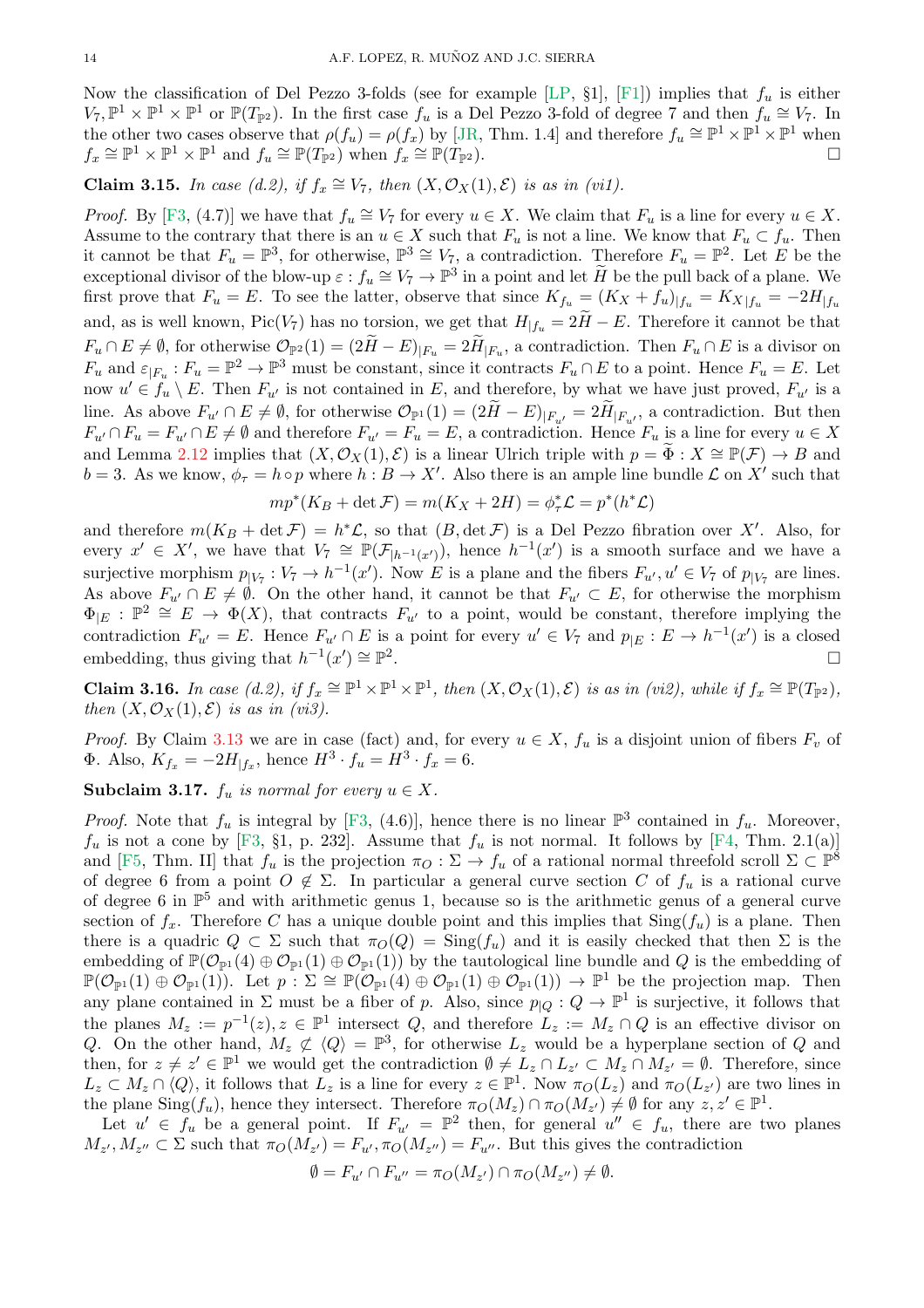<span id="page-14-2"></span>Assume now that  $F_{u'}$  is a line. Observe that  $F_{u'} \not\subset \pi_O(M_z)$  for any  $z \in \mathbb{P}^1$ , for otherwise  $\Phi|_{\pi_O(M_z)} : \mathbb{P}^2 =$  $\pi_O(M_z) \to \Phi(X)$  must be constant, since it contracts the line  $F_{u'}$  to a point. But then  $F_{u'} = \pi_O(M_z)$ , a contradiction. Hence there is a line  $L \subset \Sigma$  such that  $F_{u'} = \pi_O(L)$  and  $L \not\subset Q$ . But lines in  $\Sigma$  not contained in Q must be contained in a plane  $M_z$ , thus giving a contradiction.

We assume from now on that

 $V := f_u$  is a singular fiber of  $\phi_{\tau}$ .

Note that  $K_V = -2H_{|V}$  and  $V \subset \mathbb{P}^7 = \mathbb{P}H^0(H_{|V})$  is of degree 6 by [\[F3,](#page-29-21) (1.5)].

Let us recall some notation. Let  $a_s \geq \ldots \geq a_0 \geq 0$  be integers and let  $S = S(a_0, \ldots, a_s)$  $\varphi_{\xi}(\mathbb{P}(\mathcal{G})) \subset \mathbb{P}^{\sum_{i=0}^{s} a_i+s}$  be the rational normal scroll, where  $\mathcal{G} = \mathcal{O}_{\mathbb{P}^1}(a_0) \oplus \ldots \oplus \mathcal{O}_{\mathbb{P}^1}(a_s),$   $p : \mathbb{P}(\mathcal{G}) \to \mathbb{P}^1$ and  $\xi$  is the tautological line bundle. We denote, for every  $t \in \mathbb{P}^1$ , by  $R = R_t$  a ruling on  $\mathbb{P}(\mathcal{G})$  and by  $G = G_t$  its image on S. When some  $a_i$  are zero,  $S(a_0, \ldots, a_s)$  is a cone with vertex  $S_0$  and inverse image  $W_0$  on  $\mathbb{P}(\mathcal{G})$ . If  $a_k = 1$  for some k, let  $l(S) = \max\{k \geq 0 : a_k = 1\}$ , let  $S_1 = S(a_0, \ldots, a_{l(S)})$ ,  $W_1 = \mathbb{P}(\mathcal{O}_{\mathbb{P}^1}(a_0) \oplus \ldots \oplus \mathcal{O}_{\mathbb{P}^1}(a_{l(S)})$  with tautological line bundle  $\xi_1$  and ruling  $R_1$ . We recall that if a line  $L \subset S$  is not contained in a ruling, then  $L \subset S_1$ . For every subvariety  $Y \subset S$  such that  $Y \not\subseteq S_0$  we denote its strict transform on  $\mathbb{P}(\mathcal{G})$  by  $\widetilde{Y} := \overline{\varphi_{\xi}^{-1}}$  $\overline{\xi}^{-1}(Y \setminus S_0).$ 

<span id="page-14-0"></span>Subclaim 3.18. Let  $S_V \subset \mathbb{P}^7$  be one of  $S(0,0,1,3), S(0,0,2,2)$  or  $S(0,1,1,2)$  and let  $\mathcal{G}_V$  be one of  $\mathcal{O}_{\mathbb{P}^1}^{\oplus 2} \oplus \mathcal{O}_{\mathbb{P}^1}(1) \oplus \mathcal{O}_{\mathbb{P}^1}(3), \mathcal{O}_{\mathbb{P}^1}^{\oplus 2} \oplus \mathcal{O}_{\mathbb{P}^1}(2)^{\oplus 2}$  or  $\mathcal{O}_{\mathbb{P}^1}(1)^{\oplus 2} \oplus \mathcal{O}_{\mathbb{P}^1}(2)$ . Then  $V \subset S_V$ ,  $\widetilde{V} \sim 2\xi - 2R$  on  $\mathbb{P}(\mathcal{G}_V), W_0 \subset \widetilde{V}, S_0 \subset V$  and  $\varphi_{\xi}^{-1}$  $_{\xi}^{-1}(V) = V.$ 

*Proof.* Let  $v_0 \in \text{Sing}(V)$ , let  $\pi_{v_0} : V \dashrightarrow \mathbb{P}^6$  be the projection with center  $v_0$  and let  $V' \subset \mathbb{P}^6$  be its image. Since V is not a cone by  $[F3, p. 232]$ , it follows that V' is an irreducible non-degenerate threefold of degree at most 4. Hence  $\deg V' = 4$  and [\[EH,](#page-29-24) Thm. 1] implies that either V' is a rational normal scroll or a cone over the Veronese surface  $S \subset \mathbb{P}^5$ . In the second case, we have that  $V \subset \mathcal{C}$  the cone with vertex a line L over  $S \subset \mathbb{P}^5$ . Let  $\pi_L : \mathbb{P}^7 \dashrightarrow \mathbb{P}^5$  be the projection with center L. Note that any plane  $M \subset \mathcal{C}$  is of type  $\langle p, L \rangle, p \in S$ . Now, for any point  $z \in M \setminus L$  we have that  $p = \pi_L(z) \in S$  and  $M = \langle p, L \rangle$ . Also, any line  $L' \subset \mathcal{C}$  must intersect L, for otherwise  $\pi_L(L')$  is a line in S, a contradiction. If there is a point  $v \in V$  such that  $F_v$  is a plane, then  $L \subset F_v$  and picking any  $v' \in V \setminus F_v$  we find the contradiction

$$
\emptyset \neq F_{v'} \cap L \subseteq F_{v'} \cap F_v = \emptyset.
$$

Therefore  $F_v$  is a line for every  $v \in V$ . This means that  $\dim \Phi(V) = 2$  and V is disjoint union of the 2-dimensional family of lines  $\{\Phi^{-1}(y), y \in \Phi(V)\}\$ . Since they all intersect L, it follows that there is point  $v' \in L$  contained in infinitely many such lines, a contradiction.

Therefore V' is a rational normal scroll of degree 4, hence it can be one of  $S(0,1,3)$ ,  $S(0,2,2)$ ,  $S(0,0,4)$ or  $S(1, 1, 2)$  and, as a consequence,  $V \subset S_V \subset \mathbb{P}^7$ , where  $S_V$  is one of  $S(0, 0, 1, 3)$ ,  $S(0, 0, 2, 2)$ ,  $S(0, 0, 0, 4)$ or  $S(0, 1, 1, 2)$ . Let C be a general curve section of V so that C is a smooth irreducible elliptic curve of degree 6. If  $S_V = S(0, 0, 0, 4)$  then  $C \subset S(0, 4)$ , which is not possible since  $S(0, 4)$  does not contain an elliptic curve of degree 6. Thus  $S_V$  is one of  $S(0,0,1,3), S(0,0,2,2)$  or  $S(0,1,1,2)$ . Hence the vertex of  $S_V$  is a point or a line and we can consider  $\tilde{V} \sim a\xi + bR$  on  $\mathbb{P}(\mathcal{G}_V)$ . It follows that V is a Weil divisor linearly equivalent to  $aH + bG$  on  $S_V$  and  $C \sim aH_{|Y} + bG_{|Y}$ , where Y, the general surface section of  $S_V$ , is a non-degenerate smooth irreducible surface of degree 4 in  $\mathbb{P}^5$ , that is  $Y = S(1,3)$  or  $S(2,2)$ . Then this gives that  $a = 2$  and  $b = -2$ . Now  $W_0$  is covered by curves Γ contracted by  $\varphi_{\xi}$ , hence  $\Gamma \equiv c(\xi^3 - 4\xi^2 R), c > 0$ . Therefore  $\Gamma \cdot \tilde{V} = c(\xi^3 - 4\xi^2 R) \cdot (2\xi - 2R) = -2c < 0$ , hence  $\Gamma \subset \tilde{V}$  and it follows that  $W_0 \subset \widetilde{V}, S_0 \subset V$  and  $\widetilde{V} = \varphi_{\xi}^{-1}$ ξ  $(V)$ .

<span id="page-14-1"></span>**Subclaim 3.19.** *Let*  $S_V = S(0, 1, 1, 2)$ *. Then*  $V \cap S_1 = M_1 \cup M_2$ *, where*  $M_1$  *and*  $M_2$  *are two planes. Moreover either*  $S_0 \subset M_1 = M_2$  *or*  $M_1 \cap M_2 = S_0$  *and both*  $M_1 \cap G_t$  *and*  $M_2 \cap G_t$  *are lines for every*  $t \in \mathbb{P}^1$ . Furthermore  $\langle S(1,2), M_1 \rangle = \langle S(1,2), M_2 \rangle = \mathbb{P}^7$ .

*Proof.* We have  $S_V = \varphi_\xi(\mathcal{G})$  where  $\mathcal{G} = \mathcal{O}_{\mathbb{P}^1} \oplus \mathcal{O}_{\mathbb{P}^1}(1)^{\oplus 2} \oplus \mathcal{O}_{\mathbb{P}^1}(2)$ . It is easily follows that  $V \cap S_1 = \varphi_\xi(\widetilde{V} \cap S_1)$ W<sub>1</sub>). Moreover  $W_0 \subset \widetilde{V} \cap W_1$  by Subclaim [3.18,](#page-14-0) hence  $S_0 \subset V \cap S_1$ . Now let  $D = \mathbb{P}(\mathcal{O}_{\mathbb{P}^1}(1)^{\oplus 2} \oplus \mathcal{O}_{\mathbb{P}^1}(2)).$ Note that  $D \sim \xi$  and  $D \cap W_0 = \emptyset$ , hence  $\varphi_{\xi}(D)$  is a hyperplane section of S not passing through the vertex  $S_0$ . Let  $Q = \mathbb{P}(\mathcal{O}_{\mathbb{P}^1}(1)^{\oplus 2})$ , with tautological line bundle  $\xi_Q$  and fiber  $R_Q$ . Note that  $Q \subseteq D \cap W_1$ .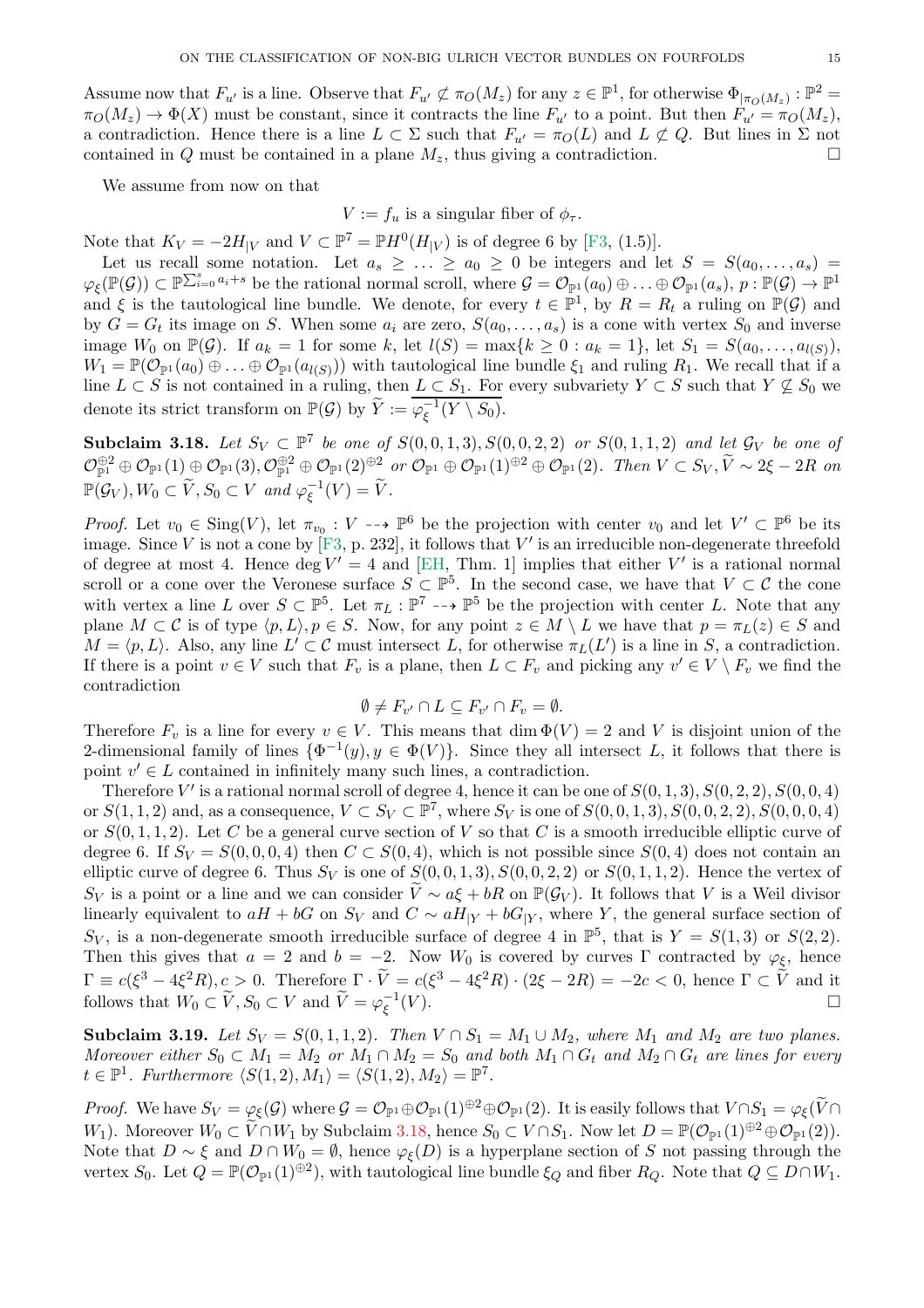Also, since  $W_1 \sim \xi - 2R$ , we have that  $\xi^2 \cdot D \cdot W_1 = \xi^3 \cdot (\xi - 2R) = 2 = \xi^2 \cdot Q$  and therefore  $Q = D \cap W_1$ . Now  $V\cap W_1\cap D = V\cap Q \sim 2\xi_Q - 2R_Q$ , hence  $V\cap W_1\cap D$  is a curve of type  $(0, 2)$  (or  $(2, 0)$ ) on  $Q$ , that is the union of two, possibly coincident, lines  $L_1$  and  $L_2$  on Q. Also note that  $\widetilde{V} \cap W_1 \sim 2\xi_1 - 2R_1$  on  $W_1$  and  $H^0(\xi_1 - \widetilde{V} \cap W_1) = H^0(-\xi_1 + 2R_1) = 0$  and therefore  $V \cap S_1 = \varphi_{\xi}(\widetilde{V} \cap W_1)$  is a non-degenerate degree 2 surface in  $\mathbb{P}^4 = \mathbb{P}(H^0(\xi_1))$ . This implies that  $V \cap S_1$  is reducible, hence  $V \cap S_1 = M_1 \cup M_2$ , where  $M_1$  and  $M_2$  are two, possibly coincident, planes. Also, in case  $M_1 \neq M_2$ , they must intersect in a point, hence in  $S_0$ . Now assume that  $M_1 \subset G_t$ . Let  $M_i$ ,  $i = 1, 2$  be the strict transforms, so that  $V \cap W_1 = M_1 \cup M_2$  and  $M_1 \subset R_t$ . Then  $M_1 = W_1 \cap R_t$ , hence  $M_1 \sim R_1$  and therefore  $M_2 \sim 2\xi_1 - 3R_1$ , a contradiction since  $H^0(2\xi_1 - 3R_1) = 0$ . Hence  $\widetilde{M}_1 \not\subset R_t$  for every  $t \in \mathbb{P}^1$  and then  $\pi_{|\widetilde{M}_1} : \widetilde{M}_1 \to \mathbb{P}^1$  is surjective. Hence  $\widetilde{M}_1 \cap R_t \neq \emptyset$  for every  $t \in \mathbb{P}^1$  and then it is a divisor on  $\widetilde{M}_1$ . It follows that both  $M_1 \cap G_t$ and  $M_2 \cap G_t$  are lines for every  $t \in \mathbb{P}^1$ . Also let  $\widetilde{M}_i \sim a_i \xi_1 + b_i R_1, i = 1, 2$ , so that  $a_i \geq 0, a_1 + a_2 = 2$ and  $1 = \xi_1^2 \cdot (a_1 \xi_1 + b_1 R_1) = 2a_1 + b_1$ . If  $a_1 = 0$  then  $b_1 = 1$  and we get the same contradiction as above. Similarly if  $a_2 = 0$ . Therefore  $\widetilde{M}_1 \sim \xi_1 - R_1$ . Since  $\langle S(1, 2) \rangle = \mathbb{P}^4$ , to prove that  $\langle S(1, 2), M_1 \rangle = \mathbb{P}^7$ , we just need to prove that  $H^0(\mathcal{I}_{\widetilde{M}_1\cup W_{12}/\mathbb{P}(\mathcal{G})}(\xi))=0$ , were  $W_{12}=\mathbb{P}(\mathcal{O}_{\mathbb{P}^1}(1)\oplus \mathcal{O}_{\mathbb{P}^1}(2))\subset \mathbb{P}(\mathcal{G})$ . If not, there is a  $D_1 \in |\xi|$  such that  $D_1 \cap W_1 = \widetilde{M}_1 + W_1 \cap W_{12}$ . But then  $W_1 \cap W_{12} \sim R_1$ , hence it maps to a point in  $\mathbb{P}^1$ . But this is a contradiction since  $W_1 \cap W_{12}$  contains  $\mathbb{P}(\mathcal{O}_{\mathbb{P}^1}(1))$ .

<span id="page-15-0"></span>Subclaim 3.20. Let  $t \in \mathbb{P}^1$  and let  $\Sigma_t = V \cap G_t$ . Then  $\Sigma_t$  is a smooth quadric in  $\mathbb{P}^3 = G_t$  such that  $S_0 \subset \Sigma_t$ . In particular,  $\dim(\Phi(V)) = 2$ .

*Proof.* Note that  $\Sigma_t = \varphi_\xi(\tilde{V} \cap R_t)$  and, by Subclaim [3.18,](#page-14-0) deg  $\Sigma_t = \xi^2 \cdot (2\xi - 2R) \cdot R = 2$ , so that  $\Sigma_t$ is a quadric in  $\mathbb{P}^3 = G_t$ . Also  $S_0 \subset V$  by Subclaim [3.18,](#page-14-0) hence  $S_0 \subset \Sigma_t$ . To prove that  $\Sigma_t$  is smooth, let  $Z = S_1$  when  $S_V = S(0, 0, 1, 3)$  or  $S(0, 1, 1, 2)$  and  $Z = S_0$  when  $S_V = S(0, 0, 2, 2)$ . Observe that  $V \not\subset Z$ , for otherwise we would have that either  $V = Z = S(0,0,1) = \mathbb{P}^3$  or  $V = Z = S(0,1,1)$  a quadric cone in  $\mathbb{P}^4$ , a contradiction. Let  $\tilde{v} \in \tilde{V} \setminus \varphi_{\xi}^{-1}$  $\zeta^{-1}(Z)$  and  $v = \varphi_{\xi}(\tilde{v})$ . Note that  $v \notin S_0$ , for otherwise  $\varphi_{\xi}(\tilde{v}) = v \in S_0 \subseteq Z$ . Let L be any line such that  $v \in L \subseteq F_v$ . Then  $L \not\subset S_0$  and  $\tilde{v} \in L$ , because  $\tilde{v} \notin W_0$ . Since  $L \not\subset S_1$  we get that  $L \subset G_{\pi(\tilde{v})}$  and therefore  $F_v \subset G_{\pi(\tilde{v})}$ . Hence  $\dim_v F_v \cap G_{\pi(\tilde{v})} = \dim_v F_v \geq 1$ and it follows by semicontinuity that  $\dim_v F_v \cap G_{\pi(\tilde{v})} \geq 1$  for every  $\tilde{v} \in \tilde{V}$ . We have that

$$
\Sigma_t = \bigsqcup_{y \in \Phi(V)} \Phi^{-1}(y) \cap G_t
$$

and if  $v \in \Phi^{-1}(y) \cap G_t$ , then  $\Phi^{-1}(y) = F_v$  and there is  $\tilde{v} \in R_t$  such that  $v = \varphi_{\xi}(\tilde{v})$ , so that  $t = \pi(\tilde{v})$ and dim  $\Phi^{-1}(y) \cap G_t = \dim F_v \cap G_{\pi(\tilde{v})} \geq 1$ . Since  $\Phi^{-1}(y) = \mathbb{P}^k, k = 1, 2$ , two cases are possible. If there is an  $y \in \Phi(V)$  such that  $\dim \Phi^{-1}(y) \cap G_t = 2$  then  $\Phi^{-1}(y) \cap G_t = \Phi^{-1}(y) = \mathbb{P}^2$  and  $\Sigma_t$  is either reducible or a double plane. Since  $\Sigma_t \subset G_t = \mathbb{P}^3$  and  $\Sigma_t \subset X$ , we can apply the same method in the proof of Claim [3.25](#page-19-0) and get a contradiction. Therefore  $\Phi^{-1}(y) \cap G_t$  is a line for every  $y \in \Phi(V)$  such that  $\Phi^{-1}(y) \cap G_t \neq \emptyset$ . Hence  $\Sigma_t$  is covered by a family of disjoint lines, so that  $\Sigma_t$  is smooth. Moreover note that a general fiber  $F_v, v \in V$  cannot be a plane, for otherwise the argument above would show that  $\dim_v F_v \cap G_{\pi(\tilde{v})} \geq 2$  and then we would have an  $y \in \Phi(V)$  such that  $\dim \Phi^{-1}(y) \cap G_t = 2$ , a contradiction. Therefore a general  $F_v$  is a line and dim  $\Phi(V) = 2$ . Since  $\widetilde{\Phi}$  and  $\Phi$  have the same fibers, we get that  $\dim(\tilde{\Phi}(V)) = 2.$ 

<span id="page-15-1"></span>**Subclaim 3.21.** The case  $S_V = S(0, 0, 1, 3)$  does not occur. In the other cases we have that  $V =$  $\varphi_{\mathcal{O}_{\mathbb{P}(\mathcal{F})}(1)}(\mathbb{P}(\mathcal{F}))$ *, where*  $\mathcal{F} = \mathcal{O}_{\mathbb{F}_0}(f) \oplus \mathcal{O}_{\mathbb{F}_0}(2C_0 + f)$  *if*  $S_V = S(0, 0, 2, 2)$ *, while*  $\mathcal{F} = \mathcal{O}_{\mathbb{F}_1}(C_0 + f) \oplus$  $\mathcal{O}_{\mathbb{F}_1}(C_0+2f)$  *if*  $S_V = S(0,1,1,2)$ *.* 

*Proof.* Let  $S_V$  be  $S(0, 0, 1, 3)$ ,  $S(0, 0, 2, 2)$  or  $S(0, 1, 1, 2)$  and let Y be respectively  $S(1, 3)$ ,  $S(2, 2)$  or  $S(1,2)$ . We have that  $S_V \subset \mathbb{P}^7$ , and, in the first two cases,  $S_V$  is a cone with vertex the line  $S_0$  over  $Y \subset \mathbb{P}^5$ , while in the third case  $Y \subset \mathbb{P}^4$  and  $\langle Y \rangle \cap M_1 = \emptyset$ , where  $M_1 \subset V$  is the plane given in Subclaim [3.19.](#page-14-1) Set  $N = S_0$  in the first two cases and  $N = M_1$  in the third case. Let  $z \in Y$  and let  $t \in \mathbb{P}^1$  be such that  $z \in G_t$ . Consider the plane  $M_z = \langle z, S_0 \rangle$  in the first two cases and  $M_z = \langle z, L_1 \rangle$  in the third case, where  $L_1 = M_1 \cap G_t$ . Since  $M_z \subset G_t$ , we get by Subclaim [3.20](#page-15-0) that  $M_z \cap \Sigma_t$  is the union of  $S_0$  (or  $L_1$ ) and a line  $L_z$ , meeting  $S_0$  (or  $L_1$ , hence also  $M_1$ ) in a point. This defines a morphism  $Y \to \mathbb{G}(1,7)$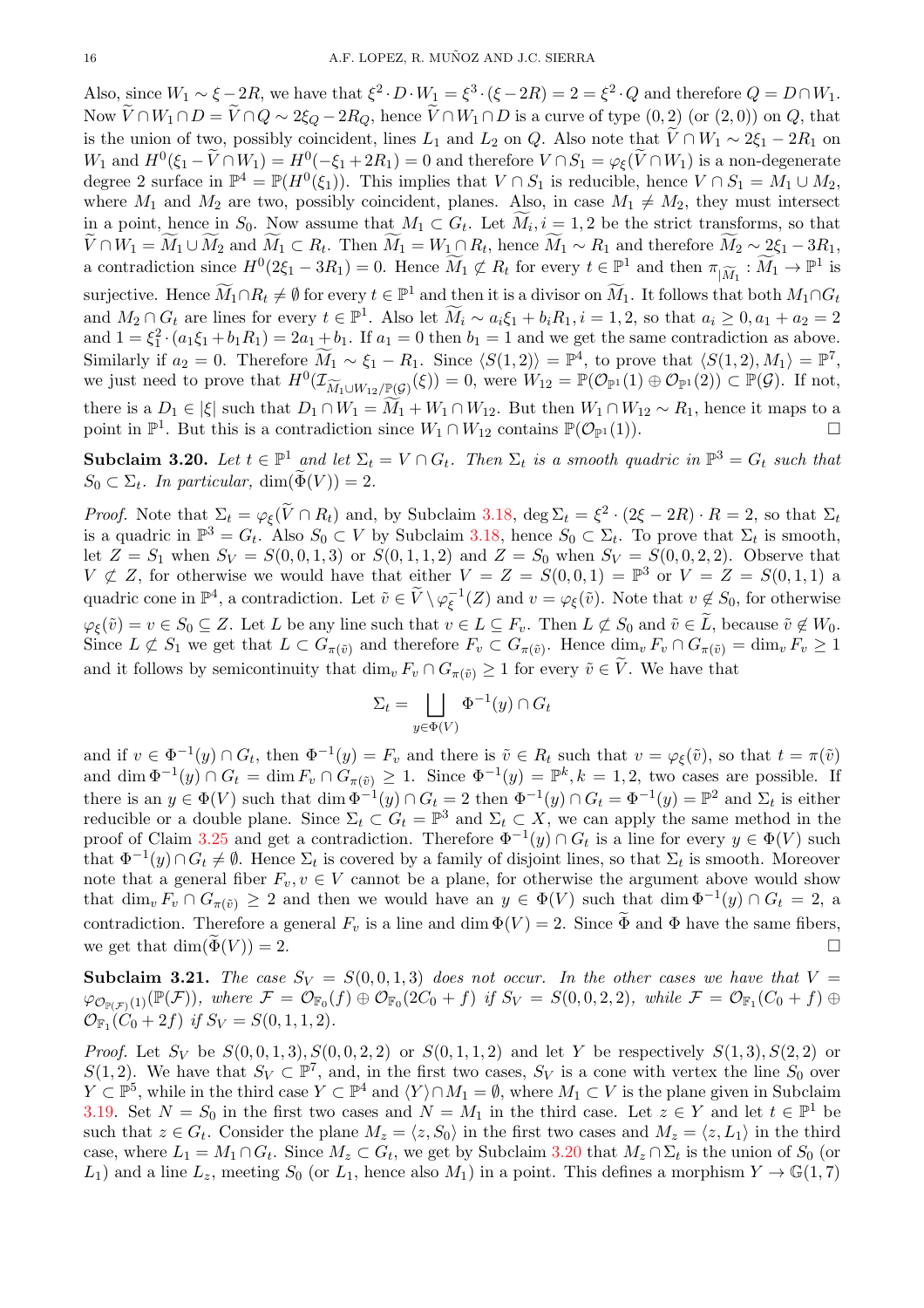which in turn gives rise to a rank 2 globally generated vector bundle  $\mathcal F$  on  $Y$  such that

<span id="page-16-0"></span>
$$
V = \bigcup_{z \in Y} L_z = \varphi_{\xi_{\mathcal{F}}}(\mathbb{P}(\mathcal{F})).
$$

Moreover note that there is a unique such line passing through the general point of  $V$ , for the lines  $L_z$ are the fibers of the projection  $\pi_N : V \dashrightarrow Y$ . In particular  $\varphi_{\xi_{\mathcal{F}}}$  is birational and we find that

(3.8) 
$$
h^0(\xi_{\mathcal{F}}) = 8
$$
 and  $\xi_{\mathcal{F}}^3 = \deg V = 6$ .

Also, since the lines  $L_z$  meet N in a point, it follows that N gives rise to a section  $\mathbb{P}(\mathcal{L}_0) \subset \mathbb{P}(\mathcal{F})$  of  $\mathbb{P}(\mathcal{F}) \to Y$ , where  $\mathcal{L}_0$  is a line bundle quotient of  $\mathcal{F}$ . Hence  $\mathcal{L}_0$  is globally generated and defines a morphism  $\varphi_{\mathcal{L}_0}: Y \to N$ . Thus we have, for some integers a and b, an exact sequence

(3.9) 
$$
0 \to \mathcal{O}_Y(aC_0 + bf) \to \mathcal{F} \to \mathcal{L}_0 \to 0.
$$

Now, when  $S_V = S(0,0,2,2)$  we have that  $Y \cong \mathbb{F}_0$  and  $\mathcal{L}_0$  must be  $\mathcal{O}_{\mathbb{F}_0}(f)$ . By [\(3.8\)](#page-16-0) we get that  $a \ge 0$ and  $b \ge 0$ , for otherwise [\(3.9\)](#page-16-1) gives that  $8 = h^0(\xi_{\mathcal{F}}) = h^0(\mathcal{F}) \le 2$ . Hence  $H^1(\mathcal{O}_{\mathbb{F}_0}(aC_0 + bf)) = 0$  and [\(3.9\)](#page-16-1) gives that

<span id="page-16-1"></span>
$$
8 = h^{0}(\mathcal{F}) = (a+1)(b+1) + 2.
$$

Moreover, using the well-known fact that  $\xi_{\mathcal{F}}^3 = c_1(\mathcal{F})^2 - c_2(\mathcal{F})$ , we get from [\(3.9\)](#page-16-1) that

$$
a(2b+1) = 6
$$

and it follows that  $a = 2, b = 1$ . Since  $\text{Ext}^1(\mathcal{O}_{\mathbb{F}_0}(f), \mathcal{O}_{\mathbb{F}_0}(2C_0 + f)) \cong H^1(\mathcal{O}_{\mathbb{F}_0}(2C_0)) = 0$ , we get that [\(3.9\)](#page-16-1) splits and  $\mathcal{F} \cong \mathcal{O}_{\mathbb{F}_0}(f) \oplus \mathcal{O}_{\mathbb{F}_0}(2C_0 + f)$ .

Next we exclude the case  $S_V = S(0, 0, 1, 3)$ . We have that  $Y \cong \mathbb{F}_2$  and it is easily seen that  $\mathcal{L}_0 \cong \mathcal{O}_{\mathbb{F}_2}(f)$ . Then  $(3.9)$  gives an exact sequence

$$
0 \to \mathcal{O}_f(a) \to \mathcal{F}_{|f} \to \mathcal{O}_f \to 0
$$

with  $a = c_1(\mathcal{F}) \cdot f \geq 0$ , since  $\mathcal F$  is globally generated. But then the sequence splits and we find that  $\mathcal{F}_{f} \cong \mathcal{O}_{\mathbb{P}^1}(\phi) \oplus \mathcal{O}_{\mathbb{P}^1}(a)$ . On the other hand if we let  $G_t = \langle f, S_0 \rangle$  we see that the quadric  $\Sigma_t = \varphi_{\xi_{\mathcal{F}_{f}}}(\mathbb{P}(\mathcal{F}_{f}))$ is a cone, contradicting Subclaim [3.20.](#page-15-0) Thus this case does not occur.

Finally assume that  $S_V = S(0, 1, 1, 2)$ . Then  $Y \cong \mathbb{F}_1$  and it is easily seen that  $\mathcal{L}_0$  must be  $\mathcal{O}_{\mathbb{F}_1}(C_0+f)$ . By [\(3.8\)](#page-16-0) we get that  $a \ge 0$  and  $b \ge 0$ , for otherwise  $8 = h^0(\xi_{\mathcal{F}}) = h^0(\mathcal{F}) \le 3$ . Now  $\xi_{\mathcal{F}}^3 = c_1(\mathcal{F})^2 - c_2(\mathcal{F})$ becomes  $a^2 - 2ab - b + 5 = 0$ , that can be rewritten as

$$
(2a+1)(4b-2a+1) = 21.
$$

The possible integer solutions are  $(a, b) = (0, 5), (1, 2), (3, 2)$  and  $(10, 5)$ . As it is easily seen, the cases  $(0,5)$  and  $(3,2)$  have  $H^1(\mathcal{O}_{\mathbb{F}_1}(aC_0 + bf)) = 0$  and  $h^0(\mathcal{O}_{\mathbb{F}_1}(aC_0 + bf)) \neq 5$ , while the case  $(10,5)$ has  $h^0(\mathcal{O}_{\mathbb{F}_1}(10C_0+5f)) > 8$ , so they all contradict [\(3.9\)](#page-16-1). Thus we have that  $a=1, b=2$ . Since  $\text{Ext}^1(\mathcal{O}_{\mathbb{F}_1}(C_0 + f), \mathcal{O}_{\mathbb{F}_1}(C_0 + 2f)) \cong H^1(\mathcal{O}_{\mathbb{F}_1}(f)) = 0$ , we get that  $(3.9)$  splits and  $\mathcal{F} = \mathcal{O}_{\mathbb{F}_1}(C_0 + f) \oplus$  $\mathcal{O}_{\mathbb{F}_1}(C_0+2f).$  $(C_0 + 2f).$ 

<span id="page-16-4"></span>Subclaim 3.22. Let  $Q \subset \mathbb{P}^3$  be the quadric cone. In the case  $S_V = S(0,0,2,2)$ , we have that  $V \cong$  $\mathbb{P}^1 \times \mathcal{Q} \subset \mathbb{P}^7$  embedded by  $\mathcal{O}_{\mathbb{P}^1}(1) \boxtimes \mathcal{O}_{\mathcal{Q}}(1)$ .

*Proof.* By Subclaim [3.21](#page-15-1) we have that  $V = \varphi_{\xi_{\mathcal{F}}}(\mathbb{P}(\mathcal{F}))$ , where  $\mathcal{F} = \mathcal{O}_{\mathbb{F}_0}(f) \oplus \mathcal{O}_{\mathbb{F}_0}(2C_0 + f)$ . Let us first consider the exceptional locus  $\text{Exc}(\varphi_{\xi_{\mathcal{F}}})$  of  $\varphi_{\xi_{\mathcal{F}}}$ . We claim that

(3.10) 
$$
\operatorname{Exc}(\varphi_{\xi_{\mathcal{F}}}) = \mathbb{P}(\mathcal{O}_{\mathbb{F}_0}(f)).
$$

Let  $p : \mathbb{P}(\mathcal{F}) \to \mathbb{F}_0$  be the projection map. From Grothendieck's relation

<span id="page-16-3"></span><span id="page-16-2"></span>
$$
\xi_{\mathcal{F}}^2 = \xi_{\mathcal{F}} p^* c_1(\mathcal{F}) - p^* c_2(\mathcal{F})
$$

we deduce, setting  $R = p^*(C_0)p^*(f)$ , that

(3.11) 
$$
\xi_{\mathcal{F}}^2 = 2\xi_{\mathcal{F}}p^*C_0 + 2\xi_{\mathcal{F}}p^*f - 2R
$$

and therefore that  $\xi^2_{\mathcal{F}} p^* C_0 = \xi^2_{\mathcal{F}} p^* f = 2$ . Also [\(3.11\)](#page-16-2) gives that  $N^2(\mathbb{P}(\mathcal{F}))$  is generated by  $\xi_{\mathcal{F}} p^* C_0$ ,  $\xi_{\mathcal{F}} p^* f$ and R. Let  $C \subset \mathbb{P}(\mathcal{F})$  be an irreducible curve contracted by  $\varphi_{\xi_{\mathcal{F}}}$ . Then  $C \equiv a\xi_{\mathcal{F}}p^*C_0 + b\xi_{\mathcal{F}}p^*f + cR$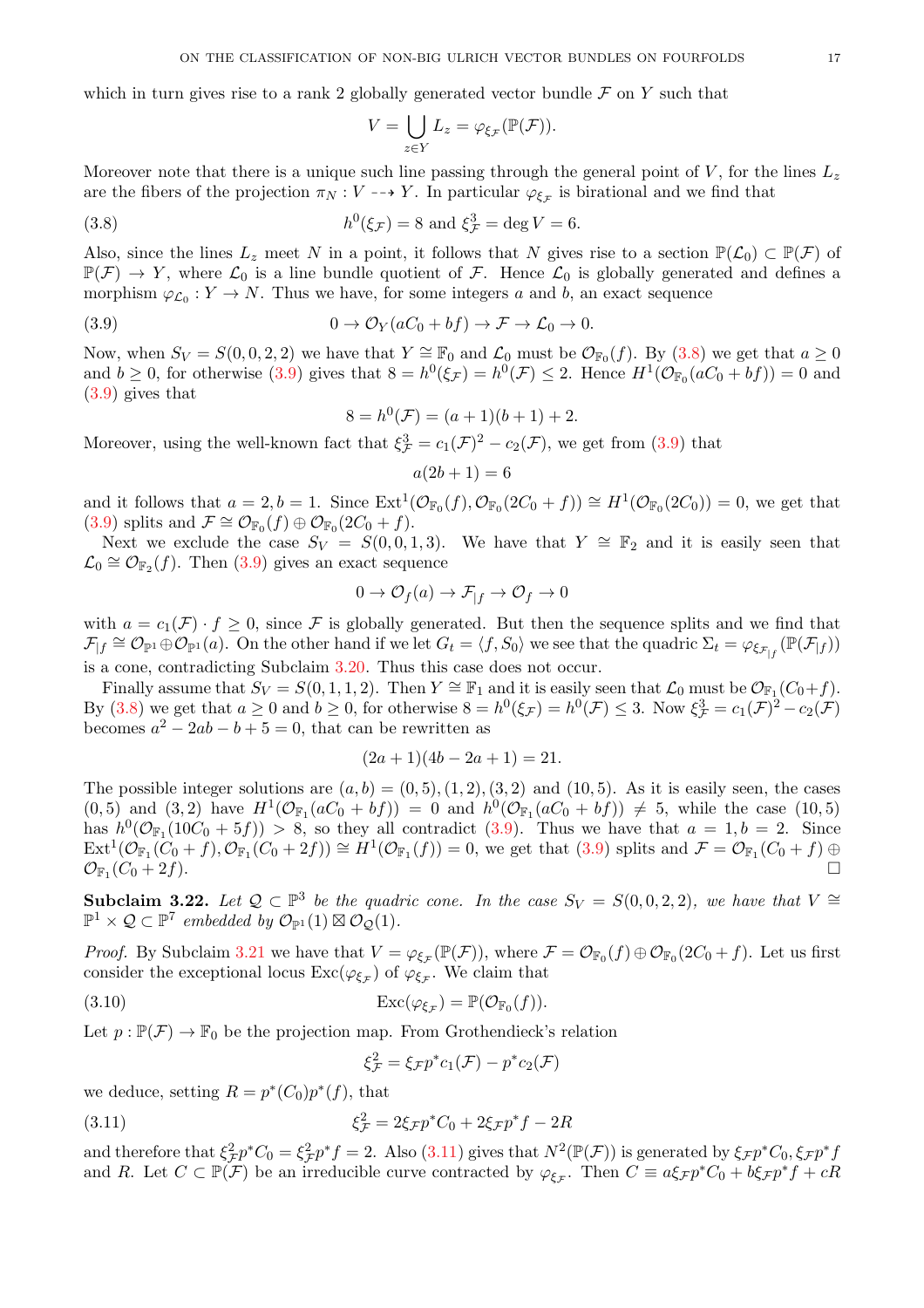for some integers  $a, b, c$ . Since  $p^*C_0$  and  $p^*f$  are nef, we get that  $0 \leq C \cdot p^*C_0 = b$  and  $0 \leq C \cdot p^*f = a$ . Now

$$
0 = \xi_{\mathcal{F}} \cdot C = 2a + 2b + c
$$

gives that  $c = -2a - 2b$ , hence either  $a > 0$  or  $b > 0$ . Also  $\mathbb{P}(\mathcal{O}_{\mathbb{F}_0}(f)) \sim \xi_{\mathcal{F}} - 2p^*C_0 - p^*f$  and therefore

$$
C \cdot \mathbb{P}(\mathcal{O}_{\mathbb{F}_0}(f)) = [a\xi_{\mathcal{F}}p^*C_0 + b\xi_{\mathcal{F}}p^*f - (2a + 2b)R] \cdot (\xi_{\mathcal{F}} - 2p^*C_0 - p^*f) = -a - 2b < 0
$$

so that  $C \subset \mathbb{P}(\mathcal{O}_{\mathbb{F}_0}(f))$ . On the other hand  $H^0(\mathcal{F}) \cong H^0(\xi_{\mathcal{F}}) \to H^0(\xi_{\mathcal{O}_{\mathbb{F}_0}(f)}) \cong H^0(\mathcal{O}_{\mathbb{F}_0}(f))$  is surjective, hence  $\varphi_{\xi_{\mathcal{F}}}$  restricts to  $\varphi_{\mathcal{O}_{\mathbb{F}_0}(f)}$  on  $\mathbb{P}(\mathcal{O}_{\mathbb{F}_0}(f)) \cong \mathbb{F}_0$ , a morphism that contracts all curves  $C \sim f$ . Since V is normal by Subclaim  $3.17$ , this proves  $(3.10)$  and moreover the proof of Subclaim [3.21](#page-15-1) shows that  $\mathbb{P}(\mathcal{O}_{\mathbb{F}_0}(f))$  is contracted to the line  $S_0$ . Now for every  $t \in \mathbb{P}^1$  let  $f_t$  be the corresponding line on  $\mathbb{P}(\mathcal{O}_{\mathbb{F}_0}(f)) \cong \mathbb{F}_0$ . We have an exact sequence

$$
0 \to \mathcal{F}(-f_t) \to \mathcal{F} \to \mathcal{F}_{|f_t} \to 0
$$

with  $H^1(\mathcal{F}(-f_t)) = H^1(\mathcal{O}_{\mathbb{F}_0} \oplus \mathcal{O}_{\mathbb{F}_0}(2C_0)) = 0$ , showing that  $H^0(\mathcal{F}) \cong H^0(\xi_{\mathcal{F}}) \to H^0(\xi_{\mathcal{F}|_{f_t}}) \cong H^0(\mathcal{F}|_{f_t})$ is surjective. Since  $\mathcal{F}_{|f_t} \cong \mathcal{O}_{\mathbb{P}^1} \oplus \mathcal{O}_{\mathbb{P}^1}(2)$  we deduce that  $\varphi_{\xi_{\mathcal{F}}}$  maps  $\mathbb{P}(\mathcal{F}_{|f_t})$  onto a quadric cone  $\mathcal{Q}_t \subset \mathbb{P}^3$ . On the other hand  $\mathbb{P}(\mathcal{F}_{f_t}) \cap \mathbb{P}(\mathcal{O}_{\mathbb{F}_0}(f))$  is a curve on  $\mathbb{P}(\mathcal{O}_{\mathbb{F}_0}(f))$  isomorphic to  $f_t \subset \mathbb{F}_0$  and this curve is contracted to the point in  $S_0$  corresponding to t. Now any point  $v \in V \setminus S_0$  belongs to a unique cone  $\mathcal{Q}_t$ . On the other hand, if  $v \in S_0$  then v is the vertex of the cone  $\mathcal{Q}_t$  where  $t \in \mathbb{P}^1$  is the image of  $f_t$  on  $\mathbb{P}(\mathcal{O}_{\mathbb{F}_0}(f))$ . This clearly gives an isomorphism  $V \cong \mathbb{P}^1 \times \mathcal{Q}$ .

<span id="page-17-1"></span>**Subclaim 3.23.** *If*  $S_V = S(0, 1, 1, 2)$ *, then*  $\rho(V) = 2$  *and in fact* V *is a hyperplane section of the Segre embedding*  $\mathbb{P}^2 \times \mathbb{P}^2 \subset \mathbb{P}^8$ *.* 

*Proof.* By Subclaim [3.21](#page-15-1) we have that  $V = \varphi_{\xi \mathcal{F}}(\mathbb{P}(\mathcal{F}))$ , where  $\mathcal{F} = \mathcal{O}_{\mathbb{F}_1}(C_0 + f) \oplus \mathcal{O}_{\mathbb{F}_1}(C_0 + 2f)$ . Consider the isomorphism  $\mathbb{P}(\mathcal{O}_{\mathbb{F}_1}(C_0 + f)) \cong \mathbb{F}_1$  and let  $\widetilde{C}_0$  be the curve on  $\mathbb{P}(\mathcal{O}_{\mathbb{F}_1}(C_0 + f))$  isomorphic to  $C_0 \subset \mathbb{F}_1$ . We first claim that  $\widetilde{C}_0$  is the unique curve contracted by  $\varphi_{\xi_{\mathcal{F}}}$ . To see the latter, let  $p : \mathbb{P}(\mathcal{F}) \to \mathbb{F}_1$  be the projection map. From Grothendieck's relation

<span id="page-17-0"></span>
$$
\xi_{\mathcal{F}}^2 = \xi_{\mathcal{F}} p^* c_1(\mathcal{F}) - p^* c_2(\mathcal{F})
$$

we deduce, setting  $R = p^*(C_0)p^*(f)$ , that

(3.12) 
$$
\xi_{\mathcal{F}}^2 = 2\xi_{\mathcal{F}}p^*C_0 + 3\xi_{\mathcal{F}}p^*f - 2R
$$

and therefore that  $\xi^2 \neq p^* C_0 = 1$ ,  $\xi^2 \neq p^* f = 2$ . Also [\(3.12\)](#page-17-0) gives that  $N^2(\mathbb{P}(\mathcal{F}))$  is generated by  $\xi_{\mathcal{F}} p^* C_0, \xi_{\mathcal{F}} p^* f$  and  $R$ . Let  $C \subset \mathbb{P}(\mathcal{F})$  be an irreducible curve contracted by  $\varphi_{\xi_{\mathcal{F}}}$ . Then  $C \equiv$  $a\xi_{\mathcal{F}} p^* C_0 + b\xi_{\mathcal{F}} p^* f + cR$  for some integers  $a, b, c$ . Since  $p^*(C_0 + f)$  and  $p^* f$  are nef, we get that  $0 \leq C \cdot p^*(C_0 + f) = b$  and  $0 \leq C \cdot p^*f = a$ . Now

$$
0 = \xi_{\mathcal{F}} \cdot C = a + 2b + c
$$

gives that  $c = -a - 2b$ , hence either  $a > 0$  or  $b > 0$ . Also  $\mathbb{P}(\mathcal{O}_{\mathbb{F}_1}(C_0 + f)) \sim \xi_{\mathcal{F}} - p^*C_0 - 2p^*f$  and therefore

$$
\cdot \ \mathbb{P}(\mathcal{O}_{\mathbb{F}_1}(C_0 + f)) = [a\xi_{\mathcal{F}}p^*C_0 + b\xi_{\mathcal{F}}p^*f - (a+2b)R] \cdot (\xi_{\mathcal{F}} - p^*C_0 - 2p^*f) = -a - b < 0
$$

so that  $C \subset \mathbb{P}(\mathcal{O}_{\mathbb{F}_1}(C_0 + f))$ . On the other hand, via the isomorphism  $\mathbb{P}(\mathcal{O}_{\mathbb{F}_1}(C_0 + f)) \cong \mathbb{F}_1$  we have that

$$
(\xi_{\mathcal{F}})_{\vert \mathbb{P}(\mathcal{O}_{\mathbb{F}_1}(C_0+f))} = \xi_{\mathcal{O}_{\mathbb{F}_1}(C_0+f)} \cong C_0 + f
$$

so that

 $C$ 

$$
0 = \xi_{\mathcal{F}} \cdot C = (C_0 + f) \cdot p(C)
$$

and therefore  $p(C) = C_0$ , hence  $C = \widetilde{C}_0$ . This proves the above claim.

Since V is normal by Subclaim [3.17,](#page-13-0) we have that  $\text{Exc}(\varphi_{\xi_{\mathcal{F}}})=C_0$  and therefore  $\varphi_{\xi_{\mathcal{F}}}$  is an isomorphism outside  $\widetilde{C}_0$  and contracts the latter to a singular point of V, namely to  $S_0$ . It follows that  $(\varphi_{\xi_{\mathcal{F}}})_*\mathcal{O}_{\mathbb{P}(\mathcal{F})} \cong$  $\mathcal{O}_V$  and therefore  $(\varphi_{\xi\mathcal{F}})_*\mathcal{O}_{\mathbb{P}(\mathcal{F})}^* \cong \mathcal{O}_V^*$ . Moreover  $R^1(\varphi_{\xi\mathcal{F}})_*\mathcal{O}_{\mathbb{P}(\mathcal{F})}^*$  is a skyscraper sheaf supported on the point  $S_0$  and on  $S_0$  it is  $H^1(\widetilde{C}_0, \mathcal{O}_{\widetilde{C}_0}^*)$ , so that

$$
H^0(V, R^1(\varphi_{\xi \mathcal{F}})_*\mathcal{O}_{\mathbb{P}(\mathcal{F})}^*) \cong H^1(\widetilde{C}_0, \mathcal{O}_{\widetilde{C}_0}^*) \cong H^1(\mathbb{P}^1, \mathcal{O}_{\mathbb{P}^1}^*) \cong \mathbb{Z}.
$$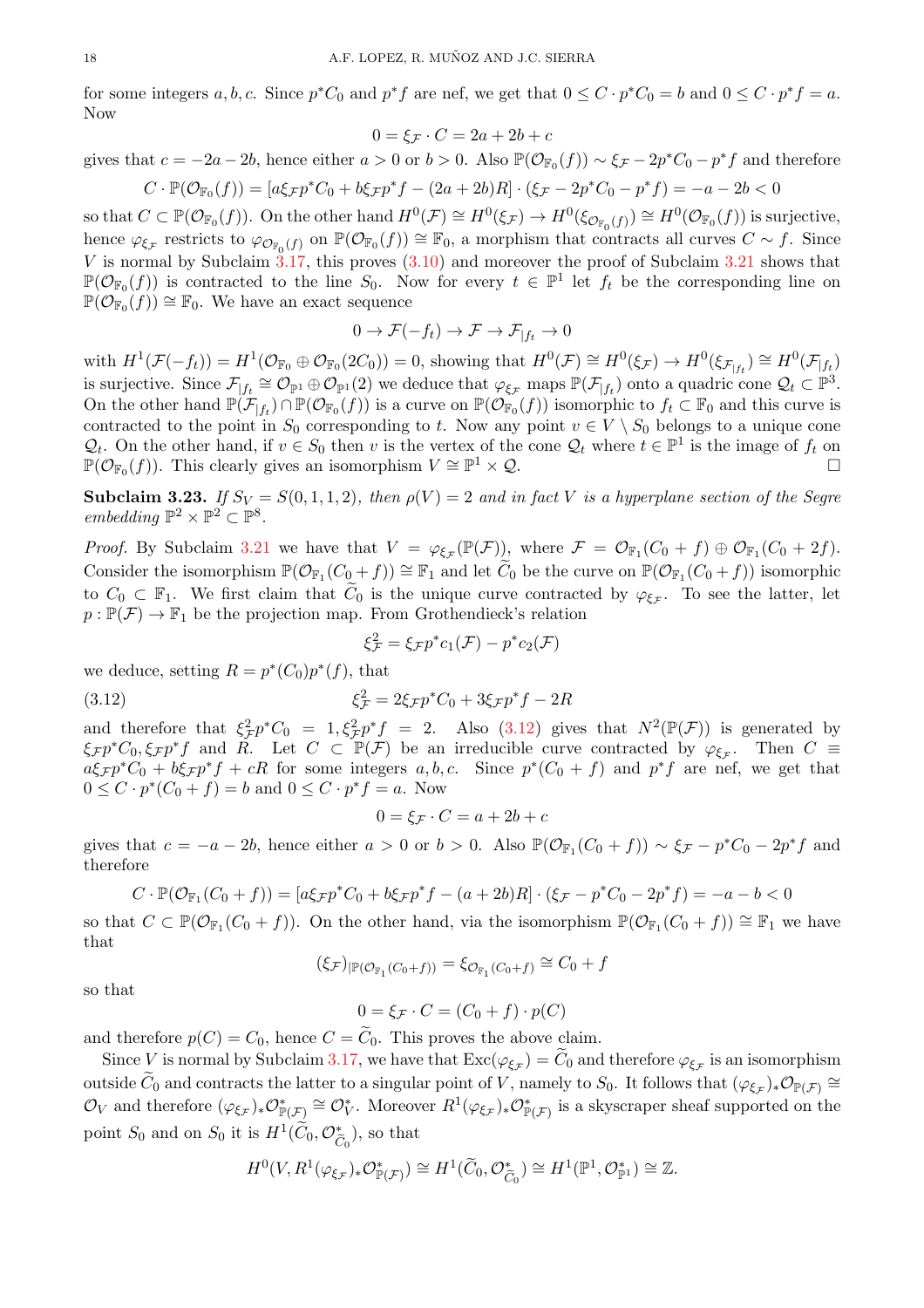<span id="page-18-1"></span>Now the Leray spectral sequence gives rise to the exact sequence

$$
0 \to H^1(V, \mathcal{O}_V^*) \to H^1(\mathbb{P}(\mathcal{F}), \mathcal{O}_{\mathbb{P}(\mathcal{F})}^*) \to H^0(V, R^1(\varphi_{\xi \mathcal{F}})_* \mathcal{O}_{\mathbb{P}(\mathcal{F})}^*) \to 0.
$$

Since  $H^1(\mathbb{P}(\mathcal{F}), \mathcal{O}_{\mathbb{P}(\mathcal{F})}^*) \cong \mathbb{Z}^3$ , we deduce that  $Pic(V)$  has rank 2.

Now let us see that V is a hyperplane section of the Segre embedding  $\mathbb{P}^2 \times \mathbb{P}^2 \subset \mathbb{P}^8$ . Note that this also proves, by Lefschetz's theorem, that  $\rho(V) = 2$ .

Under the morphism  $\varphi_{\xi_{\mathcal{F}}}$  we see that  $\mathbb{P}(\mathcal{O}_{\mathbb{F}_1}(C_0 + f))$  gets mapped onto  $\mathbb{P}^2$  with  $\widetilde{C}_0$  contracted to a point  $P \in \mathbb{P}^2$ , while  $\mathbb{P}(\tilde{\mathcal{O}}_{\mathbb{F}_1}(C_0 + 2f))$  gets mapped isomorphically onto the rational normal surface scroll  $S(1,2) \subset \mathbb{P}^4$ . Moreover the fibers of p not meeting  $\widetilde{C}_0$ , give rise to a family of disjoint lines meeting  $S(1, 2)$  and  $\mathbb{P}^2$  in a point and giving an isomorphism  $S(1, 2) \setminus S(1) \cong \mathbb{P}^2 - \{P\}$ , while the fibers meeting  $\tilde{C}_0$ , give rise to lines meeting  $S(1)$  and passing through P. One can put coordinates so that V, that is the union of these lines, is a hyperplane section of the Segre embedding  $\mathbb{P}^2 \times \mathbb{P}^2 \subset \mathbb{P}^8$ . To see this let  $P = (1:0:0) \in \mathbb{P}^2$ , consider the line  $(0: s: t)$  and parametrize the lines through P with coordinates  $(a:b)$ , so that a point in  $\mathbb{P}^2$  has coordinates  $(a:b:b:b)$ . Parametrize the points of  $S(1,2)$ , join of the line  $(s: 0: 0: t: 0: 0)$  and the conic  $(0: s^2: st: 0: st: t^2)$ , by  $(as: bs^2: bst: at: bst: bt^2)$ , inside the hyperplane  $Z_2 - Z_4 = 0$  in  $\mathbb{P}^5$ . Now a point in a line joining a point of  $S(1,2)$  and of  $\mathbb{P}^2$  has coordinates  $(ma : mbs : mbt : nas : nbs^2 : nbst : nat : nbst : nbt^2)$ . It follows that V, that is the locus of these points, is a hyperplane section of the Segre embedding  $\mathbb{P}^2 \times \mathbb{P}^2 \subset \mathbb{P}^8$ : if we have coordinates  $(X_0: X_1: X_2)$  and  $(Y_0: Y_1: Y_2)$  this can be seen by setting  $m = X_0, ns = X_1, nt = X_2, a = Y_0, bs = Y_1$ and  $bt = Y_2$ .

<span id="page-18-0"></span>Subclaim 3.24. *If*  $S_V = S(0, 1, 1, 2)$  *then*  $f_x \cong \mathbb{P}(T_{\mathbb{P}^2})$ *, while if*  $S_V = S(0, 0, 2, 2)$  *then*  $f_x \cong \mathbb{P}^1 \times \mathbb{P}^1 \times \mathbb{P}^1$ .

*Proof.* Let  $V = f_u$  be such that  $S_V = S(0, 1, 1, 2)$ . Then  $V = \varphi_{\mathcal{O}_{\mathbb{P}(\mathcal{F})}}(\mathbb{P}(\mathcal{F}))$  by Subclaim [3.21](#page-15-1) and therefore  $\rho(V) = 2$  by Subclaim [3.23.](#page-17-1) Also the only singular point of V is an ordinary double point by [\[F4,](#page-29-22) Thm. 2.9], hence in particular is terminal. It follows by [\[JR,](#page-29-20) Thm. 1.4] that  $\rho(f_x) = 2$  and therefore that  $f_x \cong \mathbb{P}(T_{\mathbb{P}^2})$ .

Assume now that  $S_V = S(0, 0, 2, 2)$  so that we know by Subclaim [3.22](#page-16-4) that  $V = \mathbb{P}^1 \times \mathcal{Q} \subset \mathbb{P}^7$ . Moreover  $T := \Phi(V)$  is a surface by Subclaim [3.20.](#page-15-0) We now show that  $T \cong \mathcal{Q}$ . In fact, let U be the open subset of  $\Phi(\overline{X})$  such that the fibers of  $\widetilde{\Phi}$  have dimension 1. For every  $v \in V$  we know that  $F_v \subset f_v = f_u = V$ , hence  $F_v$  is a line, since  $\mathbb{P}^1 \times \mathcal{Q}$  does not contain planes. Then  $V \subset \widetilde{\Phi}^{-1}(U)$  and, similarly,  $f_x \subset \widetilde{\Phi}^{-1}(U)$ . Now there is a rank 2 vector bundle G on U such that  $\widetilde{\Phi}^{-1}(U) \cong \mathbb{P}(\mathcal{G})$  and  $H_{\vert \mathbb{P}(\mathcal{G})} \cong \mathcal{O}_{\mathbb{P}(\mathcal{G})}(1)$ . Therefore  $V \cong \mathbb{P}(\mathcal{G}_{\vert T})$  and, since V is normal by Subclaim [3.17,](#page-13-0) so must be T. But it is easily seen that  $\mathbb{P}^1 \times \mathcal{Q}$  has only one  $\mathbb{P}^1$ -bundle structure over a normal surface, namely the second projection  $\mathbb{P}^1 \times \mathcal{Q} \to \mathcal{Q}$  and therefore  $T \cong \mathcal{Q}$ . Now [\(2.1\)](#page-3-4) gives rise to the commutative diagram



In particular  $g_{|U}$  gives a deformation of Q to  $T_x := \tilde{\Phi}(f_x)$ . Also we know that there is an ample line bundle  $\mathcal L$  on X' such that  $K_X + 2H = \phi^*_{\tau} \mathcal L$  and therefore, restricting to  $\widetilde{\Phi}^{-1}(U) \cong \mathbb P(\mathcal G)$  we get, setting  $p = \widetilde{\Phi}_{\vert \mathbb{P}(\mathcal{G})}$ , that  $p^*((g_{\vert U})^*\mathcal{L}) = p^*(K_U + \det \mathcal{G})$ , so that  $K_U + \det \mathcal{G} = (g_{\vert U})^*\mathcal{L}$ . In particular this shows that both  $K_Q$  and  $K_{T_x}$  are restrictions of a line bundle on U. But then  $K_{T_x}^2 = K_Q^2 = 8$ . Since  $\mathbb{P}^1 \times \mathbb{P}^1 \times \mathbb{P}^1$  and  $\mathbb{P}(T_{\mathbb{P}^2})$  have as only  $\mathbb{P}^1$ -bundle structures over a smooth surface the projections to  $\mathbb{P}^1 \times \mathbb{P}^1$  or to  $\mathbb{P}^2$ , we have that  $T_x$  is either  $\mathbb{P}^1 \times \mathbb{P}^1$  when  $f_x \cong \mathbb{P}^1 \times \mathbb{P}^1 \times \mathbb{P}^1$  or  $\mathbb{P}^2$  when  $f_x \cong \mathbb{P}(T_{\mathbb{P}^2})$ . Thus  $f_x \cong \mathbb{P}^1 \times \mathbb{P}^1 \times \mathbb{P}^1$ . The contract of the contract of the contract of the contract of the contract of  $\Box$ 

To finish the proof of Claim [3.16](#page-13-1) observe that we already know the smooth fibers of  $\phi_{\tau}$  by Claim [3.14.](#page-12-3) On the other hand, if  $V = f_u$  is a singular fiber, Subclaims [3.18,](#page-14-0) [3.21](#page-15-1) and Subclaim [3.24](#page-18-0) imply that all singular fibers are either all of type  $S(0,0,2,2)$  or all of type  $S(0,1,1,2)$ . Hence, when  $f_x \cong \mathbb{P}^1 \times \mathbb{P}^1 \times \mathbb{P}^1$ we get that all singular fibers are  $\mathbb{P}^1 \times \mathcal{Q}$  by Subclaims [3.24](#page-18-0) and [3.22.](#page-16-4) In particular  $F_u$  is a line for every  $u \in X$  and it follows by Lemma [2.12](#page-4-3) that  $(X, \mathcal{O}_X(1), \mathcal{E})$  is a linear Ulrich triple with  $p = \tilde{\Phi}$  and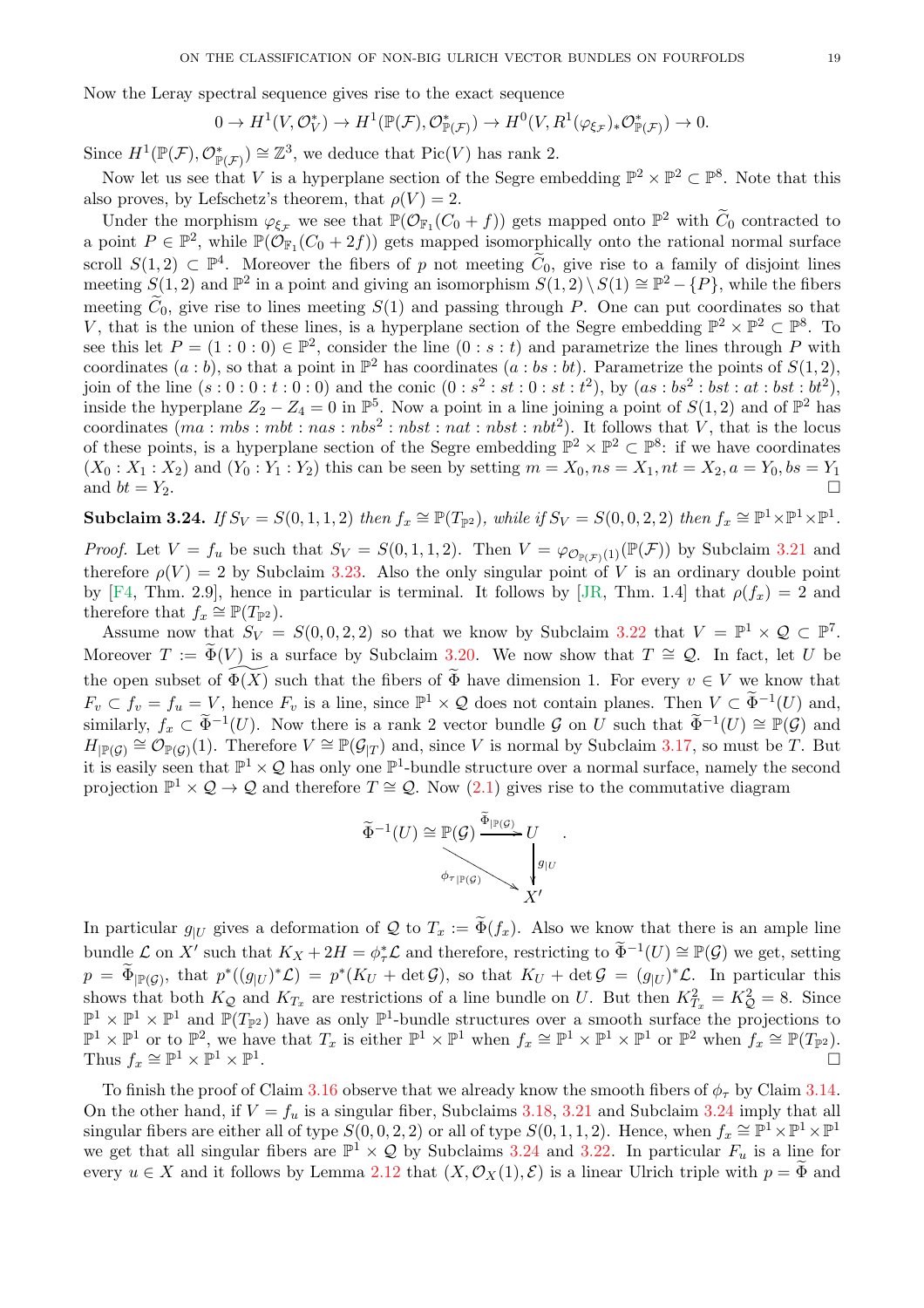<span id="page-19-2"></span> $b = 3$ . This gives case (vi2). Finally if  $f_x \cong \mathbb{P}(T_{\mathbb{P}^2})$  then we are in case (vi3) by Subclaim [3.21.](#page-15-1) This completes the proof of Claim [3.16.](#page-13-1)

<span id="page-19-0"></span>Claim 3.25. In case (d.3),  $(X, \mathcal{O}_X(1), \mathcal{E})$  is as in (vii).

*Proof.* By Claim [3.13](#page-12-2) we are in case (fact) for  $\phi_{\tau}$ , hence  $\phi_{\tau}$  factorizes through  $\Phi$ . Suppose first that there is an  $x_0 \in X$  such that  $F_{x_0}$  is a linear  $\mathbb{P}^k$  with  $2 \leq k \leq 3$ . Since  $F_{x_0} \subset f_{x_0}$  and  $\dim f_{x_0} = 2$ , it follows that  $\mathbb{P}^2 = F_{x_0} \subset f_{x_0}$ , so that  $f_{x_0}$  is a reducible quadric. If  $f_{x_0} = F_{x_0} \cup M$  with M a plane distinct from  $F_{x_0}$ , note that  $f_{x_0}$  spans a  $\mathbb{P}^3$ : If not, then  $F_{x_0} \cap M$  is a point but then a general hyperplane section of X gives a conic fibration over a curve with a fiber union of two disjoint lines, contradicting the fact that all fibers must have arithmetic genus 0. Now  $\Phi_{|M}: M \to \mathbb{G}(r-1, \mathbb{P}H^0(\mathcal{E}))$  contracts the line  $F_{x_0} \cap M$  to a point, hence it is constant, so that  $\Phi(F_{x_0}) = \Phi(M)$  and therefore  $M \subset F_{x_0}$ , a contradiction. Hence  $f_{x_0}$  is a double plane with  $(f_{x_0})_{red} = F_{x_0}$ . Again  $f_{x_0}$  spans a  $\mathbb{P}^3$ : In fact, a general hyperplane section of X gives a conic fibration over a curve with a fiber which is a double line with arithmetic genus 0. But such a double line spans a plane, hence  $f_{x_0}$  spans a  $\mathbb{P}^3$ . Since  $F_{x_0}$  is a fiber of  $\Phi$  we have that  $(\det \mathcal{E})_{|F_{x_0}} \cong \mathcal{O}_{\mathbb{P}^2}$ . Now consider the exact sequence (see for example [\[BE,](#page-28-4) Proof of Prop. 4.1])

$$
0 \to \mathcal{O}_{\mathbb{P}^2}(-1) \to \mathcal{O}_{f_{x_0}}^* \to \mathcal{O}_{F_{x_0}}^* \to 1.
$$

Since  $H^1(\mathcal{O}_{\mathbb{P}^2}(-1))=0$  we get that the restriction map

$$
Pic(f_{x_0}) = H^1(\mathcal{O}_{f_{x_0}}^*) \to H^1(\mathcal{O}_{F_{x_0}}^*) = Pic(F_{x_0})
$$

is injective, hence  $(\det \mathcal{E})_{|f_{x_0}} \cong \mathcal{O}_{f_{x_0}}$ . Now  $f_{x_0}$  is a quadric in  $\mathbb{P}^3$ , hence  $h^0(\mathcal{O}_{f_{x_0}}) = 1$ . Therefore  $\Phi(f_{x_0})$ is a point and this gives that, scheme-theoretically,  $f_{x_0} = F_{x_0}$ . But this contradicts [\[LS,](#page-29-2) Thm. 2]. It follows that dim  $F_u = 1$  for every  $u \in X$  and then we can apply Lemma [2.12.](#page-4-3)

Claim 3.26. *In case*  $(d.4)$ ,  $(X, \mathcal{O}_X(1), \mathcal{E})$  *is as in (viii).* 

*Proof.* By Claim [3.13](#page-12-2) we are in case (fact) for  $\phi_{\tau}$ , hence  $F_u = f_u$  for every  $u \in X$ . Thus  $\phi_{\tau} = \Phi$  and we just apply Lemma [2.12.](#page-4-3)

Claim 3.27. In case  $(d.5)$ ,  $(X, \mathcal{O}_X(1), \mathcal{E})$  *is as in (ix)*.

*Proof.* By Claim [3.13](#page-12-2) we are in case (fact) for  $\phi_{\tau}$ , hence there is a morphism  $\psi : \widetilde{\Phi(X)} \to X'$  such that  $\phi_{\tau} = \psi \circ \Phi$ . Now  $F_x$  is a line, hence  $f_x = F_x = F_x$ . Therefore the general fiber of  $\psi$  must be a point, that is  $\psi$  is generically finite of degree 1.

Claim 3.28. *Case (e) does not occur.*

*Proof.* This follows by Proposition [2.18.](#page-5-1)

We are therefore left with case (d.1) in which  $(X, \mathcal{O}_X(1))$  is a Mukai fourfold, that is  $K_X = -2H$ . We will use Mukai's classification [\[M,](#page-29-25) Thm. 7], [\[W1,](#page-30-11) Table 0.3].

We remark that we can assume that  $c_1(\mathcal{E})^3 \neq 0$ , for otherwise [\[LS,](#page-29-2) Cor. 4] implies that  $(X, \mathcal{O}_X(1))$ is a linear  $\mathbb{P}^{4-b}$ -bundle over a smooth variety of dimension  $b \leq 2$ , contradicting  $K_X = -2H$ .

We will divide the proof in two subcases of case  $(d.1)$ :

(B.1) there exists  $x_0 \in X$  such that dim  $F_{x_0} \geq 2$ .

(B.2) dim  $F_u = 1$  for every  $u \in X$ .

In the second case we have the following general fact.

<span id="page-19-1"></span>**Claim 3.29.** In case (B.2) we have that  $(X, \mathcal{O}_X(1), \mathcal{E})$  is a linear Ulrich triple with  $p = \widetilde{\Phi}, B = \Phi(\overline{X})$ and  $b = 3$ . Moreover the  $\mathbb{P}^1$ -bundle structure  $p : X \cong \mathbb{P}(\mathcal{F}) \to B$  occurs in the following cases:

- (i)  $X = \mathbb{P}^1 \times M$  and either  $\mathcal{F} \cong L^{\oplus 2}$  where  $K_M = -2L$ , or  $B = \mathbb{P}^1 \times \mathbb{P}^2$  and either  $M = V_7$  and  $\mathcal{F} = \mathcal{O}_{\mathbb{P}^1}(1) \boxtimes (\mathcal{O}_{\mathbb{P}^2}(1) \oplus \mathcal{O}_{\mathbb{P}^2}(2))$  *or*  $M = \mathbb{P}(T_{\mathbb{P}^2})$  *and*  $\mathcal{F} = \mathcal{O}_{\mathbb{P}^1}(1) \boxtimes T_{\mathbb{P}^2}$ *.*
- (ii)  $(X, \mathcal{O}_X(1))$  *is as in Examples 6, 8 or 9 in Mukai's classification and the*  $\mathbb{P}^1$ -bundle structure is *the one given in* [\[M,](#page-29-25) Thm. 7 and Ex. 1-9] *(see also* [\[W1,](#page-30-11) Table 0.3]*).*

$$
\Box
$$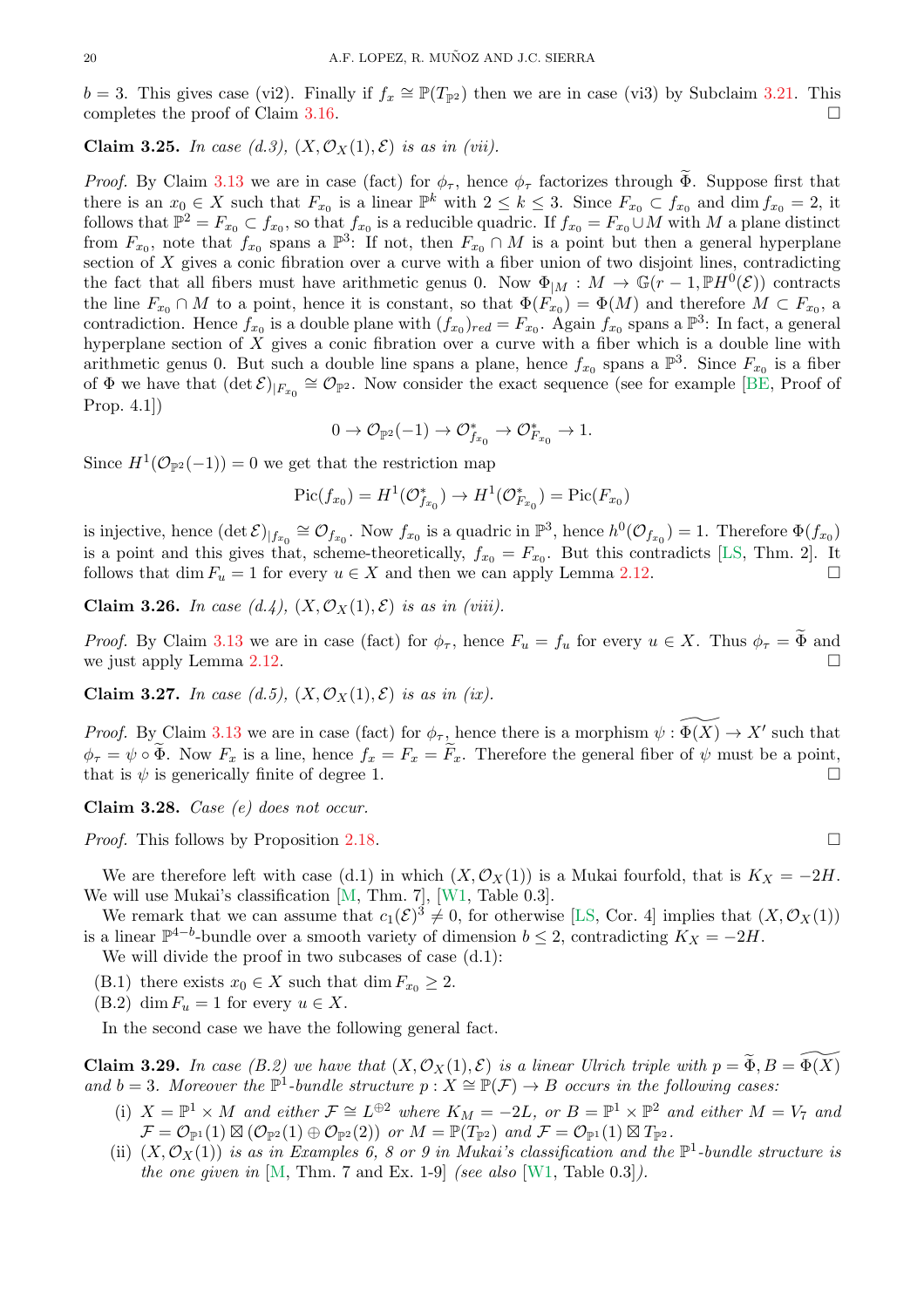<span id="page-20-1"></span>*Proof.* The first fact follows by Lemma [2.12.](#page-4-3) As for the  $\mathbb{P}^1$ -bundle structure, this is a well-known fact that can be easily proved either by following the proof of  $[W2, Thm. 0.1]$  or simply using the fact that the morphism p is given by a globally generated line bundle  $\mathcal L$  on X with  $\mathcal L^4=0$  (most calculations of this type are done in the course of the proofs).  $\Box$ 

<span id="page-20-0"></span>Claim 3.30. If X is a Mukai fourfold of product type, then  $(X, \mathcal{O}_X(1), \mathcal{E})$  is as in (x1) or (x2).

*Proof.* We have that  $X \cong \mathbb{P}^1 \times M$  with M a Fano threefold of even index, hence  $\mathcal{O}_X(1) \cong \mathcal{O}_{\mathbb{P}^1}(1) \boxtimes L$ where  $K_M = -2L$ . Let  $p_i, i = 1, 2$  be the two projections. Then  $\det \mathcal{E} = p_1^*(\mathcal{O}_{\mathbb{P}^1}(a)) + p_2^*N$  for some  $a \in \mathbb{Z}$  and some line bundle N on M. Now

$$
0 = c_1(\mathcal{E})^4 = 4aN^3.
$$

If  $a = 0$ , then N is globally generated and [\[Lo,](#page-29-3) Lemma 5.1] gives that there is a vector bundle H on M such that  $\mathcal{E} \cong p_2^* \mathcal{H}$ . Hence we are in case (x1) by [\[Lo,](#page-29-3) Lemma 4.1]. Suppose now that  $N^3 = 0$ . Then  $\rho(M) \geq 2$ , for otherwise we have that then  $N \cong \mathcal{O}_M$  and therefore  $c_1(\mathcal{E})^2 = 0$ , a contradiction. Hence the only possibility is that either  $M = V_7$ ,  $\mathbb{P}^1 \times \mathbb{P}^1 \times \mathbb{P}^1$  or a hyperplane section of the Segre embedding of  $\mathbb{P}^2 \times \mathbb{P}^2$ .

First, assume that we are in case in case (B.1).

We have  $\mathbb{P}^k = F_{x_0} \subset X$  for  $k = 2$  or 3. Since  $p_{1|F_{x_0}} : \mathbb{P}^k \to \mathbb{P}^1$  must be constant, it follows that  $F_{x_0} = \{y\} \times Z$ , where  $y \in \mathbb{P}^1$  and Z is a linear  $\mathbb{P}^k$  contained in M. In most cases we will write this as  $F_{x_0} \subset M$ . Therefore  $k = 2$  and  $L_{|F_{x_0}} = \mathcal{O}_{\mathbb{P}^2}(1)$ .

If  $M = V_7$ , let  $\varepsilon : V_7 \to \mathbb{P}^3$  be the blow-up map with exceptional divisor E. Let  $\widetilde{H}$  be the pull back of a plane, so that  $L = 2H - E$ . Note that it cannot be that  $E \cap Z = \emptyset$ , for otherwise  $\mathcal{O}_{\mathbb{P}^2}(1) = L_{|Z} = 2H_{|Z}$ . Therefore dim  $E \cap Z \geq 1$  and the morphism  $\varepsilon_{|Z} : \mathbb{P}^2 = Z \to \mathbb{P}^3$  contracts  $E \cap Z$  to a point, hence it is constant, so that  $Z = E$ . Now  $h = \mathrm{id}_{\mathbb{P}^1} \times \varepsilon : X \cong \mathbb{P}^1 \times V_7 \to \mathbb{P}^1 \times \mathbb{P}^3$  contracts  $F_{x_0}$  to a point. But then the Dichotomy Lemma [2.14](#page-4-0) implies that  $F_x \subset h^{-1}(h(x)) = \{x\}$ , a contradiction.

If  $M = \mathbb{P}^1 \times \mathbb{P}^1 \times \mathbb{P}^1$  observe that if  $p_i, 1 \le i \le 3$  is a projection, then  $p_{i|F_{x_0}} : \mathbb{P}^k = F_{x_0} \to \mathbb{P}^1$  must be constant, giving a contradiction.

If M a hyperplane section of the Segre embedding of  $\mathbb{P}^2 \times \mathbb{P}^2$ , then, as is well known,  $F_{x_0} = \mathbb{P}^2 \times \{y\}$ or  $\{z\} \times \mathbb{P}^2$ . In the first case, if  $p_2 : \mathbb{P}^2 \times \mathbb{P}^2 \to \mathbb{P}^2$  is the second projection, then  $p_{2|M}(F_{x_0}) = \{y\}$ , hence  $F_{x_0} \subset (p_{2|M})^{-1}(y)$ . But this is a contradiction since  $\dim (p_{2|M})^{-1}(y) = 1$ , as one can see using the isomorphism  $M \cong \mathbb{P}(T_{\mathbb{P}^2})$  and that  $p_{2|M}: \mathbb{P}(T_{\mathbb{P}^2}) \to \mathbb{P}^2$  is the projection map. In the second case a similar contradiction can be obtained.

Next assume that we are in case in case  $(B.2)$ , so that we can apply Claim [3.29.](#page-19-1)

If  $\mathcal{F} \cong L^{\oplus 2}$ , setting  $\mathcal{G}' = \mathcal{G}(L)$  we get that  $\mathcal{E} \cong p^*(\mathcal{G}'(L))$  and this gives again case (x1).

Now when  $M = \mathbb{P}(T_{\mathbb{P}^2})$  and  $\mathcal{F} = \mathcal{O}_{\mathbb{P}^1}(1) \boxtimes T_{\mathbb{P}^2}$  we are in case (x2) by [\(2.3\)](#page-4-5).

Finally consider the case  $M = V_7$  and  $\mathcal{F} = \mathcal{O}_{\mathbb{P}^1}(1) \boxtimes (\mathcal{O}_{\mathbb{P}^2}(1) \oplus \mathcal{O}_{\mathbb{P}^2}(2))$  on  $B = \mathbb{P}^1 \times \mathbb{P}^2$ . For ease of notation we will set, for any  $c, d \in \mathbb{Z}$ ,  $\mathcal{O}_B(c,d) = \mathcal{O}_{\mathbb{P}^1}(c) \boxtimes \mathcal{O}_{\mathbb{P}^2}(d), \mathcal{O}_B(c) = \mathcal{O}_B(c,c)$  and  $\mathcal{H}(c, d) = \mathcal{H} \otimes \mathcal{O}_B(c, d)$  for any sheaf H on B. Now [\(2.3\)](#page-4-5) gives in particular the vanishings

$$
H^{j}(\mathcal{G}(-s)) = H^{j}(\mathcal{G}(-1,-2)) = H^{j}(\mathcal{G}(-2,-3)) = 0 \text{ for } j \ge 0, 0 \le s \le 2.
$$

Since the same vanishings hold for any direct summand of  $G$ , we can assume that  $G$  is indecomposable. Note that the vanishings give that  $\mathcal{G}(1)$  is an Ulrich bundle for  $(B, \mathcal{O}_B(1))$ , hence it is also ACM by Remark [2.8\(](#page-3-3)iii). Then [\[FMS,](#page-29-26) Thm. B] gives that either  $\mathcal{G} \cong \mathcal{O}_{\mathbb{P}^1} \boxtimes \Omega_{\mathbb{P}^2}(1)$  or  $\mathcal{G}$  fits into an exact sequence

$$
0 \to \mathcal{O}_B(-1,0)^{\oplus a} \to \mathcal{G} \to \mathcal{O}_B(1,-1)^{\oplus b} \to 0.
$$

In the first case we find the contradiction

$$
0 = H^3(\mathcal{G}(-2, -3)) = H^3(\mathcal{O}_{\mathbb{P}^1}(-2) \boxtimes \Omega_{\mathbb{P}^2}(-2)) \cong H^1(\mathcal{O}_{\mathbb{P}^1}(-2)) \otimes H^2(\Omega_{\mathbb{P}^2}(-2)) \neq 0.
$$

In the second case we have an exact sequence

$$
0 \to \mathcal{O}_B(-2)^{\oplus a} \to \mathcal{G}(-1,-2) \to \mathcal{O}_B(0,-3)^{\oplus b} \to 0.
$$

But  $H^2(\mathcal{G}(-1,-2)) = H^3(\mathcal{O}_B(-2)) = 0$  giving, for  $b \neq 0$ , the contradiction  $H^2(\mathcal{O}_B(0,-3)) = 0$ . Therefore  $b = 0$  and  $\mathcal{G} = \mathcal{O}_B(-1,0)^{\oplus a}$ , giving the contradiction  $0 = H^3(\mathcal{G}(-2,-3)) = H^3(\mathcal{O}_B(-3))^{\oplus a} \neq 0$ . Thus this case does not occur. This proves Claim  $3.30$ .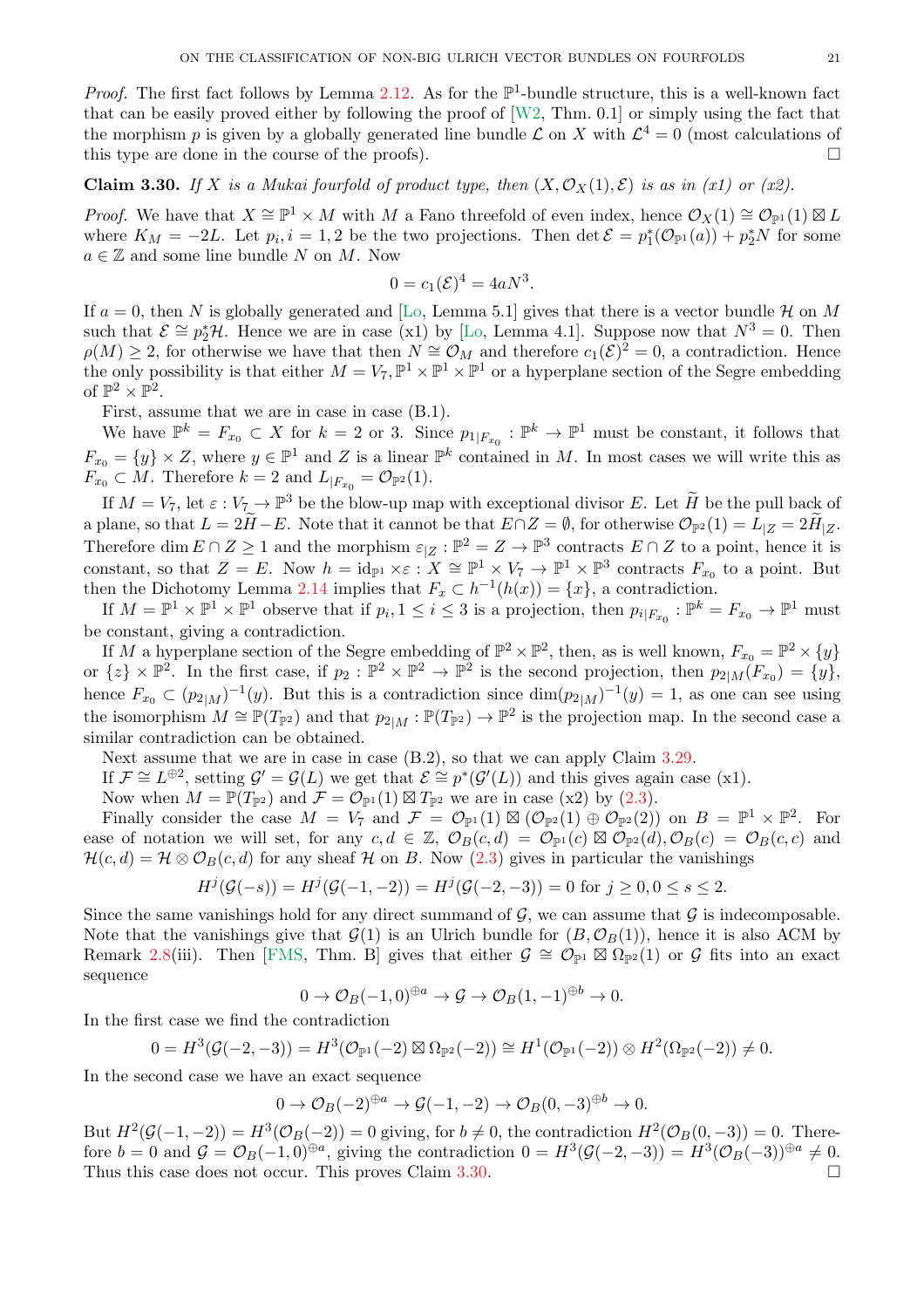<span id="page-21-3"></span>To finish the proof of Theorem [1,](#page-0-0) it remains to consider the Mukai fourfolds not of product type, which, by  $[M, Thm. 7]$ , are linear sections of the varieties listed in  $[M, Ex. 1-9]$ .

<span id="page-21-1"></span>**Claim 3.31.** *If* X *is a Mukai fourfold not of product type, then*  $(X, H, \mathcal{E})$  *is as in (x3)-(x5).* 

*Proof.* We refer to  $[M, Thm. 7]$ ,  $[W1, Table 0.3]$ .

In example 1 we have that X is a double cover  $f: X \to \mathbb{P}^2 \times \mathbb{P}^2$  ramified along a divisor of type  $(2,2)$  and  $H = f^*L, L = \mathcal{O}_{\mathbb{P}^2}(1) \boxtimes \mathcal{O}_{\mathbb{P}^2}(1)$ . For  $i = 1,2$  let  $p_i : \mathbb{P}^2 \times \mathbb{P}^2 \to \mathbb{P}^2$  be the projections and set  $q_i = f \circ p_i : X \to \mathbb{P}^2$ . Let Y be a smooth hyperplane section of X and set  $h_i = q_{i|Y} : Y \to \mathbb{P}^2$ . By Lefschetz's theorem we know that the restriction map  $Pic(X) \to Pic(Y)$  is an isomorphism. On the other hand, Y is just the Fano threefold listed as No. 6b in Mori-Mukai's list [\[MM1,](#page-29-27) Table 2] and it follows from [\[MM2,](#page-29-28) Thm. 5.1 and proof of Thm. 1.7] that  $Pic(Y)$  is generated by  $h_i^*(\mathcal{O}_{\mathbb{P}^2}(1)), i = 1, 2$ . Therefore Pic(X) is generated by  $A = q_1^*(\mathcal{O}_{\mathbb{P}^2}(1))$  and  $B = q_2^*(\mathcal{O}_{\mathbb{P}^2}(1))$ . Now det  $\mathcal{E} = aA + bB$ , for some  $a, b \in \mathbb{Z}$ , hence

$$
0 = c_1(\mathcal{E})^4 = 12a^2b^2.
$$

Therefore either  $a = 0$  or  $b = 0$ , giving the contradiction  $c_1(\mathcal{E})^3 = 0$ . Thus example 1 is excluded.

In examples 2 and 4, setting  $Q = Q_3$ , we have that X is the hyperplane section of  $\mathbb{P}^2 \times Z$ , where  $Z = \mathbb{P}^3$  (respectively Q) under the Segre embedding given by  $L = \mathcal{O}_{\mathbb{P}^2}(1) \boxtimes M$ , with  $M = \mathcal{O}_{\mathbb{P}^3}(2)$  (resp.  $M = \mathcal{O}_Q(1)$  and  $H = (\mathcal{O}_{\mathbb{P}^2}(1) \boxtimes \mathcal{O}_{\mathbb{P}^3}(1))_{|X}$  (resp.  $H = L_{|X}$ ). Let  $p_i, i = 1, 2$  be the two projections on  $\mathbb{P}^2 \times Z$  and let  $q = p_{2|X}$ . By Lefschetz's theorem we know that  $Pic(X)$  is generated by  $A_{|X}$  and  $B_{|X}$  where  $A = p_1^*(\mathcal{O}_{\mathbb{P}^2}(1))$  and  $B = p_2^*(\mathcal{O}_{\mathbb{P}^3}(1))$  (resp.  $B = p_2^*(\mathcal{O}_Q(1))$ ). Now  $\det \mathcal{E} = aA_{|X} + bB_{|X}$ , for some  $a, b \in \mathbb{Z}$ . Hence, in both cases,

$$
0 = c_1(\mathcal{E})^4 = \sum_{j=0}^4 {4 \choose j} a^j b^{4-j} A^j \cdot B^{4-j} X = 4ab^2(b+3a).
$$

If  $a \neq 0$ , then either  $b = 0$  and  $\det \mathcal{E} = aA$ , hence  $c_1(\mathcal{E})^3 = 0$ , a contradiction, or  $b = -3a$  and  $\det \mathcal{E} = a$  $a(A - 3B)$ . But this is not nef: if  $a > 0$ , let  $y \in \mathbb{P}^2$  and choose a curve C in the surface  $({y} \times Z) \cap X$ . Then  $A \cdot C = 0, B \cdot C = \frac{1}{2}L \cdot C > 0$  (resp.  $B \cdot C = L \cdot C > 0$ ), hence  $\det \mathcal{E} \cdot C = -3aB \cdot C < 0$ ; if  $a < 0$ , let  $z \in Z$  and let  $C = (\mathbb{P}^2 \times \{z\}) \cap X$ . Then  $B \cdot C = 0, A \cdot C = L \cdot C > 0$ , hence  $\det \mathcal{E} \cdot C = aL \cdot C < 0$ . Since det  $\mathcal E$  is globally generated, this is a contradiction. Therefore  $a = 0$ , det  $\mathcal E = q^*(\mathcal O_Z(b))$  and it follows by [\[Lo,](#page-29-3) Lemma 5.1] that there is a rank r vector bundle G on Z such that  $\mathcal{E} \cong q^*\mathcal{G}$ .

When  $Z = Q$ , exactly as in the case of the hyperplane section of  $\mathbb{P}^2 \times \mathbb{P}^3$  (proof of Claim [3.12\)](#page-10-0), we see that  $H^{i}(\mathcal{E}(-pH)) = 0$  for all  $i \geq 0$  and  $1 \leq p \leq 4$ , together with the Künneth formula implies that  $H^{j}(\mathcal{G}(-2)(-s)) = 0$  for all  $j \geq 0$  and  $1 \leq s \leq 3$ . But then  $\mathcal{G}(-2)$  is an Ulrich vector bundle for  $(Q, \mathcal{O}_Q(1))$ , hence r is even and  $\mathcal{G} \cong \mathcal{S}(2)^{\oplus {(\frac{r}{2})}}$  by [\[LMS,](#page-29-6) Lemma 3.2(iv)], so that we are in case (x3). Hence we are done with example 4.

When  $Z = \mathbb{P}^3$  we will prove that G is the zero sheaf, that is a contradiction. To this end set  $\mathcal{L} = \mathcal{O}_{\mathbb{P}^2}(1) \boxtimes \mathcal{O}_{\mathbb{P}^3}(1)$  and consider the exact sequence

$$
0 \to (p_2^*\mathcal{G})(-p\mathcal{L} - X) \to (p_2^*\mathcal{G})(-p\mathcal{L}) \to \mathcal{E}(-pH) \to 0.
$$

Since  $H^{i}(\mathcal{E}(-pH)) = 0$  for all  $i \geq 0$  and  $1 \leq p \leq 4$  we deduce that

$$
H^{i}((p_{2}^{*}\mathcal{G})(-p\mathcal{L}-X)) \cong H^{i}((p_{2}^{*}\mathcal{G})(-p\mathcal{L})) \text{ for all } i \geq 0 \text{ and } 1 \leq p \leq 4.
$$

Now the Künneth formula gives that

 $h^0(\mathcal{O}_{\mathbb{P}^2}(p-2))h^{i-2}(\mathcal{G}(-p-2)) = h^0(\mathcal{O}_{\mathbb{P}^2}(p-3))h^{i-2}(\mathcal{G}(-p))$  for  $i \geq 2$  and  $1 \leq p \leq 4$ 

and one easily sees that this implies that  $H^j(\mathcal{G}(-4)) = H^j(\mathcal{G}(-6)) = 0$  and  $h^j(\mathcal{G}(-3)) = 3h^j(\mathcal{G}(-5))$ for all  $j \geq 0$ . Setting  $\mathcal{H} = \mathcal{G}(-3)$  we find

(3.13) 
$$
H^{j}(\mathcal{H}(-1)) = H^{j}(\mathcal{H}(-3)) = 0 \text{ and } h^{j}(\mathcal{H}) = 3h^{j}(\mathcal{H}(-2)) \text{ for all } j \ge 0.
$$

We now apply the Beilinson spectral sequence

<span id="page-21-0"></span>
$$
E_1^{r,s} = H^s(\mathcal{H}(r)) \otimes \Omega_{\mathbb{P}^3}^{-r}(-r), -3 \le r \le 0 \le s \le 3
$$

which, as is well known, abuts to H when  $r + s = 0$  and to 0 when  $r + s \neq 0$ .

<span id="page-21-2"></span>Subclaim 3.32. *With the above notation we have:*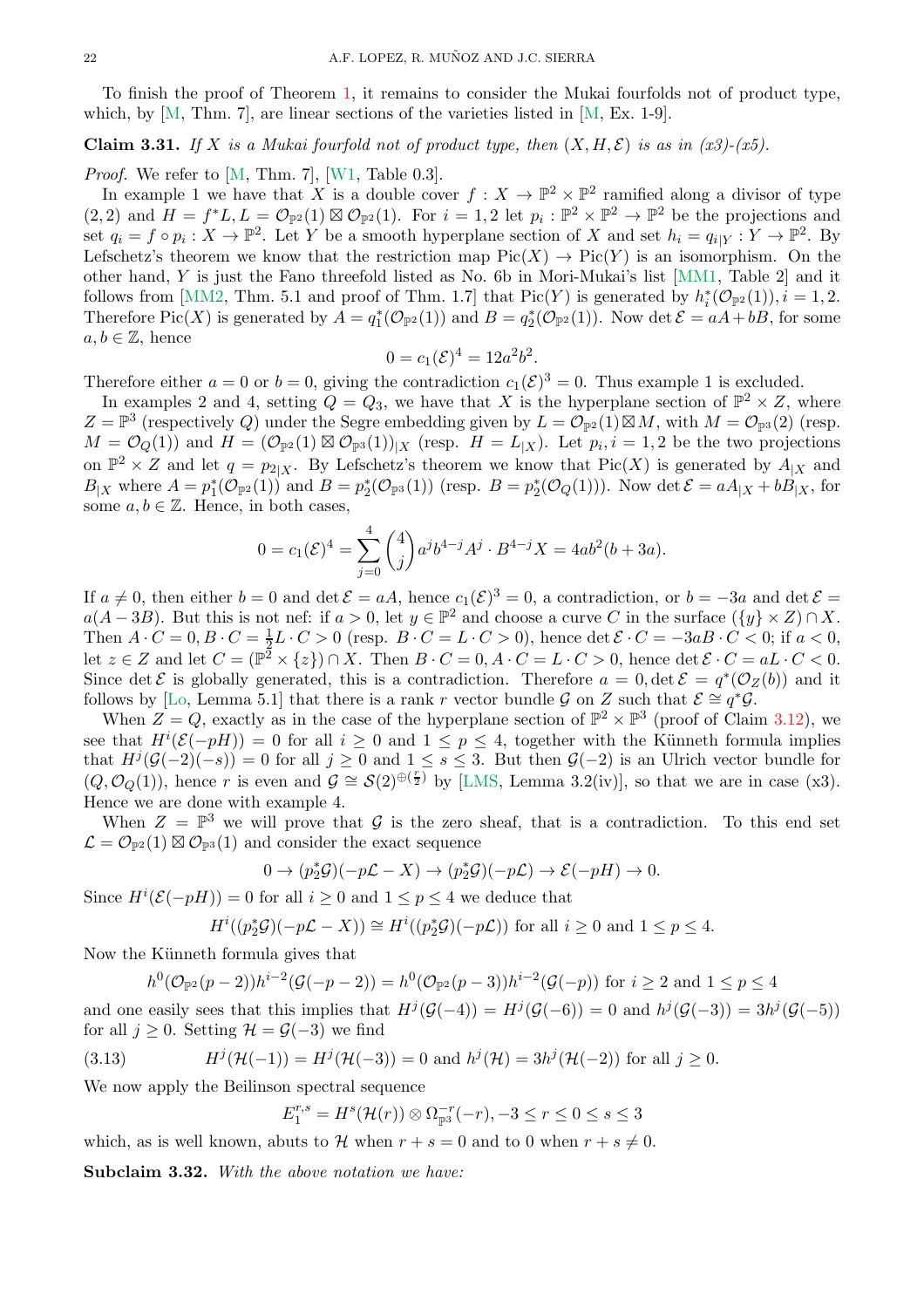- <span id="page-22-0"></span>(i)  $E_1^{r,s} = 0$  if  $r = -1, -3$  and any s.
- (ii)  $E_1^{-2,0} = E_1^{0,3} = E_1^{-2,3} = E_1^{0,0} = 0.$
- (iii)  $E_{\infty}^{\dot{r},s} = E_3^{r,\dot{s}}$  $\int_{3}^{r,s}$  for every r, s.
- (iv)  $E_1^{-2,1} = E_1^{0,1} = E_1^{0,2} = E_1^{-2,2} = 0.$

*Proof.* (i) follows by  $(3.13)$ . To see (ii), let M be a plane in  $\mathbb{P}^3$ . From the exact sequences

$$
0 \to \mathcal{H}(-j-1) \to \mathcal{H}(-j) \to \mathcal{H}(-j)_{|M} \to 0
$$

for  $j = 0, 1$  and  $(3.13)$  we get that  $H^0(\mathcal{H}(-2)) = H^3(\mathcal{H}) = 0$ , that is  $E_1^{-2,0} = E_1^{0,3} = 0$ . Moreover again [\(3.13\)](#page-21-0) gives that  $H^3(\mathcal{H}(-2)) = H^0(\mathcal{H}) = 0$ , that is  $E_1^{-2,3} = E_1^{0,0} = 0$ . This proves (ii). Hence r,s

$$
E_l^{r,s} = 0 \text{ for every } l \ge 1, (r,s) \notin \{(-2,1), (-2,2), (0,1), (0,2)\}.
$$

The latter readily implies (iii). We also get that  $E_1^{-2,1} = E_{\infty}^{-2,1} = 0$ , thus  $H^1(\mathcal{H}(-2)) = 0$  and [\(3.13\)](#page-21-0) implies that  $H^1(\mathcal{H}) = 0$ , that is  $E_1^{0,1} = 0$ . Hence we also get that  $E_1^{0,2} = E_{\infty}^{0,2} = 0$ . Therefore  $H^2(\mathcal{H}) = 0$ and [\(3.13\)](#page-21-0) implies that  $H^2(\mathcal{H}(-2)) = 0$ , that is  $E_1^{-2,2} = 0$ . This proves (iv) and the subclaim.  $\square$ 

We now conclude the proof of Claim [3.31](#page-21-1) in the case of example 2.

It follows by Subclaim [3.32](#page-21-2) that  $E_{\infty}^{-r,r} = 0$  for every r and this gives that  $\mathcal{H} = 0$ , hence the contradiction  $\mathcal{E} = 0$ . Thus we are done with example 2.

In example 3 we have that X is twice a hyperplane section of  $\mathbb{P}^3 \times \mathbb{P}^3$  under the Segre embedding given by  $L = \mathcal{O}_{\mathbb{P}^3}(1) \boxtimes \mathcal{O}_{\mathbb{P}^3}(1)$  and  $H = L_{|X}$ . Let  $p_i, i = 1, 2$  be the two projections on  $\mathbb{P}^3 \times \mathbb{P}^3$  and let  $p = p_{1|X}$  and  $q = p_{2|X}$ . By Lefschetz's theorem we know that  $Pic(X)$  is generated by  $A = p^*(\mathcal{O}_{\mathbb{P}^3}(1))$ and  $B = q^*(\mathcal{O}_{\mathbb{P}^3}(1))$  with  $A^4 = B^4 = 0, A \cdot B^3 = A^3 \cdot B = 1$  and  $A^2 \cdot B^2 = 2$ . Now det  $\mathcal{E} = aA + bB$ , for some  $a, b \in \mathbb{Z}$ , hence

$$
0 = c_1(\mathcal{E})^4 = 4ab(b^2 + 3ab + a^2).
$$

and, the case  $b = 0$  being completely similar, we can assume that  $a = 0$  and  $\det \mathcal{E} = q^*(\mathcal{O}_{\mathbb{P}^3}(b))$ . It follows by [\[Lo,](#page-29-3) Lemma 5.1] that there is a rank r vector bundle G on  $\mathbb{P}^3$  such that  $\mathcal{E} \cong q^*\mathcal{G}$ . We now claim that  $\mathcal{G}(-3)$  is an Ulrich vector bundle for  $(\mathbb{P}^3, \mathcal{O}_{\mathbb{P}^3}(1))$ . To this end observe that, as is well known, we can see X as the hyperplane section of  $\mathbb{P}(T_{\mathbb{P}^3})$  embedded by the tautological line bundle  $\xi$ and  $q := (p_2)_{\vert \mathbb{P}(T_{\mathbb{P}^3})}: \mathbb{P}(T_{\mathbb{P}^3}) \to \mathbb{P}^3$  is just its projection map. Thus  $\mathcal{E} \cong (q^*\mathcal{G})_{\vert X}$  and we have an exact sequence

$$
0 \to (q^*\mathcal{G})(-(s+1)\xi) \to (q^*\mathcal{G})(-s\xi) \to \mathcal{E}(-sH) \to 0.
$$

Since  $H^{i}(\mathcal{E}(-sH))=0$  for all  $i\geq 0$  and  $1\leq s\leq 4$  we deduce that

$$
H^{i}((q^{\ast}\mathcal{G})(-(s+1)\xi)) \cong H^{i}((q^{\ast}\mathcal{G})(-s\xi))
$$
 for all  $i \ge 0$  and  $1 \le s \le 4$ .

Setting  $j = i - 2$ , the Leray spectral sequence implies that

$$
H^j(\mathcal{G}\otimes R^2q_*(-(s+1)\xi))\cong H^j(\mathcal{G}\otimes R^2q_*(-s\xi))\text{ for all }j\geq 0\text{ and }1\leq s\leq 4.
$$

Since  $R^2q_*(-2\xi) = 0$  we deduce that  $H^j(\mathcal{G} \otimes R^2q_*(-h\xi)) = 0$  for all  $j \geq 0$  and  $3 \leq h \leq 5$ . On the other hand,  $R^2 q_*(-h\xi) \cong (S^{h-3}\Omega_{\mathbb{P}^3})(-4)$  and therefore we have that  $H^j(\mathcal{G}(-4) \otimes S^k \Omega_{\mathbb{P}^3}) = 0$  for all  $j \geq 0$  and  $0 \leq k \leq 2$ . But this is condition (6.4) in [\[Lo\]](#page-29-3) (applied to  $\mathcal{G}(-4)$ ), and it is proved there that this implies that  $\mathcal{G}(-3)$  is an Ulrich vector bundle for  $(\mathbb{P}^3, \mathcal{O}_{\mathbb{P}^3}(1))$ . Hence  $\mathcal{G} \cong \mathcal{O}_{\mathbb{P}^3}(3)^{\oplus r}$  by Remark [2.9](#page-3-1) and we are in case (x4). Thus we are done with example 3.

In example 5 we have that X is the blow-up of  $Q = Q_4$  along a conic. Let  $\varepsilon : X \to Q$  be the blow-up map with exceptional divisor E and let  $H = \varepsilon^*(\mathcal{O}_Q(1))$ . We have that  $\det \mathcal{E} = aH + bE$ , for some  $a, b \in \mathbb{Z}$ . It is easily checked that  $E^4 = 6$ ,  $\widetilde{H} \cdot E^3 = 2$ ,  $\widetilde{H}^i \cdot E^{4-i} = 0$  for  $i = 2, 3$  and  $\widetilde{H}^4 = 2$ . But then

$$
0 = c_1(\mathcal{E})^4 = 6b^4 + 8ab^3 + 2a^4
$$

implies that either  $a = b = 0$ , that is  $c_1(\mathcal{E}) = 0$ , a contradiction, or  $b = -a$ , and in this case det  $\mathcal{E} = a(\tilde{H} - E)$ , hence  $c_1(\mathcal{E})^3 = 0$ , again a contradiction. Thus example 5 is excluded.

In example 6 we have, by  $[\widetilde{W1}, \text{Table 0.3 and Thm. 1.1(iii)}], [\text{SW, Cor. page 206}]$  (or  $[\text{MOS, Thm. 6.5}]),$ that  $(X, \mathcal{O}_X(1))$  has two linear  $\mathbb{P}^1$ -bundle structures  $p : X \cong \mathbb{P}(\mathcal{F}) \to B$  with  $\mathcal{F} \cong \mathcal{N}(2)$  or  $\mathcal{F} \cong \mathcal{S}(1)$ where N is a null-correlation bundle on  $B = \mathbb{P}^3$  and S is the spinor bundle on  $B = Q_3$ . We first prove that case (B.1) does not occur. In fact, the Dichotomy Lemma [2.14](#page-4-0) applied to p in the case  $B = Q_3$ and Lemma [2.16\(](#page-4-2)ii) give that we are in case (emb). But this implies that  $p_{F_{x_0}} : \mathbb{P}^k = F_{x_0} \to Q_3$  is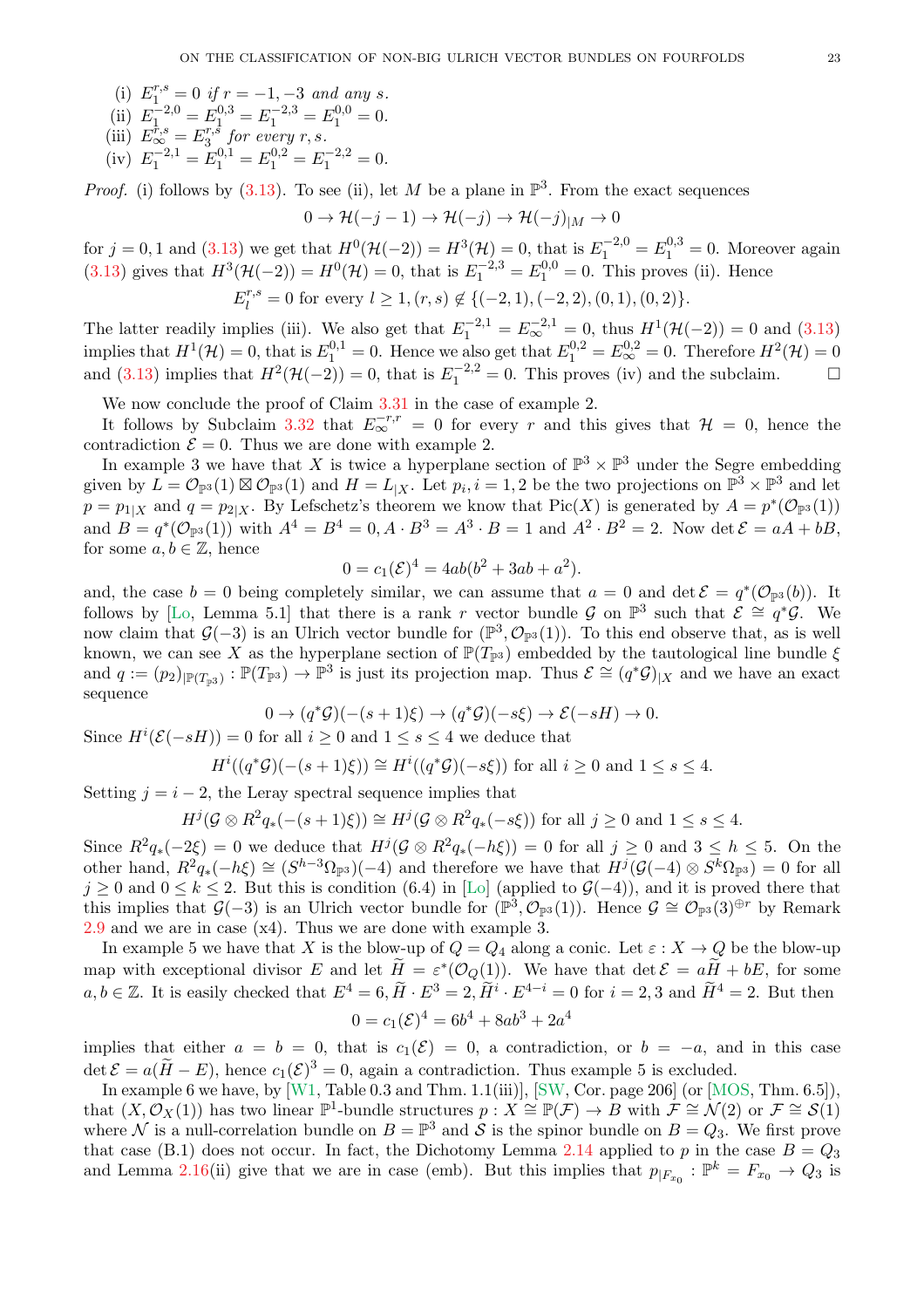<span id="page-23-2"></span>an embedding, hence that  $k = 2$ . Therefore  $p_{|F_{x_0}|}$  is the composition of the Veronese embedding  $v_s$  of  $\mathbb{P}^2$  with an isomorphic projection. By Severi's theorem [\[Se\]](#page-30-6) on projection of smooth surfaces it follows that  $s = 2$ . But it is well known that the Veronese surface in  $\mathbb{P}^4$  is not contained in a smooth quadric. Therefore we are in case (B.2) and Claim [3.29](#page-19-1) gives that  $(X, \mathcal{O}_X(1), \mathcal{E})$  is a linear Ulrich triple, so that  $\mathcal{E} \cong p^*(\mathcal{G}(4))$  or  $p^*(\mathcal{G}(3))$ , where G is a rank r vector bundle on B satisfying [\(2.3\)](#page-4-5). When  $B = Q_3$  we get case (x5). We now prove that, still in case (B.2),  $B = \mathbb{P}^3$  does not occur. In fact, we have that  $X \cong \mathbb{P}(\mathcal{N})$  and setting  $\xi = \mathcal{O}_{\mathbb{P}(\mathcal{N})}(1), R = p^*(\mathcal{O}_{\mathbb{P}^3}(1)),$  then  $H = \xi + 2R$ . It is easily verified that  $\xi^4 = \xi^2 \cdot R^2 = R^4 = 0, \xi^3 \cdot R = -1, \xi \cdot R^3 = 1$  and  $H^4 = 24$ . Now consider the surface S complete intersection of two general divisors in |H|. Then S is a K3 surface and  $\mathcal{E}_{|S}$  is an Ulrich vector bundle for  $(S, H_{\leq S})$  by Remark [2.8\(](#page-3-3)iv). We can write det  $\mathcal{E} = c_1 R$  for some  $c_1 \in \mathbb{Z}$ . It follows by [\[C,](#page-29-29) Prop. 2.1] that

(3.14) 
$$
c_1(\mathcal{E}) \cdot H^3 = c_1(\mathcal{E}_{|S}) \cdot H_{|S} = \frac{3r}{2} H_{|S}^2 = 36r
$$

and

(3.15) 
$$
c_2(\mathcal{E}_{|S}) = \frac{1}{2}c_1(\mathcal{E}_{|S})^2 - r(H_{|S}^2 - \chi(\mathcal{O}_S)) = \frac{1}{2}c_1(\mathcal{E}_{|S})^2 - 22r.
$$

From  $(3.14)$  we get

<span id="page-23-1"></span><span id="page-23-0"></span>
$$
36r = c_1 R \cdot (\xi + 2R)^3 = 11c_1
$$

giving  $c_1 = \frac{36r}{11}$ . But  $\mathcal{E}_{|S}$  is  $\mu$ -semistable by [\[CH,](#page-29-30) Thm. 2.9], hence, using [\(3.15\)](#page-23-1), Bogomolov's inequality gives

$$
0 \le 2rc_2(\mathcal{E}_{|S}) - (r-1)c_1(\mathcal{E}_{|S})^2 = 4c_1^2 - 44r^2 = -\frac{140r^2}{121}
$$

a contradiction. Thus the case  $X \cong \mathbb{P}(\mathcal{N})$  does not occur and we are done with example 6.

To see example 7, consider  $\varepsilon : Y \to \mathbb{P}^5$  the blow-up along a line with exceptional divisor E and let  $\widetilde{H} = \varepsilon^*(\mathcal{O}_{\mathbb{P}^5}(1))$ . Set  $L = 2\widetilde{H} - E$ . Then X is a smooth divisor in |L| and  $H = L_{|X}$ . By Lefschetz's theorem we know that  $Pic(X)$  is generated by  $H_{|X}$  and  $E_{|X}$ . It is easily checked that  $E^5 = -4$ ,  $H \cdot E^4 = -1$ ,  $H^5 = 1$  and  $H^i \cdot E^{5-i} = 0$  for  $2 \le i \le 4$ . Now  $\det \mathcal{E} = aH_{|X} + bE_{|X}$ , for some  $a, b \in \mathbb{Z}$  and

$$
0 = c_1(\mathcal{E})^4 = \sum_{j=0}^4 {4 \choose j} a^j b^{4-j} \widetilde{H}^j \cdot E^{4-j} (2\widetilde{H} - E) = 2b^4 + 2a^4 + 4ab^3.
$$

If  $a = 0$  we get that  $b = 0$ , that is  $c_1(\mathcal{E}) = 0$ , a contradiction. If  $a \neq 0$  then  $b = -a$  and  $\det \mathcal{E} =$  $a(\widetilde{H}-E)_{|X}$ . Now observe that  $Y \cong \mathbb{P}(\mathcal{O}_{\mathbb{P}^3}^{\oplus 2} \oplus \mathcal{O}_{\mathbb{P}^3}(1))$  and the bundle morphism  $q: Y \to \mathbb{P}^3$  is just the morphism defined by  $|\tilde{H}-E|$ . Moreover  $L = \xi + q^*(\mathcal{O}_{\mathbb{R}^3}(1))$ , where  $\xi$  is the tautological line bundle. If we set  $h = q_{|X}: X \to \mathbb{P}^3$  we deduce from  $\det \mathcal{E} = a(\widetilde{H} - E)_{|X}$  and [\[Lo,](#page-29-3) Lemma 5.1] that there is a rank r vector bundle G on  $\mathbb{P}^3$  such that  $\mathcal{E} \cong h^*\mathcal{G}$ . Hence  $\mathcal{E} \cong (q^*\mathcal{G})_{|X}$  and we have an exact sequence

$$
0 \to (q^*\mathcal{G})(-(p+1)L) \to (q^*\mathcal{G})(-pL) \to \mathcal{E}(-pH) \to 0.
$$

Since  $H^{i}(\mathcal{E}(-pH)) = 0$  for all  $i \geq 0$  and  $1 \leq p \leq 4$  we deduce that

$$
H^{i}((q^*\mathcal{G})(-(p+1)L)) \cong H^{i}((q^*\mathcal{G})(-pL))
$$
 for all  $i \ge 0$  and  $1 \le p \le 4$ .

Setting  $j = i - 2$ , the Leray spectral sequence implies that

$$
H^j(\mathcal{G}(-p-1)\otimes R^2q*(-(p+1)\xi))\cong H^j(\mathcal{G}(-p)\otimes R^2q*(-p\xi))\text{ for all }j\geq 0\text{ and }1\leq p\leq 4.
$$

Since  $R^2q_*(-2\xi) = 0$  we deduce that  $H^j(\mathcal{G}(-h) \otimes R^2q_*(-h\xi)) = 0$  for all  $j \geq 0$  and  $3 \leq h \leq 5$ . On the other hand,  $R^2 q_*(-h\xi) \cong (S^{h-3}(\mathcal{O}_{\mathbb{P}^3}^{\oplus 2} \oplus \mathcal{O}_{\mathbb{P}^3}(-1))(-1)$  and therefore we have that  $H^j(\mathcal{G}(-s)) = 0$ for all  $j \geq 0$  and  $4 \leq s \leq 8$ . In particular  $\mathcal{G}(-3)$  is an Ulrich vector bundle for  $(\mathbb{P}^3, \mathcal{O}_{\mathbb{P}^3}(1))$ , hence  $\mathcal{G} \cong \mathcal{O}_{\mathbb{P}^3}(3)^{\oplus r}$  by Remark [2.9.](#page-3-1) But this gives the contradiction

$$
0 = H^3(\mathcal{G}(-7)) = H^3(\mathcal{O}_{\mathbb{P}^3}(-4)^{\oplus r}) \neq 0.
$$

Thus example 7 is excluded.

In examples 8 and 9 we first claim that  $(X, \mathcal{O}_X(1), \mathcal{E})$  is a linear Ulrich triple. In fact, we already know that  $(X, \mathcal{O}_X(1)) \cong (\mathbb{P}(\mathcal{F}), \mathcal{O}_{\mathbb{P}(\mathcal{F})}(1))$  where  $\mathcal{F} = \mathcal{O}_B(1) \oplus \mathcal{O}_B(m)$ , with  $B = \mathbb{P}^3$  (respectively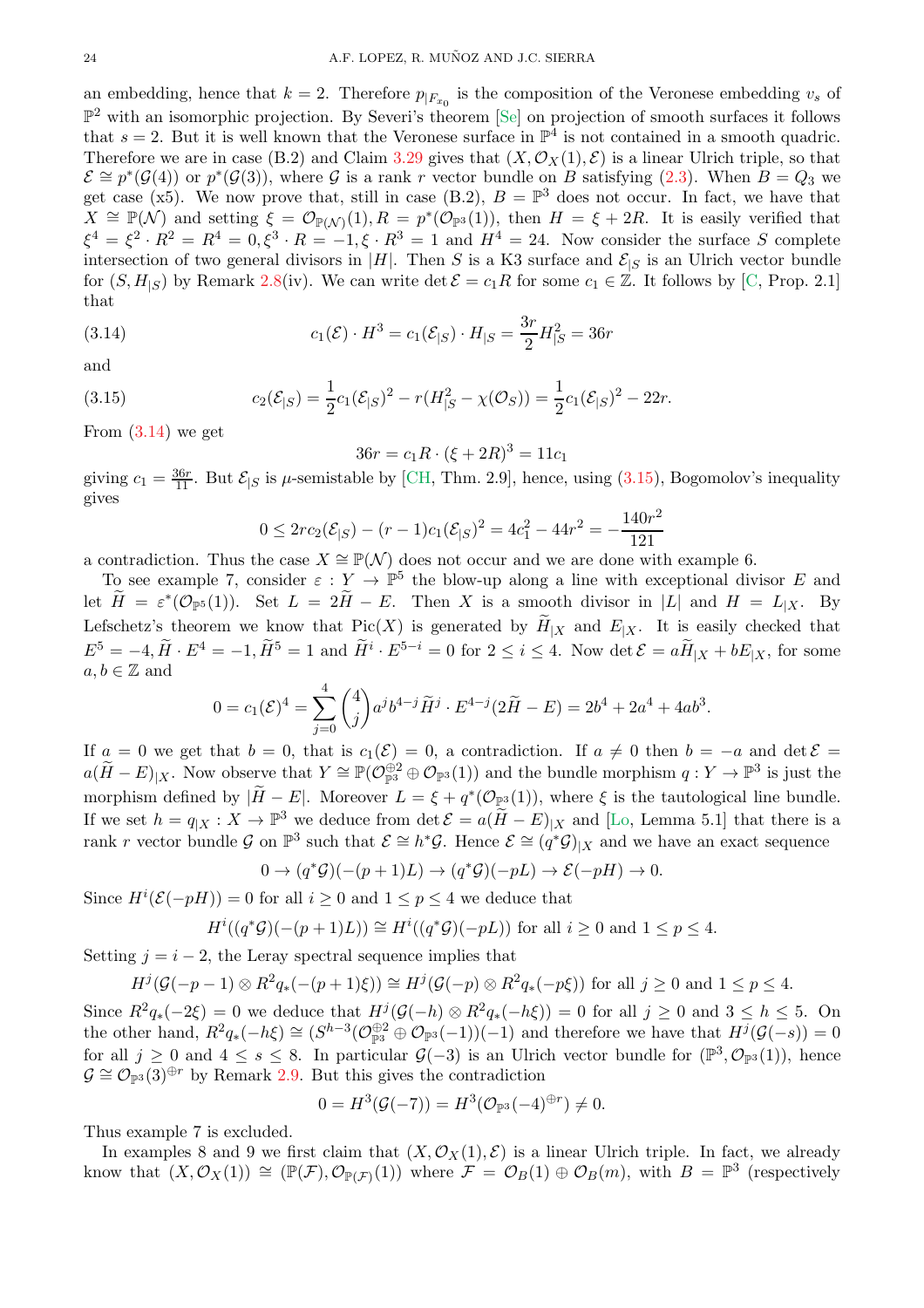<span id="page-24-0"></span> $B = Q_3$ ,  $m = 3$  (resp.  $m = 2$ ). Now let  $p : X \cong \mathbb{P}(\mathcal{O}_B \oplus \mathcal{O}_B(m-1)) \to B$  be the projection map, let  $\xi$  be the tautological line bundle and let  $R = p^*(\mathcal{O}_B(1))$ . Set det  $\mathcal{E} = a\xi + bR$ , for some  $a, b \in \mathbb{Z}$ . If  $a = 0$  we get that  $\det \mathcal{E} = p^*(\mathcal{O}_B(b))$  and it follows by [\[Lo,](#page-29-3) Lemmas 4.1 and 5.1] that  $(X, \mathcal{O}_X(1), \mathcal{E})$  is a linear Ulrich triple. Assume that  $a \neq 0$ . In example 8 we have that  $\xi^i \cdot R^{4-i} = 2$  for  $1 \leq i \leq 4$  and  $R^4=0$ . and

$$
0 = c_1(\mathcal{E})^4 = 2a^4 + 8a^3b + 12a^2b^2 + 8ab^3
$$

so that  $b = -\frac{1}{2}a$  and  $2 \det \mathcal{E} = a(2\xi - R)$ . Let f be a fiber of p, so that  $0 \le c_1(\mathcal{E}) \cdot f = 2a$ , hence  $a > 0$ .  $\text{But } Q_3 =: Q \stackrel{\simeq}{\cong} \mathbb{P}(\mathcal{O}_Q) \subset X \text{ and } \xi_{\vert \mathbb{P}(\mathcal{O}_Q)} \cong \mathcal{O}_Q, \text{while } R_{\vert \mathbb{P}(\mathcal{O}_Q)} \cong \mathcal{O}_Q(1), \text{ hence } (2 \det \mathcal{E})_{\vert \mathbb{P}(\mathcal{O}_Q)} = \mathcal{O}_Q(-a),$ a contradiction since det  $\mathcal E$  is globally generated. In example 9 we have that  $\xi^4 = 8, \xi^3 \cdot R = 4, \xi^2 \cdot R^2 = 8$  $2, \xi \cdot R^3 = 1$  and  $R^4 = 0$ . Now

$$
0 = c_1(\mathcal{E})^4 = 8a^4 + 16a^3b + 12a^2b^2 + 4ab^3
$$

hence  $b = -a$  and  $\det \mathcal{E} = a(\xi - R)$ . But  $\mathbb{P}^3 \cong \mathbb{P}(\mathcal{O}_{\mathbb{P}^3}) \subset X$  and  $\xi_{|\mathbb{P}(\mathcal{O}_{\mathbb{P}^3})} \cong \mathcal{O}_{\mathbb{P}^3}$ , while  $R_{|\mathbb{P}(\mathcal{O}_{\mathbb{P}^3})} \cong \mathcal{O}_{\mathbb{P}^3}(1)$ , hence  $(\det \mathcal{E})_{\mathbb{P}(\mathcal{O}_{\mathbb{P}^3})} = \mathcal{O}_{\mathbb{P}^3}(-1)$  is not globally generated, a contradiction. Thus we have proved that  $(X,\mathcal{O}_X(1),\mathcal{E})$  is a linear Ulrich triple. Hence  $\mathcal{E} \cong p^*(\mathcal{G}(m+1))$ , where  $\mathcal{G}$  is a rank r vector bundle on B such that  $H^j(\mathcal{G} \otimes S^k \mathcal{F}^*) = 0$  for  $j \geq 0, 0 \leq k \leq 2$ . This gives in particular that  $H^j(\mathcal{G}(-s)) = 0$  for  $j \geq 0$  and  $0 \leq s \leq 3$ . Hence  $\mathcal{G}(1)$  is an Ulrich vector bundle for  $(B, \mathcal{O}_B(1))$ . When  $B = \mathbb{P}^3$  we get by Remark [2.9](#page-3-1) that  $\mathcal{G} \cong \mathcal{O}_{\mathbb{P}^3}(-1)^{\oplus r}$ . But this gives the contradiction

$$
0 = H^3(\mathcal{G}(-3)) = H^3(\mathcal{O}_{\mathbb{P}^3}(-4))^{\oplus r} \neq 0.
$$

Instead, when  $B = Q_3$ , we get by [\[LMS,](#page-29-6) Lemma 3.2(iv)] that  $\mathcal{G} \cong \mathcal{S}(-1)^{\oplus(\frac{r}{2})} \cong S^{\oplus(\frac{r}{2})}$ . But this gives the contradiction

$$
0 = h^{3}(\mathcal{G}(-3)) = h^{3}(S(-3))^{\oplus(\frac{r}{2})} = h^{0}(S^{*})^{\oplus(\frac{r}{2})} = h^{0}(S)^{\oplus(\frac{r}{2})} \neq 0.
$$

Thus examples 8 and 9 are excluded.

This proves Claim [3.31.](#page-21-1)

This concludes the proof of Theorem [1](#page-0-0) in Case (B). Therefore the proof of Theorem 1 is complete.  $\square$ 

Finally, our last two results.

*Proof of Corollary [1.](#page-2-0)* If  $(X, \mathcal{O}_X(1), \mathcal{E})$  is as in (i) or as in (iii), it follows by Remark [2.9](#page-3-1) and [\[LMS,](#page-29-6) Thm. [1](#page-0-0)] and 1 that  $\mathcal E$  is Ulrich not big. If  $(X, \mathcal O_X(1), \mathcal E)$  is as in (ii1)-(ii3), it follows by [\[Lo,](#page-29-3) Prop. 6.1] and 6.2 for (ii1) and (ii2) and by [\[B,](#page-28-0)  $(3.5)$ ] for (ii3), that  $\mathcal E$  is Ulrich not big.

Vice versa assume that  $\mathcal E$  is Ulrich not big.

Suppose first that  $\rho(X) = 1$ .

If  $(X, \mathcal{O}_X(1)) \cong (\mathbb{P}^n, \mathcal{O}_{\mathbb{P}^n}(1))$  we are in case (i1) by Remark [2.9.](#page-3-1) If  $(X, \mathcal{O}_X(1)) \ncong (\mathbb{P}^n, \mathcal{O}_{\mathbb{P}^n}(1))$  then  $c_1(\mathcal{E})^n > 0$  by [\[Lo,](#page-29-3) Lemma 3.2] and we are in case (i2) by [\[LM,](#page-29-4) Thms. 1 and 2] and Theorem [1.](#page-0-0) This proves (i).

Now suppose that  $(X, \mathcal{O}_X(1))$  is a Del Pezzo variety.

If  $n = 2$ , since Del Pezzo surfaces are not covered by lines, there is no such  $\mathcal{E}$ .

If  $n=3$  it follows by [\[LM,](#page-29-4) Thm. 3] that  $c_1(\mathcal{E})^3=0, c_1(\mathcal{E})^2\neq 0$ . According to the classification of Del Pezzo 3-folds (see for example [\[LP,](#page-29-9) §1], [\[F1\]](#page-29-14)), we get that X is either  $\mathbb{P}^1 \times \mathbb{P}^1 \times \mathbb{P}^1$  or  $\mathbb{P}(T_{\mathbb{P}^2})$  or  $V_7$ . In the first two instances we are in cases (ii1) and (ii2) by [\[Lo,](#page-29-3) Prop. 6.1 and 6.2]. Now consider the third one, that is we have  $\varepsilon: X = V_7 \to \mathbb{P}^3$  the blow-up map with exceptional divisor E and let  $\widetilde{H} = \varepsilon^*(\mathcal{O}_{\mathbb{P}^3}(1)).$ Hence  $\det \mathcal{E} = a\widetilde{H} + bE$ , for some  $a, b \in \mathbb{Z}$ . It is easily checked that  $\widetilde{H}^3 = E^3 = 1$ ,  $\widetilde{H}^i \cdot E^{3-i} = 0$  for  $i = 1, 2$ . But then

$$
0 = c_1(\mathcal{E})^3 = a^3 + b^3
$$

implies that  $b = -a$ , that is det  $\mathcal{E} = a(\widetilde{H} - E)$ . As is well known, we have that  $X \cong \mathbb{P}(\mathcal{O}_{\mathbb{P}^2} \oplus \mathcal{O}_{\mathbb{P}^2}(1))$  and the morphism induced by  $|\widetilde{H}-E|$  is just the projection map  $p: X \to \mathbb{P}^2$ . We deduce by [\[Lo,](#page-29-3) Lemma 5.1] that there is a rank r vector bundle  $\mathcal{G}$  on  $\mathbb{P}^2$  such that  $\mathcal{E} \cong p^*(\mathcal{G}(2))$ . But now [\[Lo,](#page-29-3) Lemma 4.1] gives that  $H^{i}(\mathcal{G}(-s)) = 0$  for all  $i \geq 0$  and  $1 \leq s \leq 3$ . In particular  $\mathcal{G}$  is an Ulrich vector bundle for  $(\mathbb{P}^{2}, \mathcal{O}_{\mathbb{P}^{2}}(1)),$ hence  $\mathcal{G} \cong \mathcal{O}_{\mathbb{P}^2}^{\oplus r}$  by Remark [2.9.](#page-3-1) But this gives the contradiction  $0 = H^2(\mathcal{G}(-3)) = H^2(\mathcal{O}_{\mathbb{P}^2}(-3)^{\oplus r}) \neq 0$ . Thus this case is excluded.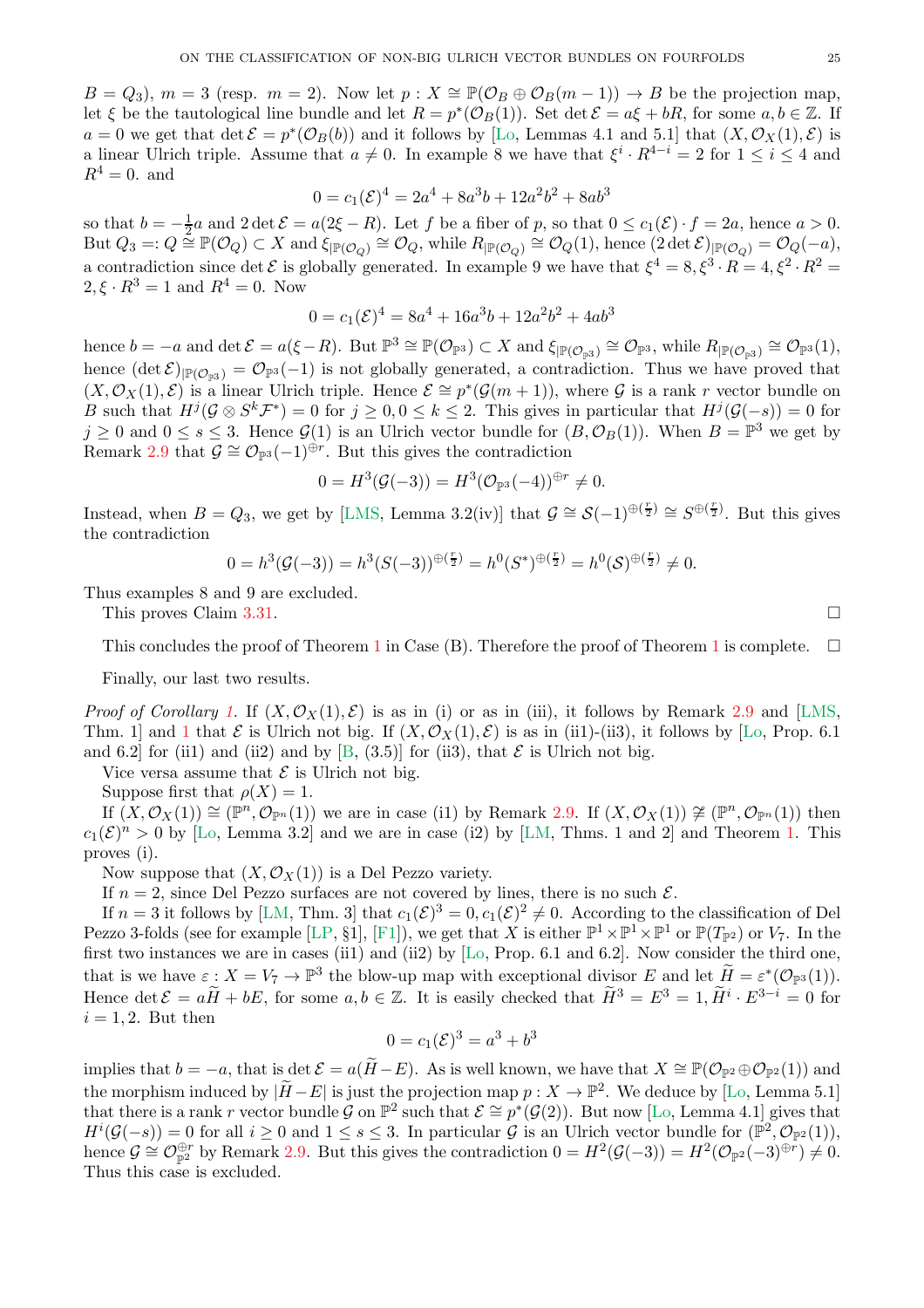<span id="page-25-1"></span>If  $n = 4$ , using the classification of Del Pezzo 4-folds (see for example [\[LP,](#page-29-9) §1], [\[F1\]](#page-29-14)) and case (i), we see that  $X = \mathbb{P}^2 \times \mathbb{P}^2 \subset \mathbb{P}^8$ . Then we are in case (ii3) by [\[LMS,](#page-29-6) Thm. 3]. This proves (ii).

Now suppose that  $(X, \mathcal{O}_X(1))$  is a Mukai variety.

We have that  $n = 4$  since the Mukai n-folds are not covered by lines for  $n \leq 3$ . Therefore we are in cases  $(x1)-(x5)$  of Theorem [1.](#page-0-0) This proves (iii).

*Proof of Corollary* [2.](#page-2-1) If  $(X, \mathcal{O}_X(1), \mathcal{E})$  is as in (i) or (ii), it follows by Corollary [1,](#page-0-0) Theorem 1, [\[B,](#page-28-0) (3.5)] and [\[Lo,](#page-29-3) Prop. 6.2] that  $\mathcal E$  is Ulrich with det  $\mathcal E$  not big.

Vice versa assume that  $\mathcal E$  is Ulrich. Since  $\mathcal E$  is globally generated and det  $\mathcal E$  is not big, we have that  $c_1(\mathcal{E})^n = 0$ , hence  $\rho(X) \geq 2$  and  $\mathcal E$  is not big.

If  $(X, \mathcal{O}_X(1))$  $(X, \mathcal{O}_X(1))$  $(X, \mathcal{O}_X(1))$  is a Del Pezzo *n*-fold, then either  $n \leq 4$  and we get cases (ii1)-(ii3) of Corollary 1 by the same corollary, or  $n \geq 5$ . But in the latter case the classification of Del Pezzo *n*-folds (see for example [\[LP,](#page-29-9) §1], [\[F1\]](#page-29-14)) gives that  $\rho(X) = 1$ , hence this case does not occur. This proves (i).

Now suppose that  $(X, \mathcal{O}_X(1))$  is a Mukai *n*-fold.

If  $n \leq 4$  we get cases (x[1](#page-0-0))-(x5) of Theorem 1 by Corollary [1\(](#page-2-0)iii).

If  $n \geq 5$ , Mukai's classification [\[M,](#page-29-25) Thm. 7] gives that X is as in examples 3, 4 and 7 in [M, Ex. 2]. In example 3 we have that either  $X = \mathbb{P}^3 \times \mathbb{P}^3$  or  $X = \mathbb{P}(T_{\mathbb{P}^3})$ . In the second case  $\mathcal{E}$  is as in (ii2) by [\[Lo,](#page-29-3) Prop. 6.2]. In the first case  $c_1(\mathcal{E})^6 = 0$  immediately gives that  $\det \mathcal{E} = p^*(\mathcal{O}_{\mathbb{P}^3}(a))$ , for some  $a \in \mathbb{Z}$ , where  $p : \mathbb{P}^3 \times \mathbb{P}^3 \to \mathbb{P}^3$  is one of the two projections. It follows by [\[Lo,](#page-29-3) Lemmas 4.1 and 5.1] and Remark [2.9](#page-3-1) that  $\mathcal E$  is as in (ii1).

In example 4 we have that  $X = \mathbb{P}^2 \times Q_3$  and  $c_1(\mathcal{E})^5 = 0$  immediately gives that either det  $\mathcal{E} =$  $p_1^*(\mathcal{O}_{\mathbb{P}^2}(a))$  or  $p_2^*(\mathcal{O}_{Q_3}(a))$ , for some  $a \in \mathbb{Z}$ , where  $p_i, i = 1, 2$  are the projections. In the second case it follows by [\[Lo,](#page-29-3) Lemmas 4.1 and 5.1] and [\[LMS,](#page-29-6) Lemma 3.2(iv)] that  $\mathcal E$  is as in (ii3). In the first case it follows by [\[Lo,](#page-29-3) Lemma 5.1] that there is a rank r vector bundle G on  $\mathbb{P}^2$  such that  $\mathcal{E} \cong p_1^*\mathcal{G}$ . Now the vanishings  $H^{i}(\mathcal{E}(-pH)) = 0$  for all  $i \geq 0$  and  $1 \leq p \leq 5$ , together with the Künneth formula imply that  $H^j(\mathcal{G}(-2)(-s)) = 0$  for all  $j \geq 0$  and  $1 \leq s \leq 3$ . But then  $\mathcal{G}(-2)$  is an Ulrich vector bundle for  $(\mathbb{P}^2, \mathcal{O}_{\mathbb{P}^2}(1))$  and Remark [2.9](#page-3-1) gives that  $\mathcal{G} \cong \mathcal{O}_{\mathbb{P}^2}(2)^{\oplus r}$ , thus giving the contradiction  $0 = H^2(\mathcal{G}(-5)) = H^2(\mathcal{O}_{\mathbb{P}^2}(-3)) \neq 0.$ 

In example 7 we have that X is the blow-up  $\varepsilon: X \to \mathbb{P}^5$  along a line with exceptional divisor E and let  $\widetilde{H} = \varepsilon^*(\mathcal{O}_{\mathbb{P}^5}(1))$  $\widetilde{H} = \varepsilon^*(\mathcal{O}_{\mathbb{P}^5}(1))$  $\widetilde{H} = \varepsilon^*(\mathcal{O}_{\mathbb{P}^5}(1))$ . As in the proof of Theorem 1 (see Claim [3.31\)](#page-21-1) we have that  $E^5 = -4$ ,  $\widetilde{H} \cdot E^4 =$  $-1, \widetilde{H}^5 = 1$  and  $\widetilde{H}^j \cdot E^{5-j} = 0$  for  $2 \le j \le 4$ . Now  $\det \mathcal{E} = a\widetilde{H} + bE$ , for some  $a, b \in \mathbb{Z}$  and

$$
0 = c_1(\mathcal{E})^5 = \sum_{j=0}^5 {5 \choose j} a^j b^{5-j} \widetilde{H}^j \cdot E^{5-j} = a^5 - 5ab^4 - 4b^5
$$

.

If  $a = 0$  we get that  $b = 0$ , that is  $c_1(\mathcal{E}) = 0$ , a contradiction. If  $a \neq 0$  then  $b = -a$  and  $\det \mathcal{E} = a(\widetilde{H} - E)$ . Again as in the proof of Theorem [1](#page-0-0) (see Claim [3.31\)](#page-21-1), using the morphism  $p: X \cong \mathbb{P}(\mathcal{O}_{\mathbb{P}^3}^{\oplus 2} \oplus \mathcal{O}_{\mathbb{P}^3}(1)) \to \mathbb{P}^3$ we deduce by [\[Lo,](#page-29-3) Lemma 5.1] that there is a rank r vector bundle G on  $\mathbb{P}^3$  such that  $\mathcal{E} \cong p^*(\mathcal{G}(3))$ . Now [\[Lo,](#page-29-3) Lemma 4.1] gives that  $H^{i}(\mathcal{G}(-s)) = 0$  for all  $i \geq 0$  and  $1 \leq s \leq 4$ . In particular  $\mathcal{G}$  is an Ulrich vector bundle for  $(\mathbb{P}^3, \mathcal{O}_{\mathbb{P}^3}(1))$ , hence  $\mathcal{G} \cong \mathcal{O}_{\mathbb{P}^3}^{\oplus r}$  by Remark [2.9.](#page-3-1) But this gives the contradiction  $0 = H^3(\mathcal{G}(-4)) = H^3(\mathcal{O}_{\mathbb{P}^3}(-4)^{\oplus r}) \neq 0$ . Thus example 7 is excluded.

This proves (ii).  $\Box$ 

#### 4. Examples

In this section we will give some examples that are significant both with respect to Theorem [1](#page-0-0) (for the statement but also for the method of proof) and to the fact that they do not appear in lower dimension.

# <span id="page-25-0"></span>*Example* 4.1*.* (cfr. case (v2) in Theorem [1\)](#page-0-0)

Let C be a smooth curve, let L be a very ample line bundle on C, let G be an Ulrich vector bundle for  $(C, L)$  and let  $X = \mathbb{P}^2 \times C \times \mathbb{P}^1$  and  $\mathcal{O}_X(1) = \mathcal{O}_{\mathbb{P}^2}(1) \boxtimes L \boxtimes \mathcal{O}_{\mathbb{P}^1}(1)$ . Let  $p: X \to \mathbb{P}^2 \times C$  be the projection and let  $\mathcal{E} = p^*(\mathcal{O}_{\mathbb{P}^2}(2) \boxtimes \mathcal{G}(L))$ . Then  $\mathcal{E}$  is Ulrich on X by [\[B,](#page-28-0) (3.5)] and  $c_1(\mathcal{E})^4 = 0$ .

#### *Example* 4.2*.* (cfr. case (vi2) in Theorem [1\)](#page-0-0)

Let B be a smooth irreducible curve and let L be a very ample line bundle on B such that  $K_B + 2L$ is very ample. Let  $Y = \mathbb{P}^1 \times \mathbb{P}^1 \times \mathbb{P}^1$  and let  $\mathcal{L} = \mathcal{O}_{\mathbb{P}^1}(1) \boxtimes \mathcal{O}_{\mathbb{P}^1}(1) \boxtimes \mathcal{O}_{\mathbb{P}^1}(1)$ . Let  $X = B \times Y$ ,  $H = L \boxtimes \mathcal{L}$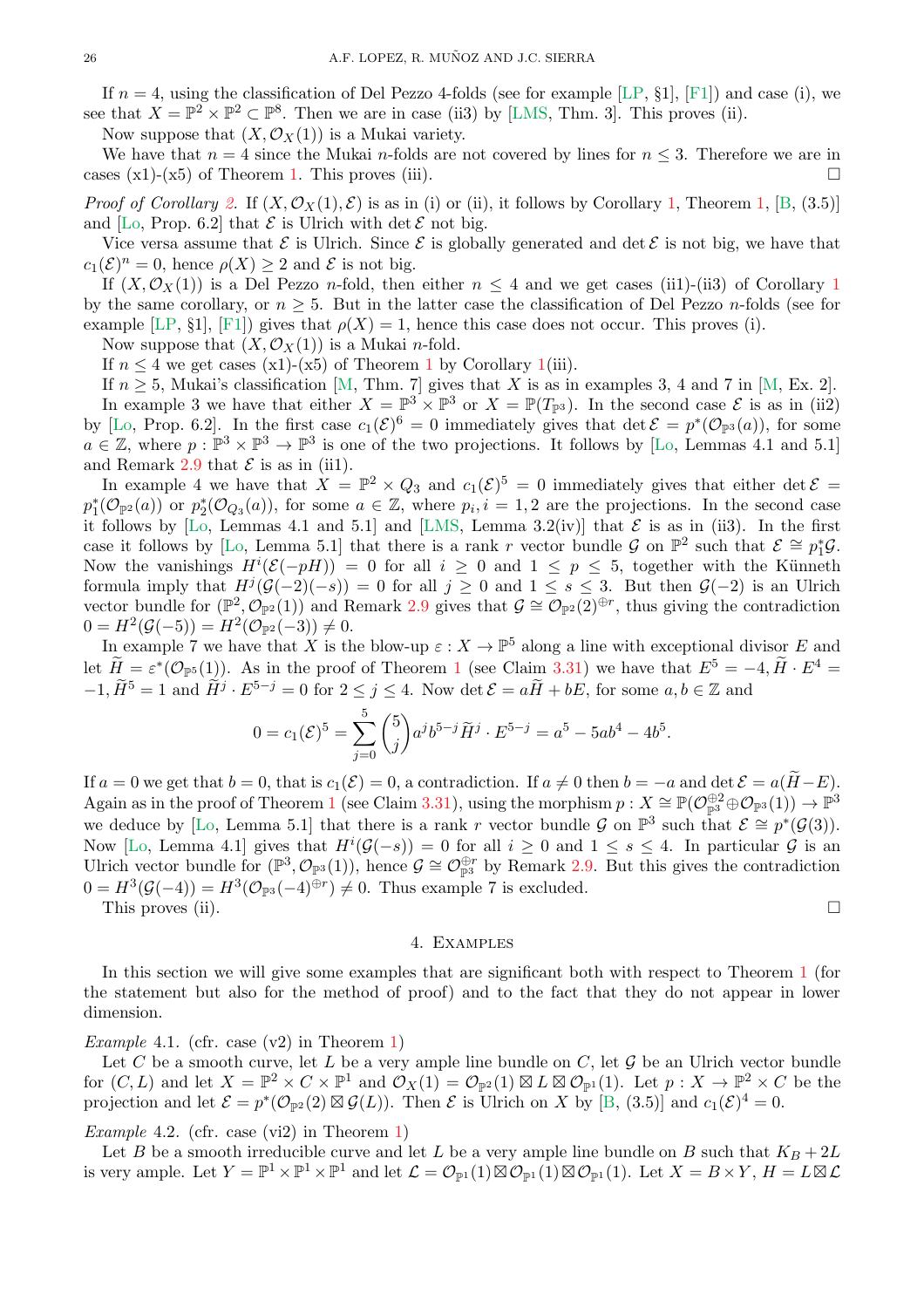<span id="page-26-1"></span>and let  $p_1: X \to B$  be the first projection. Then  $K_X + 2H = p_1^*(K_B + 2L)$ , hence  $p_1 = \varphi_{K_X + 2H}$ . Thus  $\varphi_{K_X+2H}$  gives a Del Pezzo fibration on X over B with all fibers  $\mathbb{P}^1 \times \mathbb{P}^1 \times \mathbb{P}^1$ . Let F be any Ulrich vector bundle for  $(B, L)$  and let  $\mathcal{G} = \mathcal{O}_{\mathbb{P}^1}(2) \boxtimes \mathcal{S}'$  on Y. Then  $\mathcal{E} := \mathcal{F}(3L) \boxtimes \mathcal{G}$  is an Ulrich vector bundle on X by [\[B,](#page-28-0) (3.5)] with  $c_1(\mathcal{E})^4 = 0, c_1(\mathcal{E})^3 \neq 0$ .

# *Example* 4.3*.* (cfr. case (vi2) in Theorem [1\)](#page-0-0)

Let Y be a smooth irreducible divisor of type  $(1, 2)$  on  $\mathbb{P}^1 \times \mathbb{P}^3$  and let  $\mathcal{O}_Y(1) = (\mathcal{O}_{\mathbb{P}^1}(1) \boxtimes \mathcal{O}_{\mathbb{P}^3}(1))_{|Y}$ . Then  $\pi_{1|Y}: Y \to \mathbb{P}^1$  is a quadric fibration whose fibers are either smooth or a cone in  $\mathbb{P}^3$  and there are 12 such cones by [\[Lant,](#page-29-31) §2]. Let  $X = \mathbb{P}^1 \times Y$  and  $H = (\mathcal{O}_{\mathbb{P}^1}(1) \boxtimes \mathcal{O}_Y(1))_{|X}$ . Let  $\mathcal G$  be an Ulrich vector bundle for  $(Y, \mathcal{O}_Y(1))$  and let  $\mathcal{E} = q^*(\mathcal{G}(1))$ , where  $q: X \to Y$  is the restriction of the second projection. It follows by [\[Lo,](#page-29-3) Lemma 4.1] that  $\mathcal E$  is an Ulrich vector bundle on X and we are in case (vi2) in Theorem [1.](#page-0-0)

### *Example* 4.4*.* (cfr. case (vi3) in Theorem [1\)](#page-0-0)

Let  $Y = \mathbb{P}^1 \times \mathbb{P}^2 \times \mathbb{P}^2$  and let  $L = \mathcal{O}_{\mathbb{P}^1}(1) \boxtimes \mathcal{O}_{\mathbb{P}^2}(1) \boxtimes \mathcal{O}_{\mathbb{P}^2}(1)$ . Let  $X \in |L|$  be smooth and irreducible and let  $H = L_{|X|}$ . Let  $p_1 : X \to \mathbb{P}^1$  be the restriction of the first projection on Y. Then  $K_X + 2H = p_1^*(\mathcal{O}_{\mathbb{P}^1}(1))$ , hence  $p_1 = \varphi_{K_X+2H}$ . A general fiber F of  $p_1$  is a hyperplane section of the Segre embedding of  $\mathbb{P}^2 \times \mathbb{P}^2$ , that is  $F \cong \mathbb{P}(T_{\mathbb{P}^2})$ . Thus  $\varphi_{K_X+2H}$  gives a Del Pezzo fibration on X over  $\mathbb{P}^1$ with general fiber  $\mathbb{P}(T_{\mathbb{P}^2})$ . To construct E observe that if  $p: Y \cong \mathbb{P}(\mathcal{O}_{\mathbb{P}^1 \times \mathbb{P}^2}^{\oplus 3}) \to \mathbb{P}^1 \times \mathbb{P}^2$  with tautological line bundle  $\xi$ , then  $L = \xi + p^*M$ , where  $M = \mathcal{O}_{\mathbb{P}^1}(1) \boxtimes \mathcal{O}_{\mathbb{P}^2}(1)$ . Let  $\mathcal{E}' = p^*(\mathcal{O}_{\mathbb{P}^1}(4) \boxtimes \mathcal{O}_{\mathbb{P}^2}(2))$ . Then  $\mathcal{E}'$ is an Ulrich line bundle for  $(Y, L)$  by [\[B,](#page-28-0) (3.5)] and [\[Lo,](#page-29-3) Lemma 4.1(ii)]. Hence  $\mathcal{E} = \mathcal{E}'_{|X}$  is an Ulrich line bundle for  $(X, H)$  with  $c_1(\mathcal{E})^4 = 0, c_1(\mathcal{E})^3 \neq 0$ . Moreover  $\Phi$  is just the composition of  $p_{|X}: X \to \mathbb{P}^1 \times \mathbb{P}^2$ with the embedding of  $\mathbb{P}^1 \times \mathbb{P}^2$  by  $\mathcal{O}_{\mathbb{P}^1}(4) \boxtimes \mathcal{O}_{\mathbb{P}^2}(2)$ . Finally,  $p_{|X}$  has  $M^3 = 3$  fibers that are a linear  $\mathbb{P}^2$ by [\[BS,](#page-29-5) Ex. 14.1.5], hence so does  $\Phi$ .

We do not know if there is an example of a triple  $(X, H, \mathcal{E})$  with  $c_1(\mathcal{E})^4 = 0, c_1(\mathcal{E})^3 \neq 0$  and with the Del Pezzo fibration having as fibers the blow-up of  $\mathbb{P}^3$  in a point.

# *Example* 4.5*.* (cfr. case (vii) in Theorem [1\)](#page-0-0)

Let  $X = \mathbb{P}^2 \times Q$ , where  $Q = Q_2$ , let  $H = \mathcal{O}_{\mathbb{P}^2}(2) \boxtimes \mathcal{O}_Q(1)$  and let  $p_1 : X \to \mathbb{P}^2$  be the first projection. Then  $K_X + 2H = p_1^*(\mathcal{O}_{\mathbb{P}^2}(1))$ , hence  $p_1 = \varphi_{K_X + 2H}$  is a quadric fibration over  $\mathbb{P}^2$ . Let F be an Ulrich vector bundle on  $(\mathbb{P}^2, \mathcal{O}_{\mathbb{P}^2}(2))$  and let  $\mathcal{E} = \mathcal{F}(2) \boxtimes \mathcal{S}'$ . Then  $\mathcal{E}$  is an Ulrich vector bundle for  $(X, H)$  by [\[B,](#page-28-0) (3.5)]. Moreover  $c_1(\mathcal{E})^4 = 0$  and  $c_1(\mathcal{E})^3 \neq 0$ .

### *Example* 4.6*.* (cfr. case (ix) in Theorem [1\)](#page-0-0)

Let Y be a smooth irreducible threefold and let  $M$  be a very ample line bundle on Y such that  $K_Y + 3M$  is very ample. Let  $Z = \mathbb{P}^2 \times Y$  and let  $L = \mathcal{O}_{\mathbb{P}^2}(1) \boxtimes M$ . Let  $X \in |L|$  be smooth and irreducible and let  $H = L_{X}$ . Let  $p_2 : Z \to Y$  be the second projection and let  $q = p_{2|X}$ . Then  $K_X + 2H = q^*(K_Y + 3M)$ . Hence  $q = \varphi_{K_X + 2H}$  gives a structure of scroll over Y. Let  $\mathcal G$  be an Ulrich vector bundle for  $(Y, M)$  and let  $\mathcal{E}' = p_2^*(\mathcal{G}(2M))$ . Then  $\mathcal{E}'$  is an Ulrich vector bundle for  $(Y, L)$  by [\[Lo,](#page-29-3) Lemma 4.1]. Hence  $\mathcal{E} = \mathcal{E}'_{|X}$  is an Ulrich vector bundle for  $(X, H)$  by Remark [2.8\(](#page-3-3)iv). Since  $\mathcal{E} = q^*(\mathcal{G}(2M))$  it follows that  $\Phi$  factorizes through  $q: X \to Y$ . Finally, q has  $M^3 > 0$  fibers that are a linear  $\mathbb{P}^2$  by [\[BS,](#page-29-5) Ex. 14.1.5]. Therefore  $c_1(\mathcal{E})^4 = 0$ ,  $c_1(\mathcal{E})^3 \neq 0$  and  $\Phi$  has  $M^3$  fibers that are a linear  $\mathbb{P}^2$ .

*Example* 4.7*.* (cfr. case (x1) in Theorem [1\)](#page-0-0)

On a Fano 3-fold M of index 2, there are several examples of Ulrich vector bundles for  $(M, L)$ , where  $K_M = -2L$ . See for instance [\[B,](#page-28-0) [CMRPL\]](#page-29-1).

*Example* 4.8*.* (cfr. case (x2) in Theorem [1\)](#page-0-0)

Let  $\mathcal{F} = \mathcal{O}_{\mathbb{P}^1}(1) \boxtimes T_{\mathbb{P}^2}$ ,  $(X, \mathcal{O}_X(1)) = (\mathbb{P}(\mathcal{F}), \mathcal{O}_{\mathbb{P}(\mathcal{F})}(1))$  and let  $p : X \to \mathbb{P}^1 \times \mathbb{P}^2$  be the projection map. It is easily verified that  $\mathcal{E} = p^*(\mathcal{O}_{\mathbb{P}^1}(3) \boxtimes \mathcal{O}_{\mathbb{P}^2}(2))$  is an Ulrich bundle as in (x2) of Theorem [1.](#page-0-0)

## *Example* 4.9*.* (cfr. case (x5) in Theorem [1\)](#page-0-0)

The following example was kindly suggested to us by D. Faenzi, whom we thank.

<span id="page-26-0"></span>Let  $Q \subset \mathbb{P}^4 = \mathbb{P}(V)$  be a smooth quadric. We have a natural identification

(4.1) 
$$
\Lambda^2 V \cong H^0(\Omega_{\mathbb{P}^4}(2)) \cong H^0(\Omega_Q(2)) \subset H^0(\Omega_{\mathbb{P}^4}(2)|_Q).
$$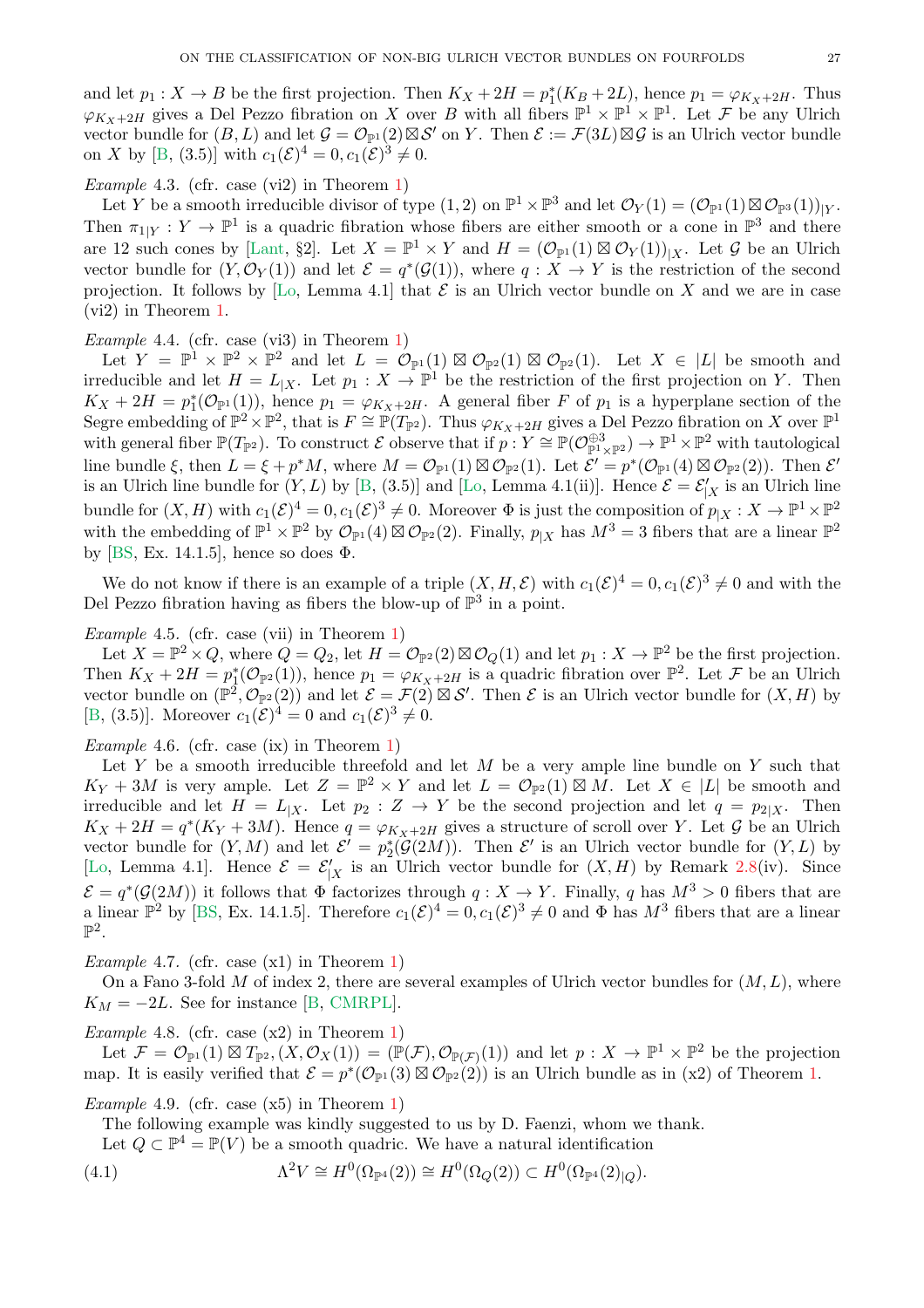<span id="page-27-9"></span>We can define a vector bundle  $\mathcal F$  by setting

$$
\mathcal{H}^*=\mathcal{H}om(\Omega_{\mathbb{P}^4}(2)_{\vert Q},\mathcal{O}_Q)\otimes H^0(\Omega_{\mathbb{P}^4}(2))
$$

and considering the exact sequence

<span id="page-27-0"></span>
$$
0 \to \mathcal{F} \to \mathcal{H}^* \to \mathcal{O}_Q \to 0
$$

where the morphism  $\psi : \mathcal{H}^* \to \mathcal{O}_Q$  is defined locally by sending  $\phi \otimes \sigma$  to  $\phi(\sigma_{|Q})$ .

Now set  $\mathcal{G} = \mathcal{F}^*(-1)$  so that we have an exact sequence

(4.2) 
$$
0 \to \mathcal{O}_Q \to \mathcal{H} \to \mathcal{G}(1) \to 0
$$

defining a rank 39 vector bundle  $\mathcal G$  on  $\mathcal Q$ . We have

<span id="page-27-2"></span>*Claim* 4.10*.*  $H^{j}(\mathcal{G}(-2k) \otimes S^{k}S) = 0$  *for all*  $j \geq 0, 0 \leq k \leq 2$ *.* 

*Proof.* To see this set  $\mathcal{H}_1 = \Omega_{\mathbb{P}^4}(2)_{\mathbb{Q}}$  and consider the twisted Euler sequence, for every  $l \in \mathbb{Z}$ ,

(4.3) 
$$
0 \to \mathcal{H}_1(l) \to H^0(\mathcal{O}_Q(1)) \otimes \mathcal{O}_Q(l+1) \to \mathcal{O}_Q(l+2) \to 0.
$$

For  $l = -1$  we see that  $H^{j}(\mathcal{H}_{1}(-1)) = 0$  for  $j \ge 0$ , hence also  $H^{j}(\mathcal{H}(-1)) = 0$  for  $j \ge 0$ . Then  $(4.2)$ tensored by  $\mathcal{O}_Q(-1)$  gives that

$$
H^j(\mathcal{G}) = 0 \text{ for } j \ge 0.
$$

Choosing  $l = -3$  in [\(4.3\)](#page-27-1) and tensoring with S, we get the exact sequence

<span id="page-27-1"></span>
$$
0 \to \mathcal{H}_1(-3) \otimes \mathcal{S} \to \mathcal{S}(-2)^{\oplus 5} \to \mathcal{S}(-1) \to 0.
$$

Using the fact that S is Ulrich, we deduce that  $H^j(\mathcal{H}_1(-3)\otimes \mathcal{S})=0$  for  $j\geq 0$ , hence also  $H^j(\mathcal{H}(-3)\otimes \mathcal{S})$  $\mathcal{S}$ ) = 0 for j ≥ 0. Then [\(4.2\)](#page-27-0) tensored by  $\mathcal{S}(-3)$  gives that

<span id="page-27-8"></span>
$$
H^j(\mathcal{G}(-2)\otimes \mathcal{S})=0
$$
 for  $j\geq 0$ .

To finish the proof of  $(4.10)$  it remains to prove that

(4.4) 
$$
H^{j}(\mathcal{G}(-4)\otimes S^{2}\mathcal{S})=0 \text{ for } j\geq 0.
$$

To this end we collect some well-known vanishings, that can be easily obtained using [\[O\]](#page-30-0) and restricting to the hyperplane section.

<span id="page-27-3"></span>*Subclaim* 4.11*.*

(i)  $H^0((S^2\mathcal{S})(l)) = 0$  for  $l \leq -2$ . (ii)  $H^1((S^2\mathcal{S})(l)) = 0$  for  $l \neq -2$ . (iii)  $H^2((S^2S)(l)) = 0$  *for*  $l \neq -3$ *.* (iv)  $h^2((S^2S)(-3)) = 1.$ (v)  $H^3((S^2S)(-4)) = 0.$ (vi)  $h^3((S^2S)(-5)) = 10$ .

<span id="page-27-6"></span>Setting  $l = -5$  in [\(4.3\)](#page-27-1) and tensoring with  $S^2S$ , we get the exact sequence

(4.5) 
$$
0 \to \mathcal{H}_1(-5) \otimes S^2 \mathcal{S} \to (S^2 \mathcal{S})(-4)^{\oplus 5} \to (S^2 \mathcal{S})(-3) \to 0
$$

and we deduce by Subclaim [4.11\(](#page-27-3)i), (ii) and (iii) that  $H^j(\mathcal{H}_1(-5) \otimes S^2 \mathcal{S}) = 0$  for  $j = 0, 1, 2$ , hence also

(4.6) 
$$
H^{j}(\mathcal{H}(-5) \otimes S^{2}S) = 0 \text{ for } j = 0, 1, 2.
$$

Now tensoring  $(4.2)$  with  $(S^2S)(-5)$  we get the exact sequence

(4.7) 
$$
0 \to (S^2 \mathcal{S})(-5) \to \mathcal{H}(-5) \otimes S^2 \mathcal{S} \to \mathcal{G}(-4) \otimes S^2 \mathcal{S} \to 0
$$

and applying  $(4.6)$  and Subclaim  $4.11(ii)$  $4.11(ii)$  and (iii) we get that

<span id="page-27-5"></span><span id="page-27-4"></span>
$$
H^j(\mathcal{G}(-4)\otimes S^2\mathcal{S})=0
$$
 for  $j=0,1.$ 

Moreover  $(4.6)$  and  $(4.7)$  give rise to the exact sequence

<span id="page-27-7"></span>(4.8) 
$$
0 \rightarrow H^2(\mathcal{G}(-4) \otimes S^2\mathcal{S}) \rightarrow H^3((S^2\mathcal{S})(-5)) \rightarrow H^3(\mathcal{H}(-5) \otimes S^2\mathcal{S}) \rightarrow H^3(\mathcal{G}(-4) \otimes S^2\mathcal{S}) \rightarrow 0.
$$
 Now note that from (4.5) we have, applying Subclaim 4.11(iii), (iv) and (v), that  $h^3(\mathcal{H}_1(-5) \otimes S^2\mathcal{S}) =$ 

 $h^2((S^2S)(-3)) = 1$ , hence

$$
h^3(\mathcal{H}(-5)\otimes S^2\mathcal{S}))=10.
$$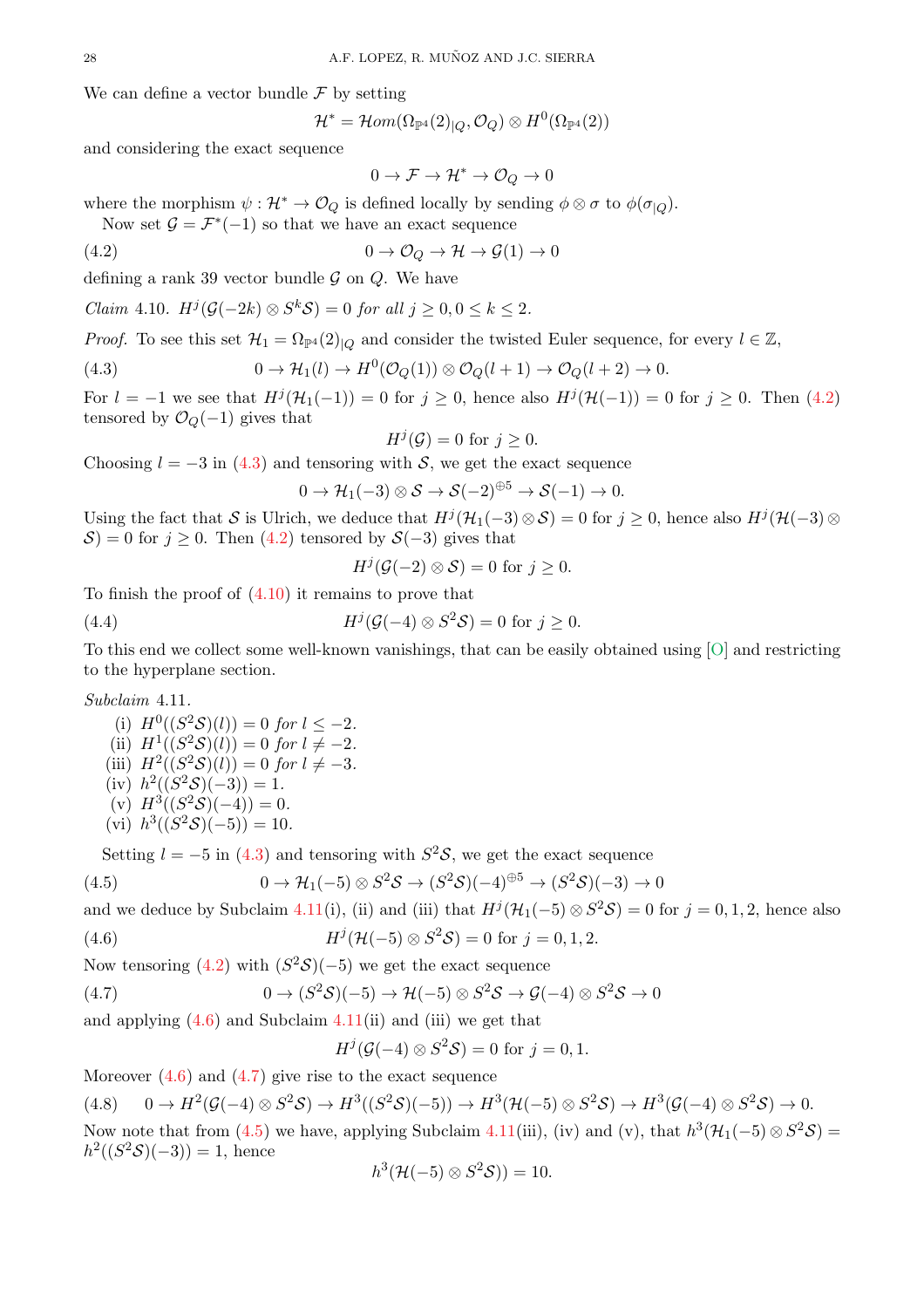<span id="page-28-5"></span>Since  $h^3((S^2S)(-5)) = 10$  by Subclaim [4.11\(](#page-27-3)vi), to complete the proof it remains to show that the morphism

$$
H^3((S^2\mathcal{S})(-5)) \to H^3(\mathcal{H}(-5) \otimes S^2\mathcal{S})
$$

is injective, or, by Serre's duality, that

$$
H^0(\mathcal{H}^* \otimes S^2\mathcal{S}) \to H^0(S^2\mathcal{S})
$$

is surjective.

To see the latter, using the isomorphism

$$
\mathcal{H}om(\Omega_{\mathbb{P}^4}(2)_{|Q},\mathcal{O}_Q)\otimes\Omega_Q(2)\cong\mathcal{H}om(\Omega_{\mathbb{P}^4}(2)_{|Q},\Omega_Q(2))
$$

and recalling that  $S^2S \cong \Omega_Q(2)$  by [\[O,](#page-30-0) Ex. 1.5], we have that the map  $H^0(\mathcal{H}^* \otimes S^2S) \to H^0(S^2S)$  can be identified, with our choices, with the map

$$
\mathrm{Hom}(\Omega_{\mathbb{P}^4|Q}(2),\Omega_Q(2))\otimes H^0(\Omega_{\mathbb{P}^4}(2))\to H^0(\Omega_Q(2))
$$

which sends  $\phi \otimes \sigma$  to  $\phi(\sigma_{|Q})$ . This map is clearly surjective by [\(4.1\)](#page-26-0). Hence it is an isomorphism and therefore [\(4.8\)](#page-27-7) gives that

$$
H^j(\mathcal{G}(-4)\otimes S^2\mathcal{S})=0
$$
 for  $j=2,3$ .

This proves  $(4.4)$  and the claim.

*Example* 4.12*.* (cfr. cases (xii)-(xiii) in Theorem [1\)](#page-0-0)

Let B be a smooth irreducible variety of dimension  $b = 1, 2$  and let F be a rank  $5 - b$  very ample vector bundle on B. Let  $X = \mathbb{P}(\mathcal{F})$  with tautological line bundle H and projection  $p : X \to B$ . Let M be a line bundle on B such that  $H^{i}(M) = 0$  for all  $i \geq 0$  and set  $\mathcal{E} = \Omega_{X/B}(2H + p^{*}M)$ . When  $b = 2$ suppose also that  $H^i(\mathcal{F}(M - \det \mathcal{F})) = 0$  for all  $i \geq 0$ . Then  $\mathcal{E}$  is an Ulrich vector bundle for  $(X, H)$ ,  $\mathcal{E}$  it is not big,  $\mathcal{E}_{|f} \cong \Omega_f(2)$  and, in many cases,  $c_1(\mathcal{E})^4 > 0$ . This is shown for  $b = 1$  in [\[LM,](#page-29-4) Lemma 4.1. With the same method it can be shown for  $b = 2$ . An example for  $b = 2$  can be obtained by picking a very ample line bundle L on B,  $\mathcal{F} = L^{\oplus 3}$  and  $M = \mathcal{L}(-2L)$  where L is an Ulrich line bundle for  $(B, 2L)$ . Explicitly one can take  $B = \mathbb{P}^1 \times \mathbb{P}^1, L = \mathcal{O}_{\mathbb{P}^1}(1) \boxtimes \mathcal{O}_{\mathbb{P}^1}(1)$  and  $M = \mathcal{O}_{\mathbb{P}^1}(-1) \boxtimes \mathcal{O}_{\mathbb{P}^1}(1)$ . Note that for  $b = 2$  we have by  $(3.1)$  that  $\nu(\mathcal{E}) = r + 2$ . Moreover, in order to get restrictions  $\mathcal{E}_{|f}$  with trivial summands, one can add to  $\mathcal E$  direct summands of type  $p^*(\mathcal L(\det \mathcal F))$ , where  $\mathcal L$  is a line bundle on B such that  $H^j(\mathcal{L} \otimes S^k \mathcal{F}^*) = 0$  for  $j \geq 0, 0 \leq k \leq b - 1$ .

*Example* 4.13*.* (cfr. case (xii) in Theorem [1\)](#page-0-0)

Let  $X = \mathbb{P}^1 \times \mathbb{P}^3$  and  $\mathcal{O}_X(1) = \mathcal{O}_{\mathbb{P}^1}(1) \boxtimes \mathcal{O}_{\mathbb{P}^3}(1)$ . It is easily seen that the vector bundle

$$
\mathcal{E}=[\mathcal{O}_{\mathbb{P}^1}(2)\boxtimes(T_{\mathbb{P}^3}(-1))^{\oplus 2}]\oplus[\mathcal{O}_{\mathbb{P}^1}(3)\boxtimes\mathcal{O}_{\mathbb{P}^3}]^{\oplus(r-6)}
$$

is Ulrich,  $c_1(\mathcal{E})^4 > 0, \nu(\mathcal{E}) = r + 2$  and  $\mathcal{E}_{|f} = T_{\mathbb{P}^3}(-1)^{\oplus 2} \oplus \mathcal{O}_{\mathbb{P}^3}^{\oplus (r-6)}$ . This is the last possible case in Theorem  $1(xii)$  $1(xii)$ , as in [\[SU,](#page-30-7) Thm.  $1(v)$ ].

We do not know if the case with restriction  $\mathcal{N}(1) \oplus \mathcal{O}_{\mathbb{P}^3}^{\oplus (r-2)}$  actually occurs in Theorem [1\(](#page-0-0)xii).

<span id="page-28-1"></span>*Example* 4.14*.* (cfr. case (xiv) in Theorem [1\)](#page-0-0)

Let B be a smooth irreducible curve, let L be a very ample line bundle on B and let  $Q = Q_3$ . Let  $X = B \times Q$  and let  $\mathcal{O}_X(1) = L \boxtimes \mathcal{O}_Q(1)$ . Then the first projection  $p_1 : X \to B$  is a quadric fibration associated to  $K_X + 3H$ . Let  $\mathcal L$  be an Ulrich line bundle for  $(B, L)$  and let  $\mathcal E = \mathcal L(3L) \boxtimes \mathcal S$ . Then  $\mathcal E$  is an Ulrich rank 2 relative spinor bundle for  $(X, H)$  by [\[B,](#page-28-0) (3.5)] and [\[LMS,](#page-29-6) Lemma 3.2(iii)]. Note that  $c_1(\mathcal{E})^4 > 0$ . Moreover  $\mathcal E$  is not big by [\[LMS,](#page-29-6) Prop. 3.3(iii)] and [\[LM,](#page-29-4) Lemma 2.4].

#### **REFERENCES**

- <span id="page-28-3"></span>[AC] E. Arrondo, L. Costa. Vector bundles on Fano 3-folds without intermediate cohomology. Comm. Algebra 28 (2000), no. 8, 3899-3911. [10](#page-9-3)
- <span id="page-28-2"></span>[AW] M. Andreatta, J. A. Wiśniewski. On manifolds whose tangent bundle contains an ample subbundle. Invent. Math. 146 (2001), no. 1, 209-217. [6](#page-5-2)
- <span id="page-28-0"></span>[B] A. Beauville. An introduction to Ulrich bundles. Eur. J. Math. 4 (2018), no. 1, 26-36. [1,](#page-0-1) [4,](#page-3-5) [8,](#page-7-5) [25,](#page-24-0) [26,](#page-25-1) [27,](#page-26-1) [29](#page-28-5)
- <span id="page-28-4"></span>[BE] D. Bayer, D. Eisenbud. Ribbons and their canonical embeddings. Trans. Amer. Math. Soc. 347 (1995), no. 3, 719-756. [20](#page-19-2)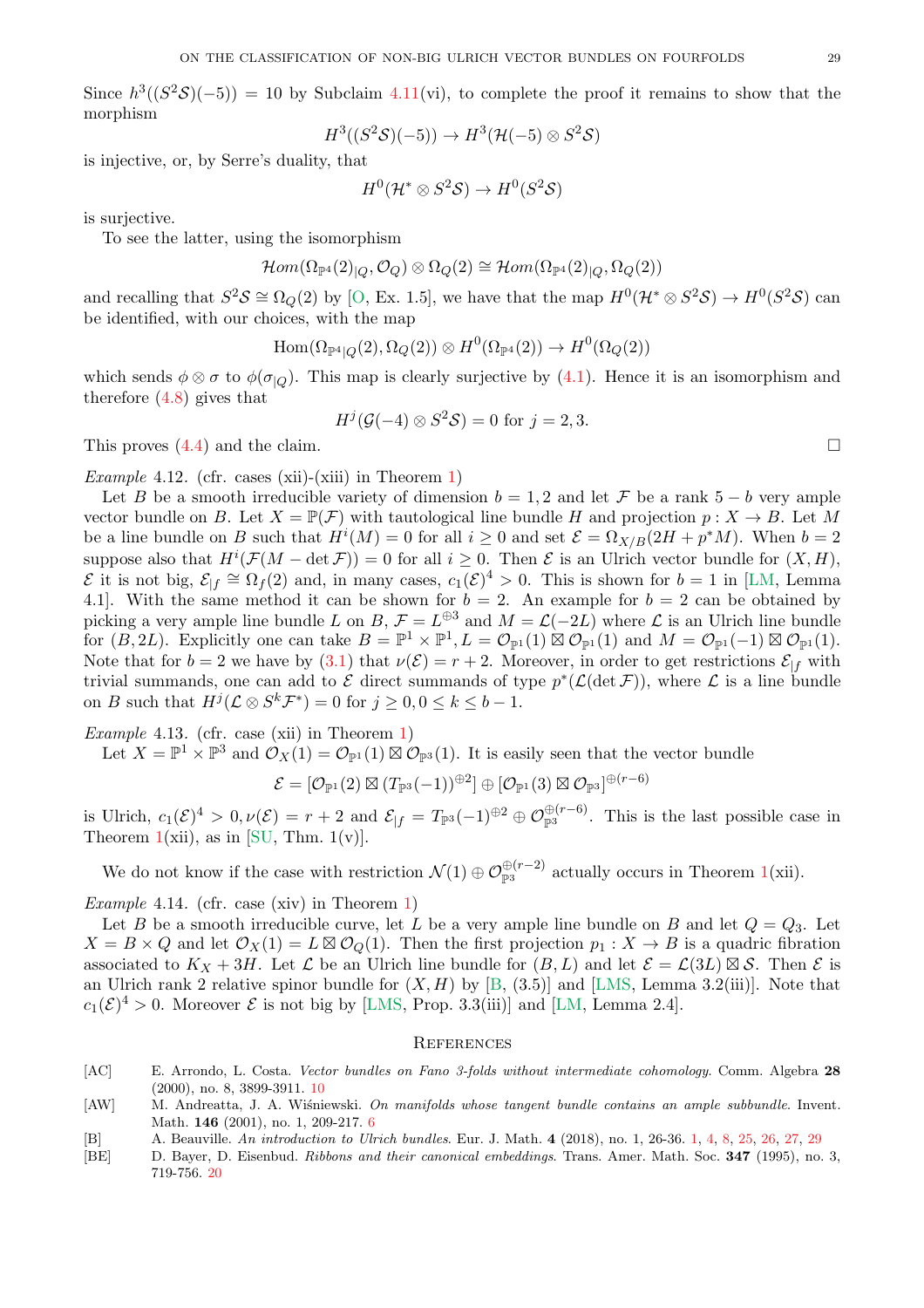- <span id="page-29-5"></span>[BS] M. C. Beltrametti, A. J. Sommese. The adjunction theory of complex projective varieties. De Gruyter Expositions in Mathematics, 16. Walter de Gruyter & Co., Berlin, 1995. [1,](#page-0-1) [5,](#page-4-6) [6,](#page-5-2) [7,](#page-6-2) [27](#page-26-1)
- <span id="page-29-29"></span>[C] G. Casnati. Special Ulrich bundles on non-special surfaces with  $p<sub>g</sub> = q = 0$ . Internat. J. Math. 28 (2017), no. 8, 1750061, 18 pp. [24](#page-23-2)
- <span id="page-29-30"></span>[CH] M. Casanellas, R. Hartshorne. Stable Ulrich bundles. With an appendix by F. Geiss, F.-O. Schreyer. Internat. J. Math. 23 (2012), no. 8, 1250083, 50 pp. [24](#page-23-2)
- <span id="page-29-1"></span>[CMRPL] L. Costa, R. M. Miró-Roig, J. Pons-Llopis. *Ulrich bundles*. De Gruyter Studies in Mathematics, 77, De Gruyter 2021. [1,](#page-0-1) [27](#page-26-1)
- <span id="page-29-8"></span>[D] O. Debarre. Higher-dimensional algebraic geometry. Universitext. Springer-Verlag, New York, 2001. xiv+233 pp. [5,](#page-4-6) [6,](#page-5-2) [12](#page-11-0)
- <span id="page-29-24"></span>[EH] D. Eisenbud, J. Harris. On varieties of minimal degree (a centennial account). Algebraic geometry, Bowdoin, 1985 (Brunswick, Maine, 1985), 3-13, Proc. Sympos. Pure Math., 46, Part 1, Amer. Math. Soc., Providence, RI, 1987. [15](#page-14-2)
- <span id="page-29-17"></span>[EHS] G. Elencwajg, A. Hirschowitz, M. Schneider. Les fibres uniformes de rang au plus n sur  $\mathbb{P}_n(\mathbb{C})$  sont ceux qu'on croit. Vector bundles and differential equations (Proc. Conf., Nice, 1979), pp. 37-63. Progr. Math., 7, Birkhäuser, Boston, Mass., 1980. [11](#page-10-1)
- <span id="page-29-10"></span>[Ei] L. Ein. Varieties with small dual varieties. I. Invent. Math. 86 (1986), no. 1, 63-74. [8](#page-7-5)
- <span id="page-29-0"></span>[EiSc] D. Eisenbud, F.-O. Schreyer. Resultants and Chow forms via exterior syzygies. J. Amer. Math. Soc. 16 (2003), no. 3, 537-579. [1,](#page-0-1) [4](#page-3-5)
- <span id="page-29-18"></span>[EiSo] L. Ein, I. Sols. Stable vector bundles on quadric hypersurfaces. Nagoya Math. J. 96 (1984), 11-22. [11](#page-10-1)
- <span id="page-29-19"></span>[Ele] G. Elencwajg. Les fibrés uniformes de rang 3 sur  $\mathbb{P}^2(\mathbb{C})$  sont homogènes. Math. Ann. 231 (1977/78), no. 3, 217-227. [13](#page-12-4)
- <span id="page-29-13"></span>[Ell] Ph. Ellia. Sur les fibrés uniformes de rang  $(n+1)$  sur  $\mathbb{P}^n$ . Mém. Soc. Math. France (N.S.) No. 7 (1982), 60 pp. [9](#page-8-1)
- <span id="page-29-14"></span>[F1] T. Fujita. On the structure of polarized manifolds with total deficiency one. I. J. Math. Soc. Japan 32 (1980), no. 4, 709-725. [10,](#page-9-3) [11,](#page-10-1) [14,](#page-13-2) [25,](#page-24-0) [26](#page-25-1)
- <span id="page-29-15"></span>[F2] T. Fujita. On adjoint bundles of ample vector bundles. Complex algebraic varieties (Bayreuth, 1990), 105-112, Lecture Notes in Math., 1507, Springer, Berlin, 1992. [10](#page-9-3)
- <span id="page-29-21"></span>[F3] T. Fujita. On del Pezzo fibrations over curves. Osaka J. Math. 27 (1990), no. 2, 229-245. [14,](#page-13-2) [15](#page-14-2)
- <span id="page-29-22"></span>[F4] T. Fujita. Projective varieties of ∆-genus one. Algebraic and topological theories (Kinosaki, 1984), 149-175, Kinokuniya, Tokyo, 1986. [14,](#page-13-2) [19](#page-18-1)
- <span id="page-29-23"></span>[F5] T. Fujita. Classification of projective varieties of ∆-genus one. Proc. Japan Acad. Ser. A Math. Sci. 58 (1982), no. 3, 113-116. [14](#page-13-2)
- <span id="page-29-26"></span>[FMS] D. Faenzi, F. Malaspina, G. Sanna. Non-Ulrich representation type. Algebraic Geometry 8 (4) (2021), 405-429. [21](#page-20-1)
- <span id="page-29-20"></span>[JR] P. Jahnke, I. Radloff. Terminal Fano threefolds and their smoothings. Math. Z. 269 (2011), no. 3-4, 1129-1136. [14,](#page-13-2) [19](#page-18-1)
- <span id="page-29-11"></span>[Land] J. M. Landsberg. Algebraic geometry and projective differential geometry. Lecture Notes Series, 45. Seoul National University, Research Institute of Mathematics, Global Analysis Research Center, Seoul, 1999. ii+85 pp. [8](#page-7-5)
- <span id="page-29-31"></span>[Lant] A. Lanteri. Hilbert curves of quadric fibrations. Internat. J. Math. 29 (2018), no. 10, 1850067, 20 pp.. [27](#page-26-1)
- <span id="page-29-7"></span>[Laz1] R. Lazarsfeld. Positivity in algebraic geometry, I. Ergebnisse der Mathematik und ihrer Grenzgebiete, 3. Folge 48, Springer-Verlag, Berlin, 2004. [4](#page-3-5)
- <span id="page-29-12"></span>[Laz2] R. Lazarsfeld. Some applications of the theory of positive vector bundles. Complete intersections (Acireale, 1983), 29-61, Lecture Notes in Math., 1092, Springer, Berlin, 1984. [9](#page-8-1)
- <span id="page-29-3"></span>[Lo] A. F. Lopez. On the positivity of the first Chern class of an Ulrich vector bundle. Commun. Contemp. Math. <h>ttps://doi.org/10.1142/S0219199721500711. [1,](#page-0-1) [5,](#page-4-6) [7,](#page-6-2) [8,](#page-7-5) [10,](#page-9-3) [13,](#page-12-4) [21,](#page-20-1) [22,](#page-21-3) [23,](#page-22-0) [24,](#page-23-2) [25,](#page-24-0) [26,](#page-25-1) [27](#page-26-1)
- <span id="page-29-4"></span>[LM] A. F. Lopez, R. Muñoz. On the classification of non-big Ulrich vector bundles on surfaces and threefolds. Internat. J. Math. 32 (2021), no. 14, Paper No. 2150111, 18 pp. [1,](#page-0-1) [25,](#page-24-0) [29](#page-28-5)
- <span id="page-29-6"></span>[LMS] A. F. Lopez, R. Muñoz, J.C. Sierra. Non-big Ulrich bundles: the classification on quadrics and the case of small numerical dimension. Preprint 2022, in preparation (for a previous version see arXiv: 2201.06019). [1,](#page-0-1) [6,](#page-5-2) [8,](#page-7-5) [9,](#page-8-1) [10,](#page-9-3) [11,](#page-10-1) [22,](#page-21-3) [25,](#page-24-0) [26,](#page-25-1) [29](#page-28-5)
- <span id="page-29-9"></span>[LP] A. Lanteri, M. Palleschi. Projective manifolds containing many rational curves. Indiana Univ. Math. J. 36 (1987), no. 4, 857-865. [8,](#page-7-5) [10,](#page-9-3) [11,](#page-10-1) [14,](#page-13-2) [25,](#page-24-0) [26](#page-25-1)
- <span id="page-29-2"></span>[LS] A. F. Lopez, J. C. Sierra. A geometrical view of Ulrich vector bundles. Preprint 2021, arXiv:2105.05979. To appear on Int. Math. Res. Not.. [1,](#page-0-1) [4,](#page-3-5) [5,](#page-4-6) [8,](#page-7-5) [9,](#page-8-1) [10,](#page-9-3) [11,](#page-10-1) [20](#page-19-2)
- <span id="page-29-25"></span>[M] S. Mukai. Biregular classification of Fano 3-folds and Fano manifolds of coindex 3. Proc. Nat. Acad. Sci. U.S.A. 86 (1989), no. 9, 3000-3002. [20,](#page-19-2) [22,](#page-21-3) [26](#page-25-1)
- <span id="page-29-27"></span>[MM1] S. Mori, S. Mukai. Classification of Fano 3-folds with  $B_2 \geq 2$ . Manuscripta Math. **36** (1981/82), no. 2, 147-162. [22](#page-21-3)
- <span id="page-29-28"></span>[MM2] S. Mori, S. Mukai. On Fano 3-folds with  $B_2 \geq 2$ . In Algebraic varieties and analytic varieties (Tokyo, 1981), 101-129, Adv. Stud. Pure Math., 1, North-Holland, Amsterdam, 1983. [22](#page-21-3)
- <span id="page-29-16"></span>[MOS] R. Muñoz, G. Occhetta, L. E. Solá Conde. On rank 2 vector bundles on Fano manifolds. Kyoto J. Math. 54 (2014), no. 1, 167-197. [11,](#page-10-1) [23](#page-22-0)